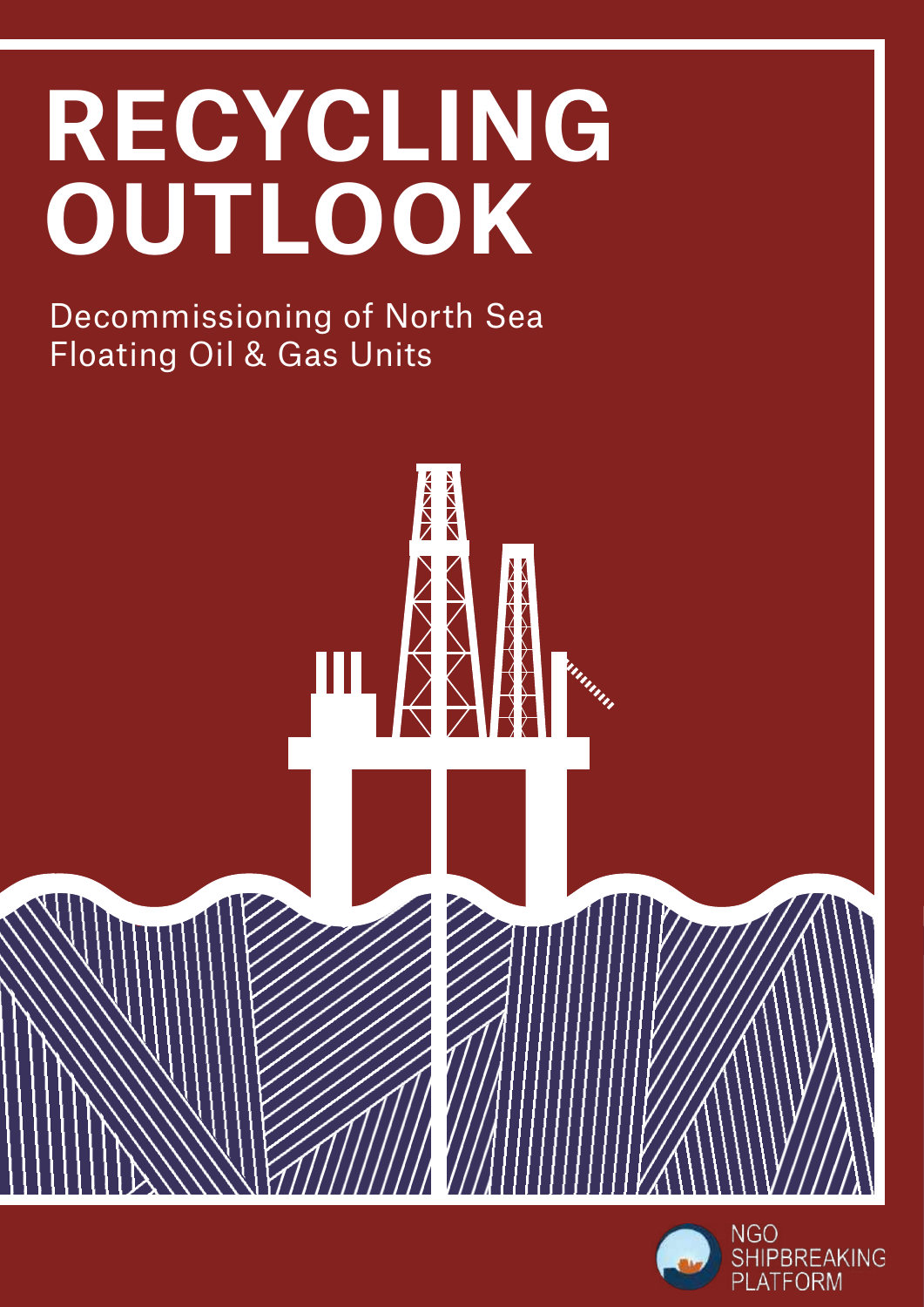#### **WHO IS BEHIND?**

Authors: Ingvild Jenssen, Martine Mørk, Nicola Mulinaris NGO Shipbreaking Platform www.shipbreakingplatform.org

With the support of KLP - www.klp.no

## $\lambda$ lp

Research Methodology & Report Development: The data gathered by the NGO Shipbreaking Platform is sourced from different outlets and stakeholders, and is cross-checked whenever possible. Parts of the report are based on semi-structured interviews with companies and experts.

Graphic design by Giulia Morandini.

The NGO Shipbreaking Platform gratefully acknowledges EU funding support. The content of this report is the sole responsibility of the NGO Shipbreaking Platform and can under no circumstances be regarded as reflecting the position of the European Union.

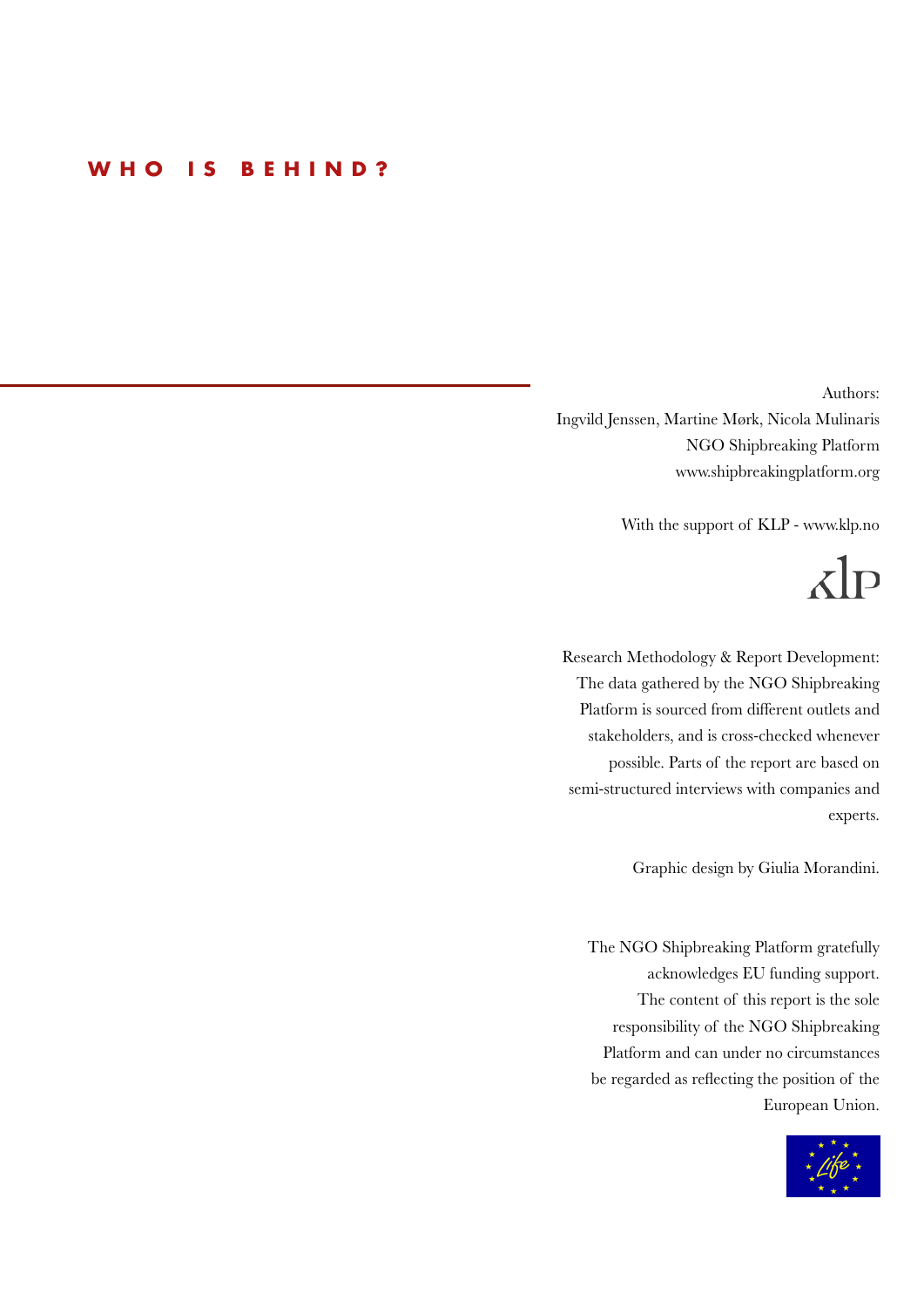#### **T A B L E O F CONTENTS**

**FOREWORD 4**

**SUMMARY 6**

#### 1. THE OIL & GAS SECTOR **8**

**2. THE SCRAPPING OF STRUCTURES 15**

**3. THE OUTLOOK FOR OIL & GAS RECYCLING IN THE NORTH SEA 3 2**

**ANNEX I 4 0**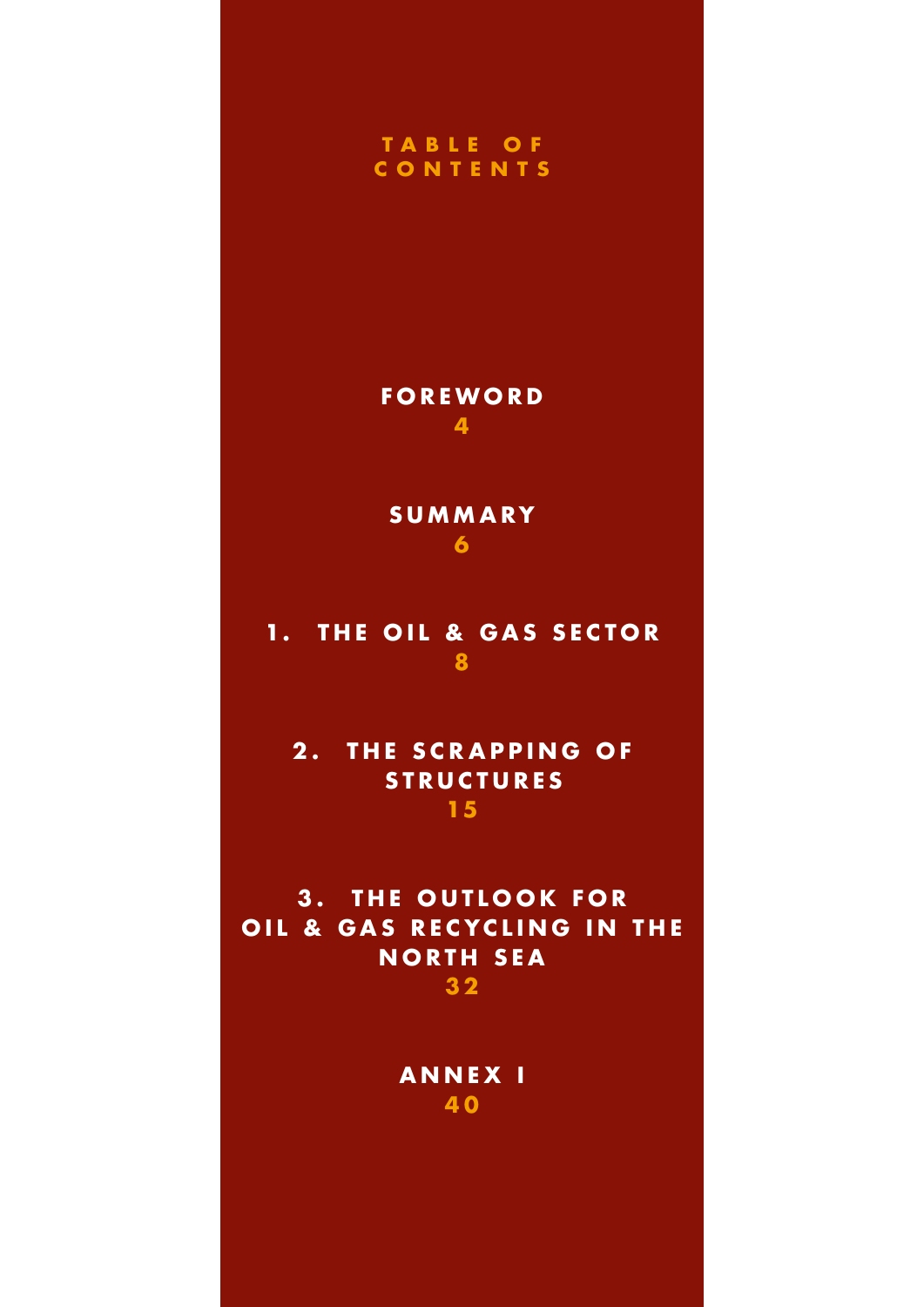#### **FOREWORD**

Promoting responsible practices is an essential part of KLP's responsibility as an investor. For that reason KLP in 2016 commissioned International Law and Policy Institute (ILPI) to write a report on the topic of shipbreaking practices in Bangladesh, India and Pakistan. There was a need for a more detailed analysis of the facts concerning ship recycling activity, companies' and investors' responsibilities and the regulatory landscape. Our hope was that the report would help raise awareness of the severe human and environmental consequences of ship recycling in these countries, and subsequently the risks beaching can entail for shipping industry companies, their customers, and for investors.

Since the release of the report there has indeed been an increased focus on the topic of shipbreaking by regulators, the financial industry, media and the industry itself.

In 2017 the Council on Ethics recommended exclusion of four shipping companies from investments by the Government Pension Fund Global (GPFG). The Council's assessment rests on the fact that the companies for several years sent ships to be broken up for scrap on the beaches of Bangladesh and Pakistan. Norges Bank Investment Management (NBIM) excluded the companies in 2018 citing an unacceptable risk of serious human rights violations and severe environmental damage.

As of 2019 the EU Ship Recycling Regulation requires vessels sailing under an EU Member State flag to use an approved ship recycling facility (the European List of ship recycling facilities). Yards in India, Bangladesh and Pakistan have so far not been included in the list, as the yards have not been able to comply with the safety and environmental requirements set by the EU.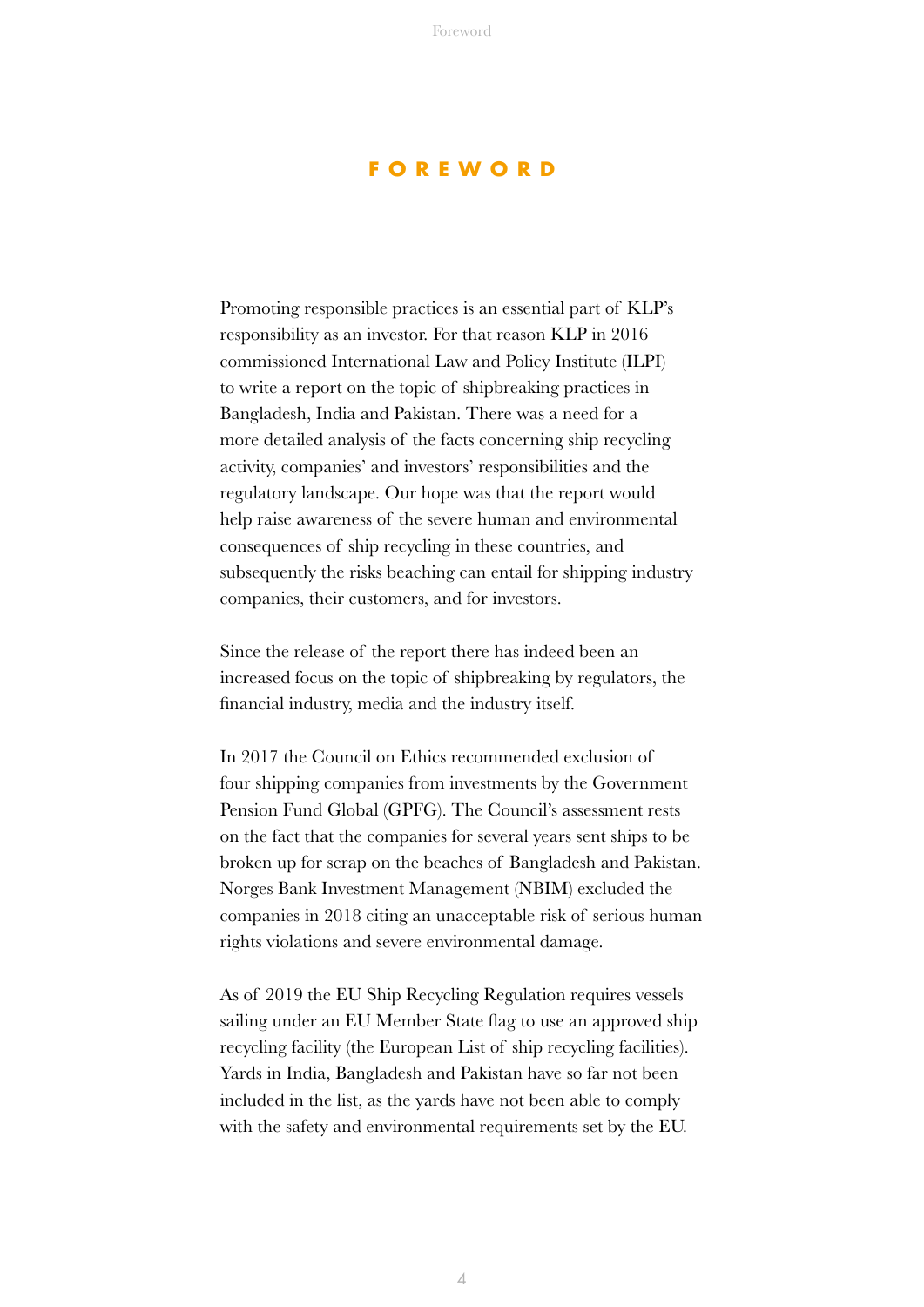In 2019 the Norwegian National Authority for Investigation and Prosecution of Economic and Environmental Crime (Økokrim) is investigating its first case against a Norwegian ship-owner accused of selling a ship for beaching in Pakistan. In a verdict in the Netherlands, the company Seatrade was heavily fined and two of its executives were banned from exercising the profession as director, advisor or employee of a shipping company for one year, after the company had sold ships for scrapping in Bangladesh, India and Turkey.

With this report, we hope to inform and create awareness on a new topic regarding ship recycling and regulations, namely the regulations concerning floating structures that are used by the oil and gas industry. The fossil fuel industry in the North Sea is well known for operating with high technical standards and a strong focus on health, safety and environment (HSE). And while the decommissioning of fixed installations are under strict regulations, the case for floating structures is worrisome. Floating structures classify as vessels, and the rules that apply for the decommissioning and recycling, or lack thereof, are the same as for ships. Unfortunately, as the report will show, there is a risk that we will see more of these structures on the beaches in Bangladesh, Pakistan or India in the future.

As a large investor in Norwegian companies, and companies based outside of Norway, which operate in the North Sea, it is our moral and financial obligation to ensure sustainable and responsible business conduct. This will benefit the companies and our investments in the long run. We encourage all companies in the value chain: owners, contractors, users, traders, investors and lenders to act.

Ensure responsible recycling!

Håvard Gulbrandsen CEO, KLP Kapitalforvaltning AS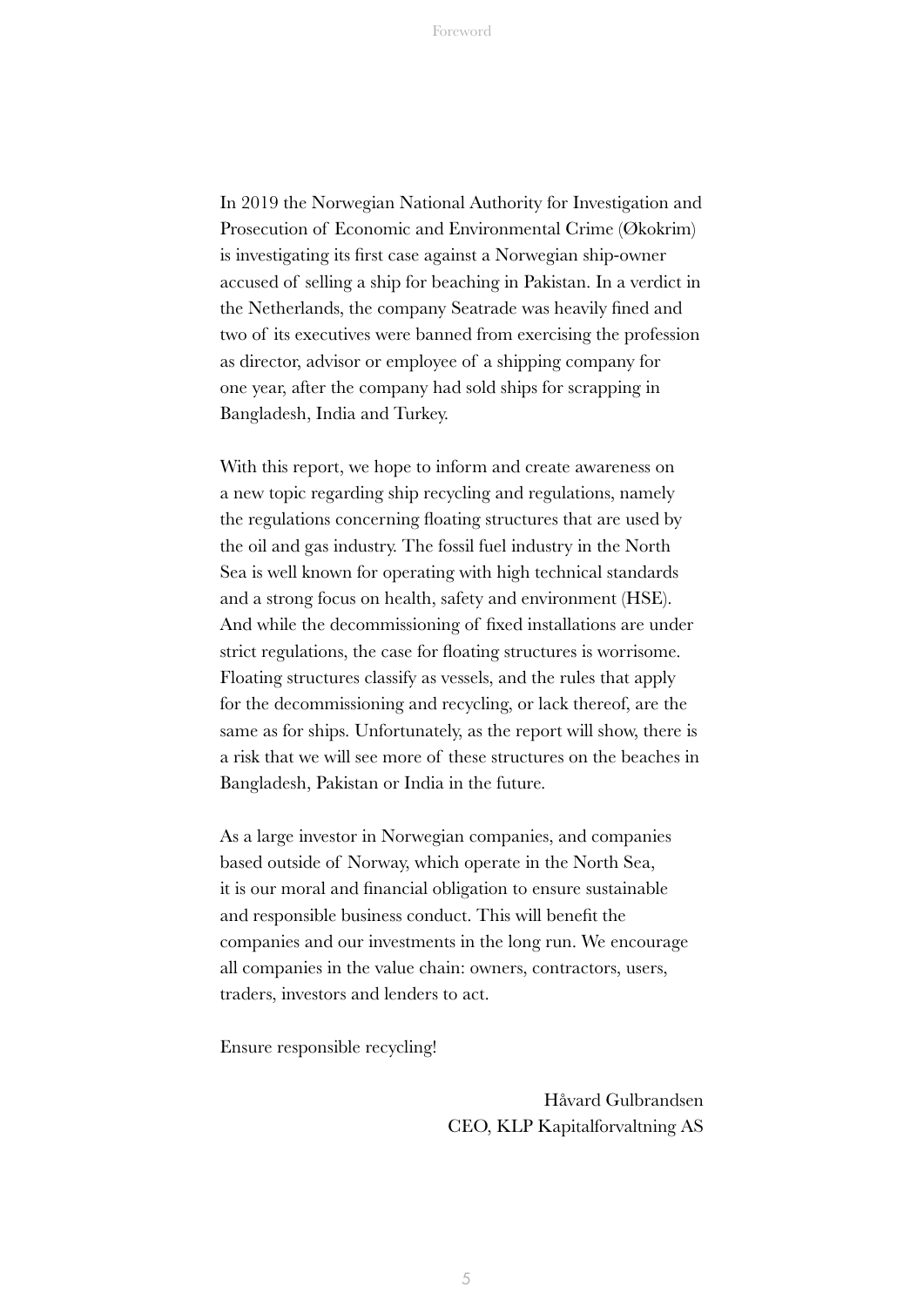#### **SUMMARY**

The North Sea oil and gas industry has a global reputation for technical excellence and innovation. It now faces major restructuring and new challenges in dealing with the legacy issue of decommissioning the extensive extraction infrastructure that was put in place since the 1960s.

The fixed platforms in the North Sea, many of which were built in the 1960s-70s-80s, will need to be decommissioned following the rules under the OSPAR Convention. The rules under OSPAR require that a fixed platform is removed entirely by its operator (the oil and gas company), unless the risks of complete removal are greater than the possible risks of partial removal. Given both the legislation in place and the nature of the fixed structures, which requires them to be disassembled or disconnected where they are, and brought to shore in sections or in one piece, there is a great degree of control and oversight on the decommissioning of fixed platforms in the North Sea.

On the other hand, there are also numerous floating platforms and oil and gas structures in the North Sea. Floating structures have an IMO number, like any other vessel, and have in most cases their own engines to move around. Hence, in legal terms they are different from fixed assets and installations. The rules that apply for the decommissioning and recycling of floating structures are effectively the same as those for vessels, except for the processing equipment on several of these units (i.e. FPSOs, FSOs), which needs to be properly cleaned and recycled at an approved facility according to OSPAR.

With the oil and gas sector seeing a downturn since 2014, an increasing number of offshore units have been sold for scrap.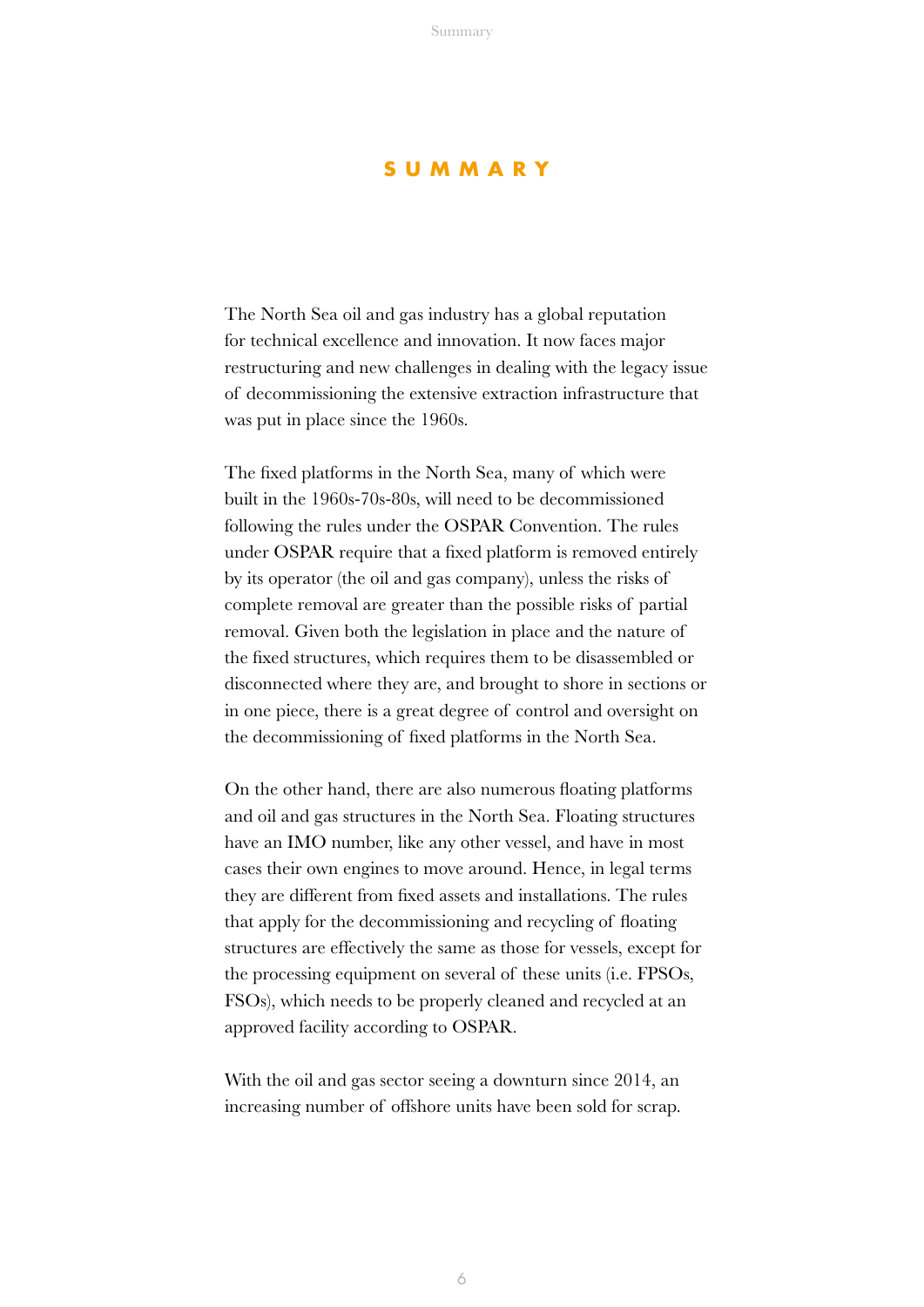Around 200 floating structures have been identified as scrapped globally since  $2015$  – and an estimated 40% of these assets ended up on South Asian beaches, where they were broken up under conditions that cause irreparable damage to the coastal environment and put workers' lives and health at risk. This is a stark increase of beached offshore structures if compared to trends of previous years.

The global oversupply in the rig-marked is pushing the oldest rigs to be recycled. There are currently 59 floating mobile drilling rigs in the North Sea, 18 of which were built before 2001. Whilst some of the older units might be converted/ upgraded, it is estimated that most of them will be scrapped in the coming years. So far, the only structure which operated in the North Sea and has been traced to a South Asian beaching yard is the FPSO North Sea Producer. There is a real risk, however, that we will see more of these cases coming up in the near future with more decommissioning projects in the North Sea.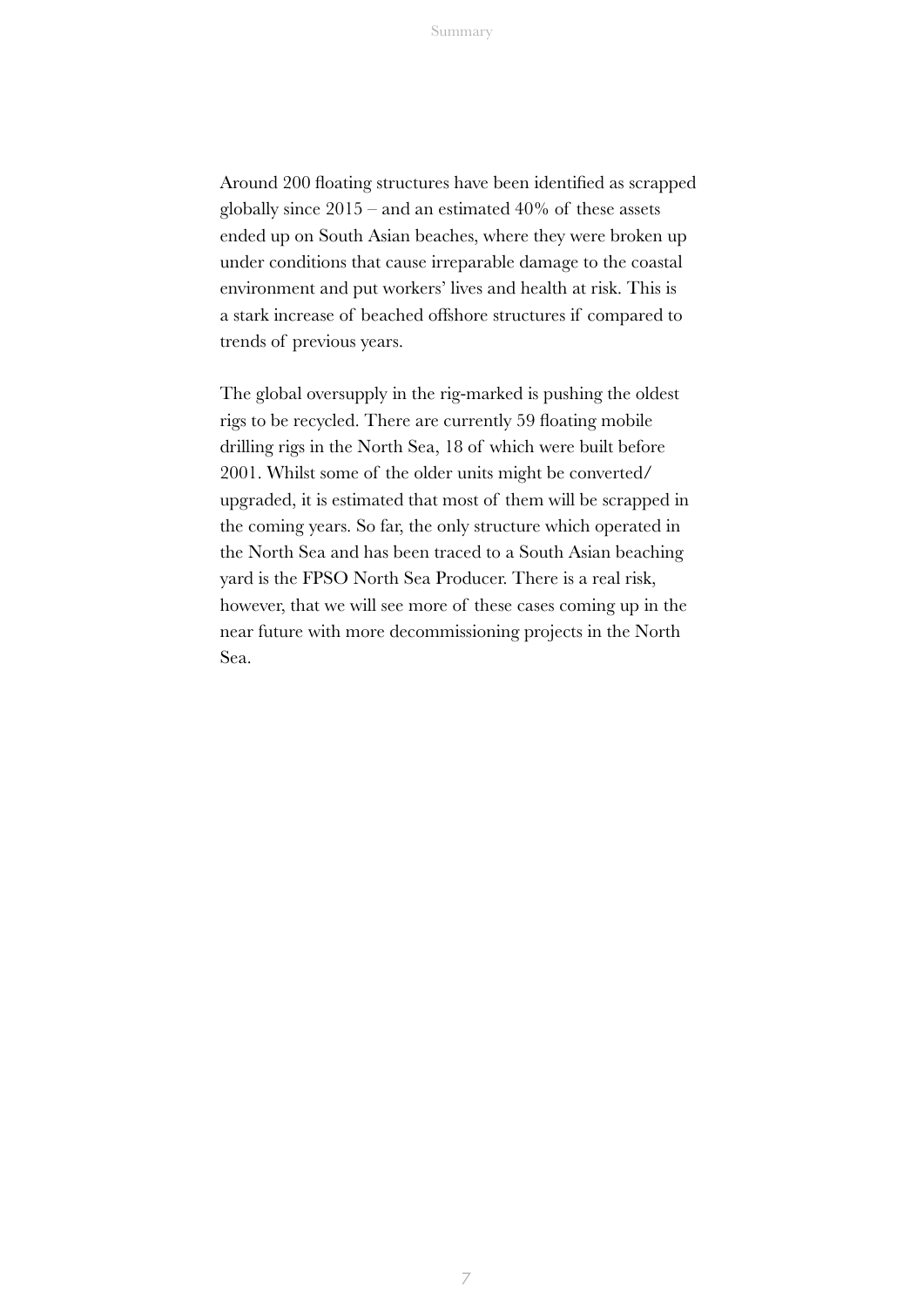# **1** The Oil & Gas sector

#### **TYPES OF STRUCTURES: FIXED VS FLOATING**

#### **FIXED STRUCTURES**

#### Fixed platform (1)

Fixed platforms are offshore rigs. Their steel or concrete legs are attached directly to the seabed, supporting the deck that is placed over the water surface. These structures are designed to permanently serve an oil or gas field and are not mobile.

#### **FLOATING STRUCTURES**

Floating structures are used by the oil and gas industry for the purpose of exploration, production, drilling and supporting the operation of the fixed offshore rigs.

#### **Mobile Offshore Drilling Unit**

MODU is the term used for the category of oil and gas drilling assets that are floating and mobile. MODUs can hence serve different production fields. Like ships, MODUs have individual IMO numbers, and contrary to fixed platforms, they thus fall under the ship-category, and are subjected to ship-related legislation. Several types of MODUs exist.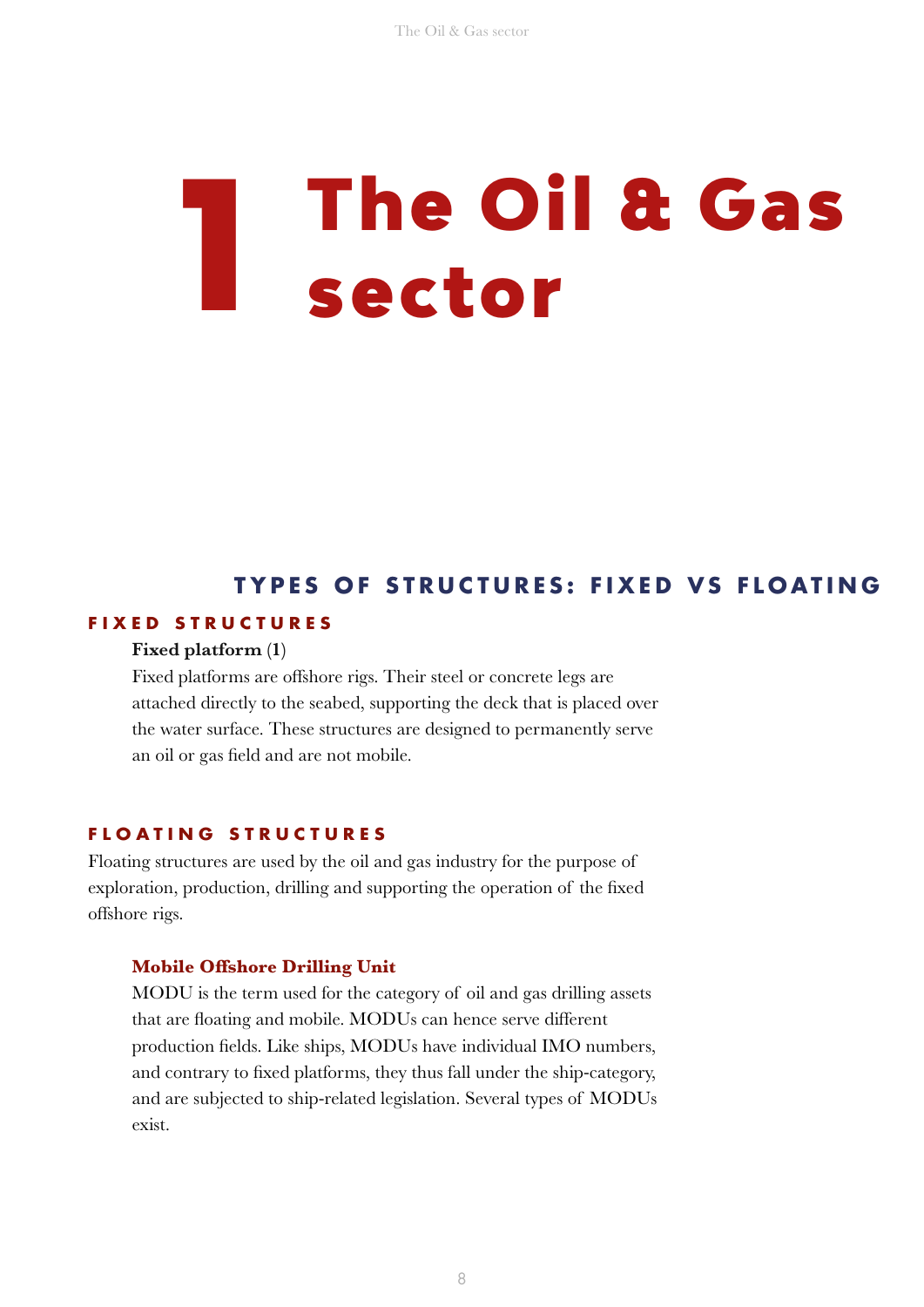#### Jack-up rig (2)

Jack-ups have become the most common offshore drilling units. They are designed to float until they reach their destination, where upon arrival three to four self-elevating legs are extended to the seabed. The upper structure is lifted to sufficient height to handle the surrounding environment. Jack-ups are used for exploration, development and well service operations. They fall under the category of hybrids since they are attached to the seabed during operation, but can autonomously move when their legs are detached.

#### Drill ship (3)

Drill ships are vessels that are used for oil and gas exploration and drilling. Conventional ships and drill ships have the same structure. However, drill ships are equipped with an inbuilt mechanism for drilling operations that extends through a hole in the hull, called a "moon pool". They have also a positioning system that enables them to keep steady over the wells. Drill ships are designed for ultra-deep water operations when anchoring is difficult.

#### Semi-submersible platform (4)

Semi-submersible platforms are offshore mobile vessels that are permanently floating, also during drilling operations. Their weight is not supported by the seabed as is the case for fixed platforms and jackups. When the destination is reached, a semi-submersible is anchored by a combination of ropes, wires and chains to the seabed to keep it steady over the well. New models of semi-submersibles are equipped with thrusters attached under the structure to optimize stability. Semisubmersibles are multifunctional; they are used not only for deep and ultra-deep water operations as drilling and production units, but also as safety vessels and as heavy lift cranes.

#### Drilling barge

Drilling barges are mostly utilized for shallow water drilling in calm water conditions. Drilling equipment is placed on to the barges' decks and towed to the site by tugs. Anchors hold the barges in position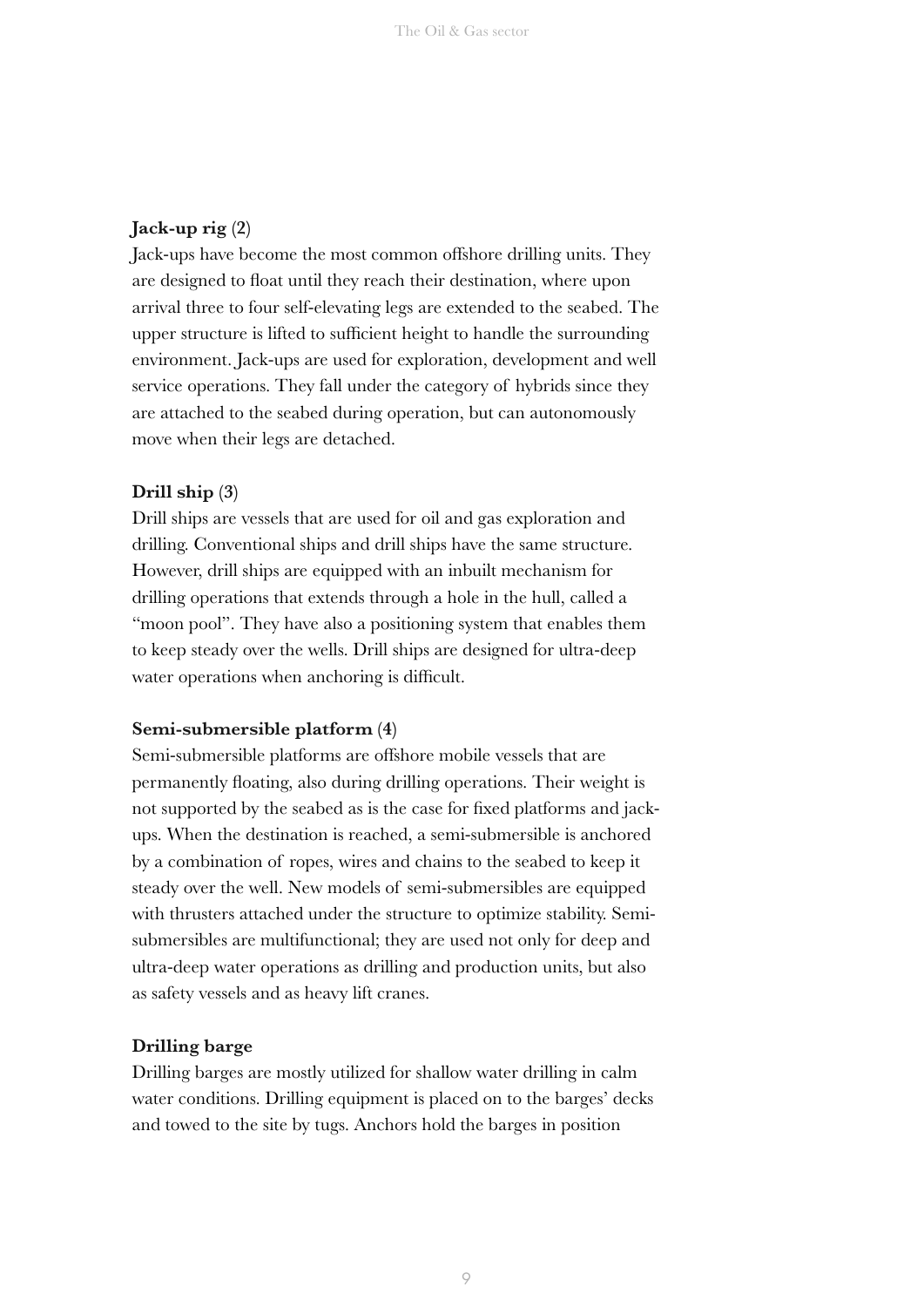#### **Other floating units**

Beside MODUs, the following floating assets, also operate in the oil and gas industry.

#### Floating Production Storage and Offloading & Floating Storage Unit

FPSOs/FSOs are used by the offshore petroleum industry to produce, process and store oil. FPSOs/FSOs do not fall under the MODU category, but are a crucial part of the oil and gas industry. They are subject to the same criteria for recycling as conventional ships and MODUs, except from the production equipment.

#### Accommodation platform

An accommodation platform is an offshore structure which supports living quarters for offshore personnel. Platforms that are outdated for drilling purposes can be used as such.

#### Offshore vessels

It is a broad category that includes platform supply vessels (PSVs), crane vessels (C/V), well stimulation vessels (WSVs), anchor handling tug supply vessels (AHTSVs), emergency response and rescue vessel (ERRV) and offshore construction vessels (OCVs).

#### Spar platform (5)

A spar is a partially submerged offshore drilling and production platform typically used in very deep waters, and is named for logs used as buoys that are moored in place vertically. Unlike other floating assets, a spar platform does not have an IMO number and does not fall under the ship-category.

#### Tension-Leg Platform (6)

Like a semi-submersible, a TLP consists of columns and pontoons. The unique feature is the mooring system, which consists of vertical tendons anchored to the sea bed. Unlike other floating assets, a TLP does not have an IMO number and does not fall under the shipcategory.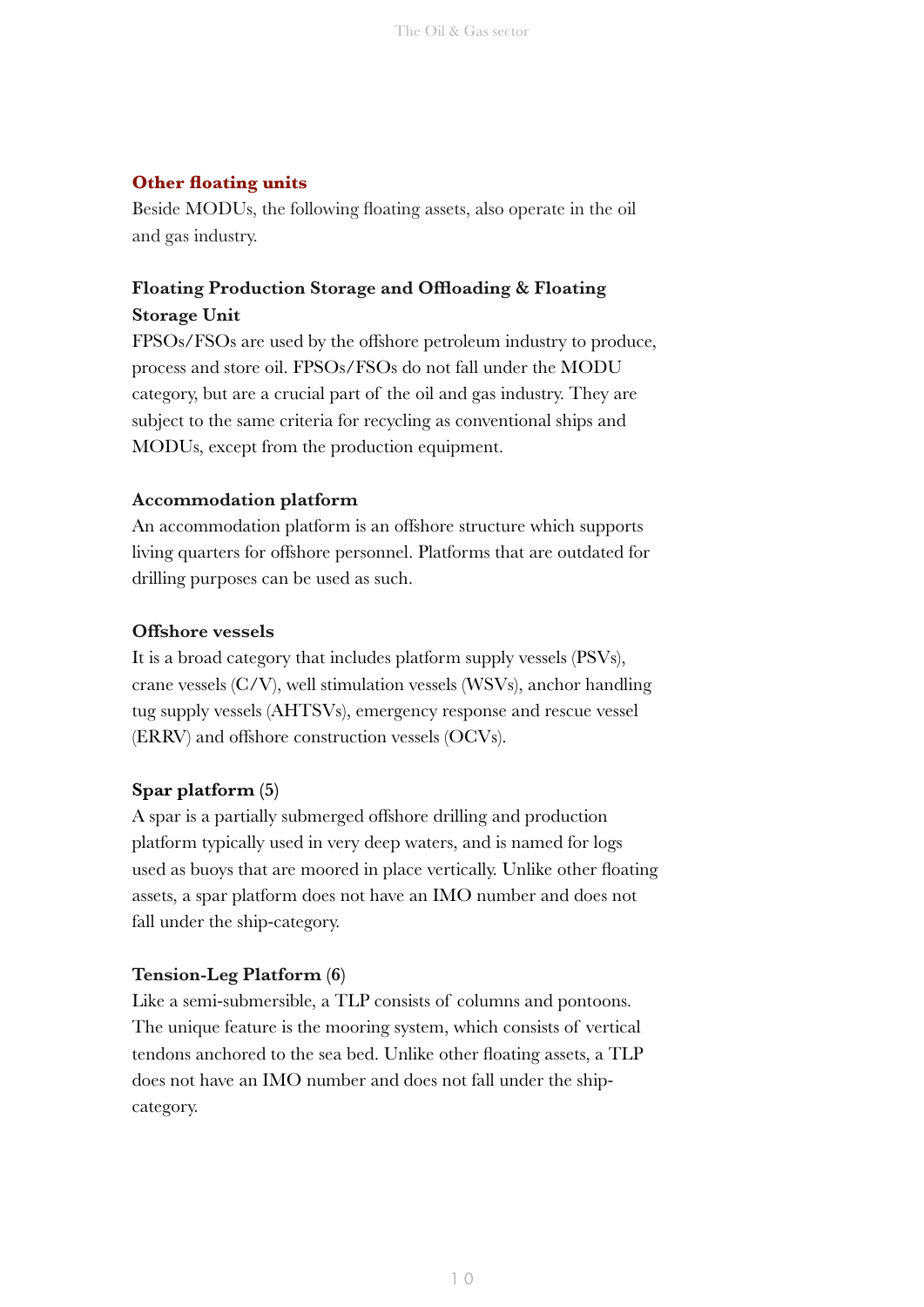

1 1

Graphic representation of the different types of oil and gas units © NGO SHIPBREAKING PLATFORM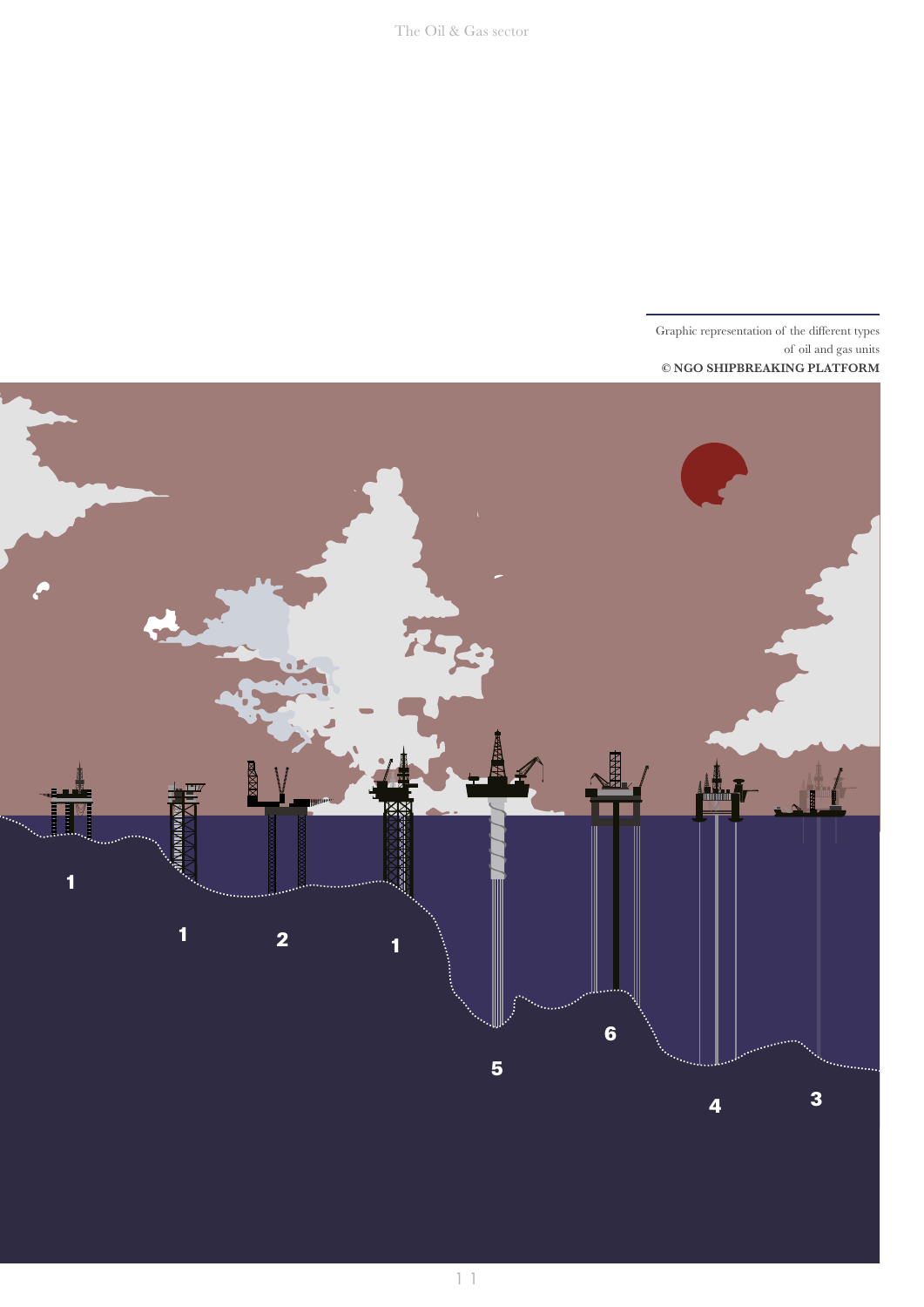#### **COLD AND WARM RIG STACKING**

Floating units are usually subject to several leasing contracts during their lifespan. When assets are proven to be uneconomical to operate and/or are waiting for their next job in between contracts, they are "stacked". Owners can either cold stack an asset, saving on operational costs, or they can warm stack it, choosing to spend cash to ensure a more rapid redeployment. Age is the main driver for stacking.

#### **COLD STACKING**

The term cold stacking refers to assets that are temporarily taken off the market and "turned off". Cold stacked assets do not have a crew employed, are not maintained and not inspected regularly, as is the case for warm stacked assets. Based on market outlook evaluations, owners cold stack their assets if the market demand is poor, hence they save expenses of keeping the assets warm.

According to industry sources, cold stacking costs around USD 15.000 per day. However, the longer an asset is cold stacked, the costlier it becomes to re-mobilise it. To turn a cold asset warm can cost up to USD 100 million. Due to deteriorating conditions as a result of minimal maintenance, cold stacked assets' market value falls rapidly.

#### **WARM STACKING**

The term warm stacking refers to assets that are out of operation, but still have the rig crew employed, and are maintained and inspected frequently. Owners hot stack assets in the hope and belief that they will get a new drilling contract in the near future. When an asset is warm, it can quickly mobilize and start operating again as soon as it gets contracted. According to industry sources, warm stacking an asset can cost up to USD 50.000 per day. An asset that is warm stacked or in operation is continuously maintained and will thus remain in a better condition than if it is cold stacked.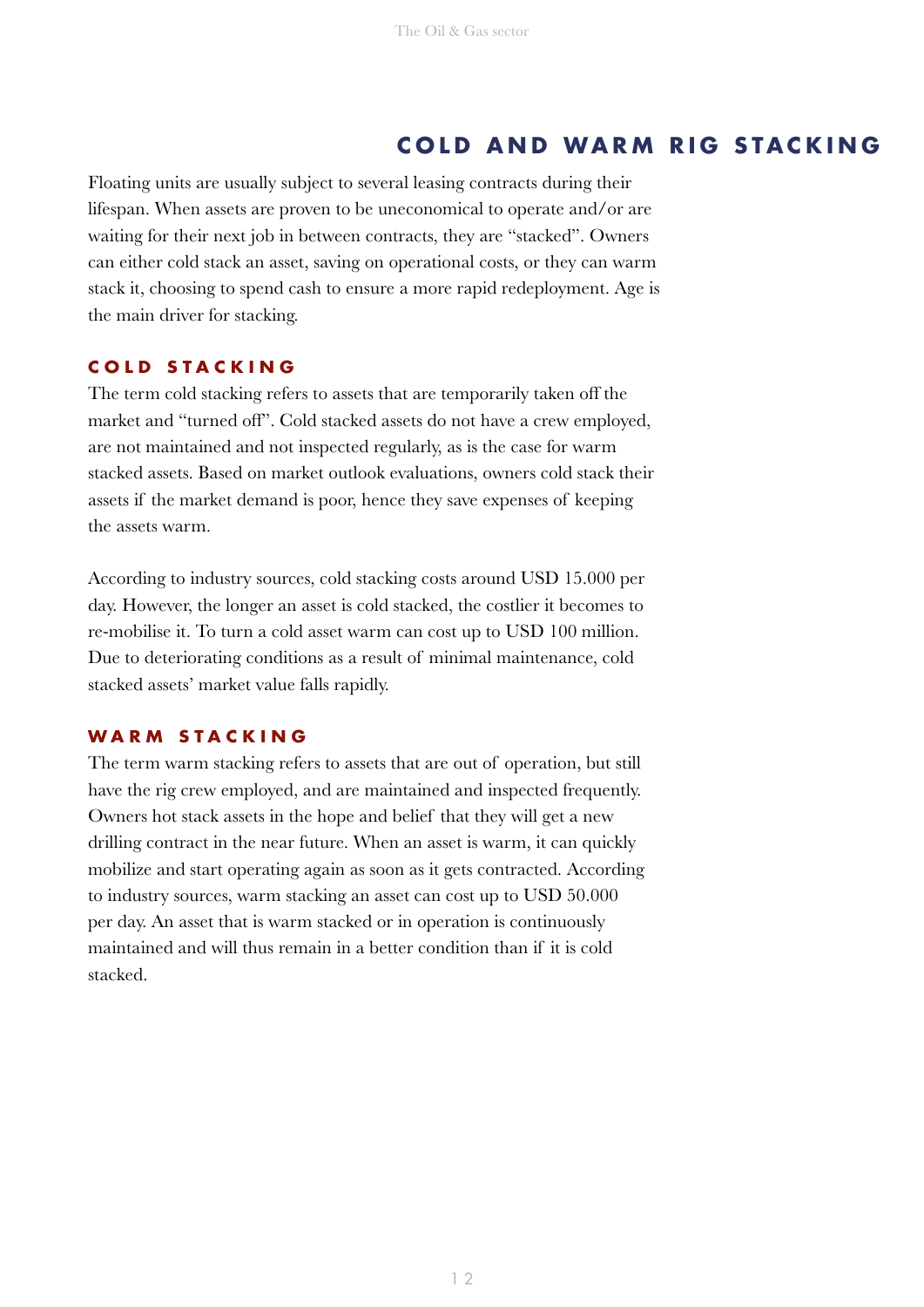#### **UNITS IN THE NORTH SEA**

There are currently 59 floating rigs actively drilling in the North Sea, 18 of which were built before 2001<sup>1</sup>. Whilst the number of rigs drilling fluctuates, most of the assets built before 2001 – also called vintage, or veterans – are deployed in UK waters. In Norway, increased environmental and efficiency standards have ensured the entry of newer units. It is expected that the UK will follow a similar trend once the vintage rigs are out of contract. Assets that are considered not to be competitive in one region might still, however, be moved to another region or country where lower standards apply.

In July 2019, there were 14 warm stacked assets in the North Sea, 2 of which were built before 20012 . Some of these units are likely to be contracted short term or undergo reconstruction, the overall assessment is, nonetheless, that the platforms built prior 2001 are prime candidates for decommissioning in the next couple of years. This is even more true for the 19 units that are cold staked in the North Sea, 15 of which were built before 20013 . Whilst oil and gas prices might fluctuate in the short-term making it profitable to redeploy some stacked assets, chances are small that the cold stacked assets will get a job in the North Sea given the high costs of "rewarming" in addition to the introduction of higher environmental and efficiency standards.

1.Bassoe Offshore, July 2019 2. Ibid 3. Ibid

Stacked rigs at Cromarty Firth, Scotland

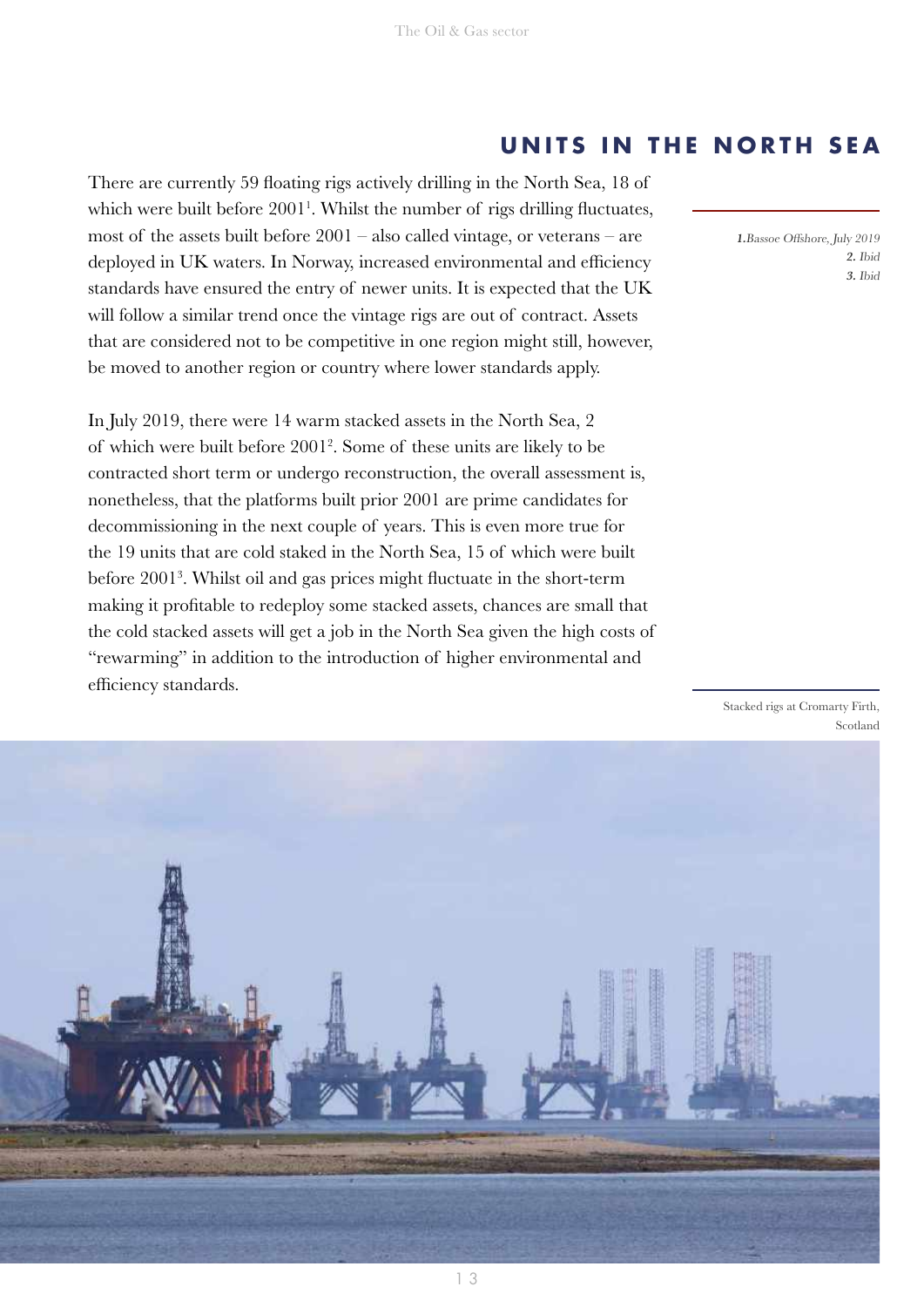## **Overview Units** in the **North Sea**

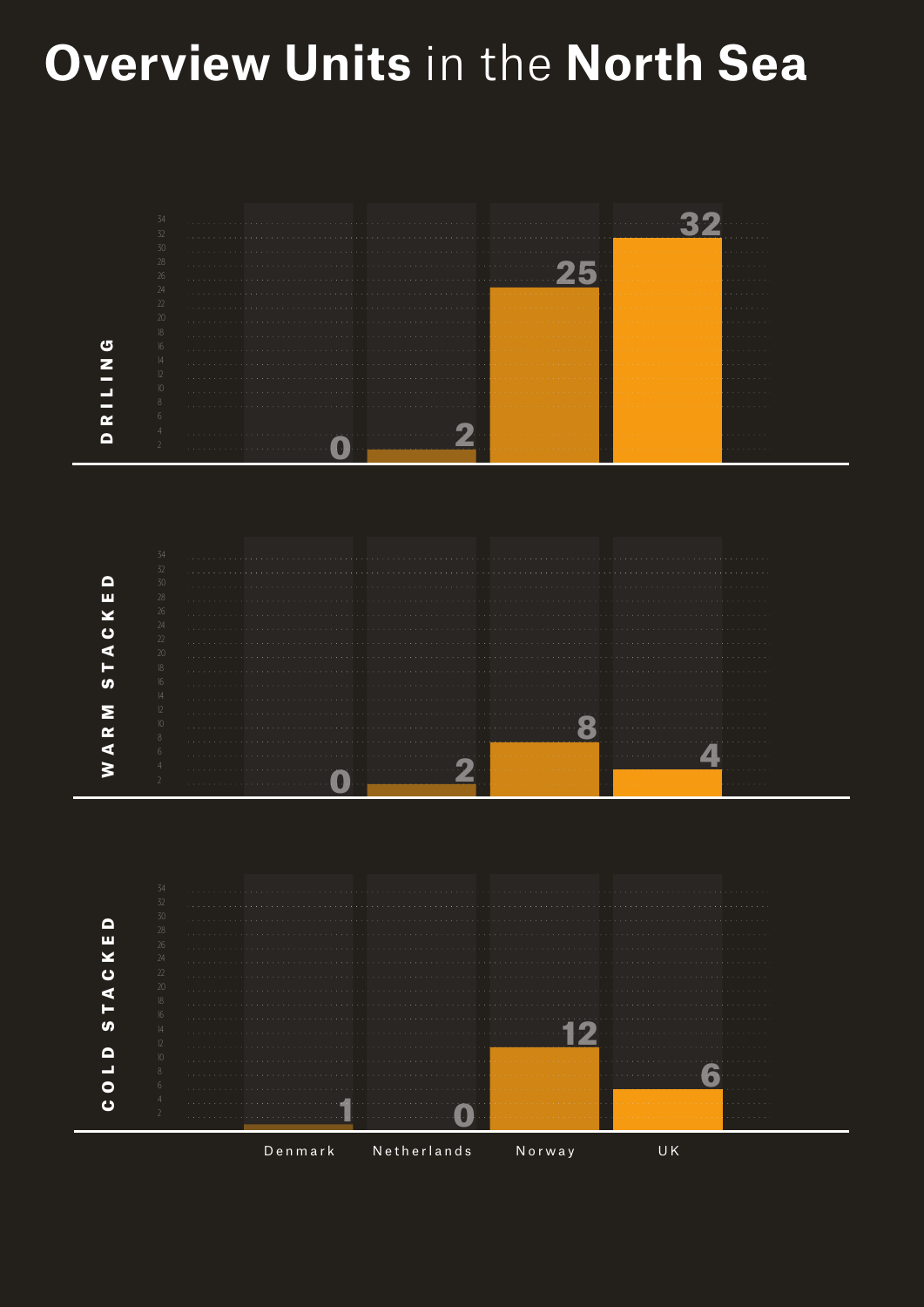# **2** The scrapping of Oil & Gas structures

The decision to decommission an asset is typically driven by a number of factors, including commodity prices, basin maturity and operational costs. Floating units will fall under the scope of waste legislation and the same rules as those that cover the scrapping of conventional ships. In recent years there has been a trend of more units sold for scrap via scrap dealers known as cash buyers, which has led to an increasing number of MODUs and other offshore units being broken under dirty and dangerous conditions on South Asian beaches. The many risks related to beaching stand in stark contrast to the expertise and competence of North Sea recycling yards that are currently disposing of the fixed oil and gas structures. The particular risks posed by both the transportation and breaking up of floating oil and gas structures make a compelling case for enhancing the recycling of offshore units in Europe.

#### **THE DRIVERS OF DECOMMISSIONING**

The decommissioning of fixed platforms depends on the particular field maturity. The decommissioning of floating units, on the other hand, is not necessarily determined by the closure of a particular field. These units usually serve different fields during their operational lives, and the owner's decision to decommission an asset is inevitably influenced by several external factors, such as commodity prices, market utilisation as well as maintenance and operational costs.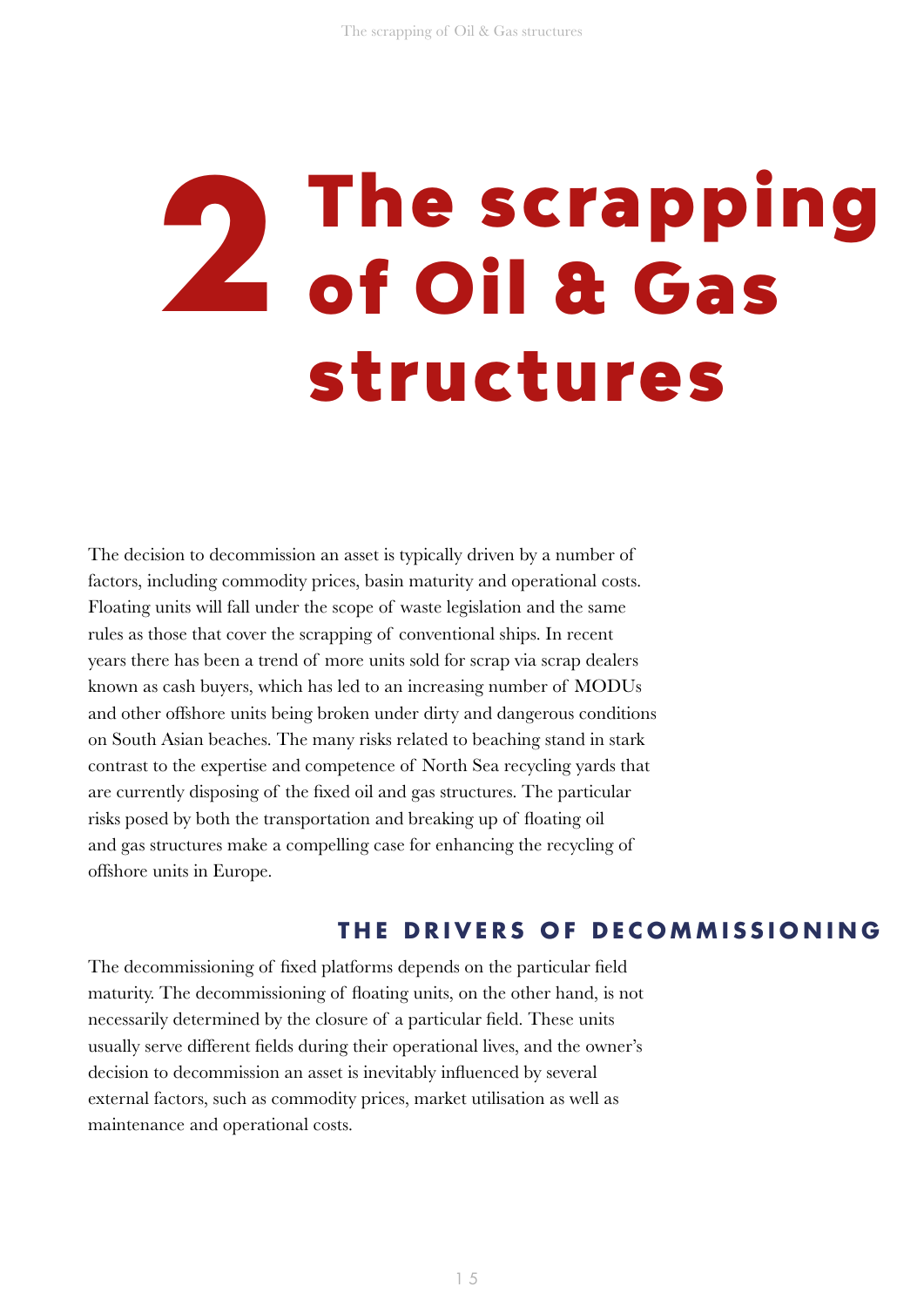Decommissioning costs for floating oil and gas structures are lower compared to fixed platforms as floating units do not have to be dismantled on-site, but can be transported directly to a yard to be scrapped. For floating platforms, owners get a scrap revenue from the sale, though it is considerably lower than for a regular ship, as MODUs hold less steel relative to size and because of transportation expenses related to bringing the unit to a recycling facility.

Following the 2014 drop in oil prices, many assets have been stacked in the North Sea. Precise decommissioning forecasts for these units are often difficult to predict, as rigs can be stacked for years in hope of finding new assignments before being scrapped or re-converted. Market fluctuations, such as a rapid rise in oil price, could for example make the asset competitive again. However, even though the market conditions have now somewhat improved, most of the stacked assets remain dormant.

The utilisation rate of offshore units decreases gradually when the number of new-builds entering the market is higher than the number of assets that are taken out of the market and stacked. The current overall utilisation rates of MODUs in the North Sea is about 60%. With more than 30 of the drilling assets in the North Sea stacked, oversupply pushes down the daily rates of drilling rigs. Today's stronger commodity prices and oversupply, which leads to low leasing rates, make exploration and production of oil and gas more lucrative for oil companies, but less lucrative for floating unit owners.

Assets built before 2001 are considered prime candidates for demolition. The year 2001 is set as a mark between old and new generation MODUs because of technical advancements. MODU generation 1 to 5 were built before 2001, and most entered the market in the 70s and 80s. The next generations, 6 and 7, were mostly built in the mid-2000s onwards. The two latter generations have a number of features that make them superior to the earlier generations, such as accessing deeper waters. Globally, there are plenty of new-builds entering the market that are technologically more advanced in terms of digitalisation, energy efficiency and safety, rendering old units obsolete. In the North Sea, oil and gas production will increasingly

#### **DECOMMISSIONING**

It does not necessarily mean scrapping. After operation, some drilling units might be used for other purposes within the industry, such as accommodation facilities for offshore staff.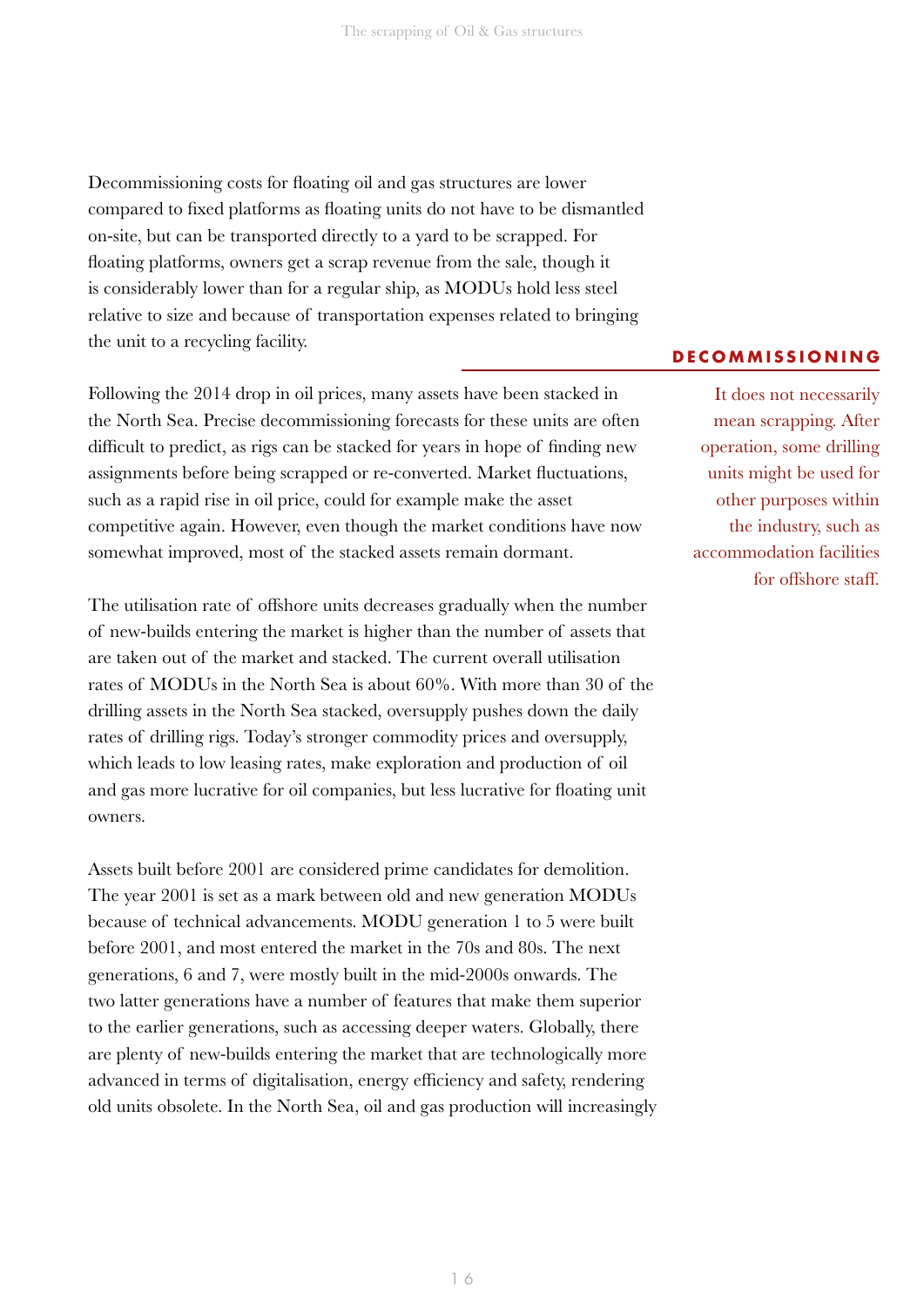be sourced from deep-water. Since exploration is moving towards deeper waters and more extreme environments, more specialised and advanced equipment is required. Given that there already is supply in the market, the current outlook for drilling in the UK and Norway is not supportive of the reactivation of cold stacked rigs.

The overall production in the North Sea is furthmore mature, with especially the UK sector in long-term decline. Whilst oil fields in Norway are less mature, and despite enhanced recovery techniques, numerous fields are reaching the end of their commercial lives. The current market for MODUs is primarily smaller projects/basins that are explored on shortterm contracts by smaller O&G companies. Old cold-stacked assets are thus not competitive as earnings made on short-term contracts rarely exceed reactivation costs. If management costs consistently exceed revenues, assets will likely be sold for scrap. Stacked assets that have an upcoming Special Periodic Surveys (SPS) scheduled are furthermore likely prime candidates for demolition. SPS are mandatory to assess safety related issues, and they are costly. Hence, companies that own assets that need to undergo a SPS have to evaluate if it is worth investing in the survey or if it is more profitable to opt for scrapping.



#### **M A R K E T F E A T U R E S T H A T P R O M P T DECOMMISSIONING**

Low commodity prices Low day rates on assets New-builds entering the market Basin maturity Short-term contracts



#### **T R A I T S O F A N A S S E T P R O N E T O DEMOLITION**

Built before 2001 Long-term stacked Upcoming SPS scheduled Low utilisation rate on specific asset type Non-digital asset Non-harsh environment asset Not undergone recent upgrading Shallow water depth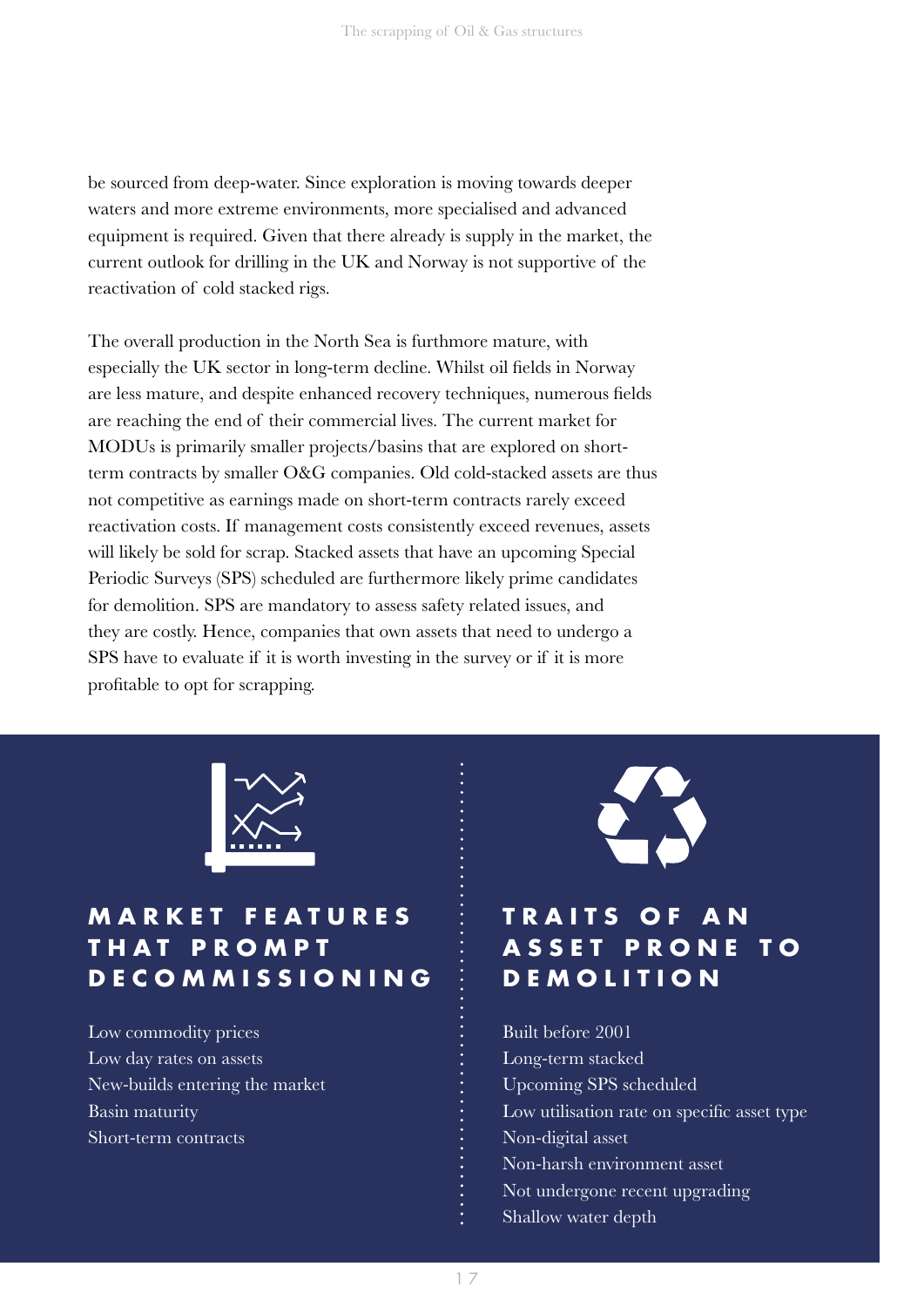At end-of-life, fixed platforms are partially dismantled on the spot; cut parts are then transported to a nearby scrapping site where the rest of the scrapping process continues. The decommissioning process of fixed platforms is comprehensively regulated under the Convention for the Protection of the Marine Environment of the North-East Atlantic (OSPAR). All North Sea oil and gas producing countries<sup>4</sup> are signatory parties to the OSPAR Convention and thus obliged to follow its rigorous safety and environmental standards. The Convention holds the operating companies, i.e. the oil companies, and national authorities responsible for executing the safe and environmentally sound decommissioning when operations cease, and includes schemes for national subsidies. Under OSPAR there is thus a great degree of control and oversight on the decommissioning of fixed platforms in the North Sea.

On the other hand, the numerous floating platforms and oil and gas structures that operate in the North Sea do not fall under the scope of OSPAR. Floating structures have an IMO number, like any other vessel. From a legal point of view, they are different from fixed platforms and installations. Effectively, the rules that apply for the decommissioning and recycling of floating structures are the same as those for vessels.

#### **THE BASEL CONVENTION**

The Basel Convention on the Control of Transboundary Movements of Hazardous Wastes and their Disposal regulates the international trade of hazardous wastes and covers both fixed and floating oil and gas units as they usually contain hazardous materials within their structure, such as oil residues, heavy metals in paints and asbestos. The Basel Convention Guidelines<sup>5</sup> provide recommendations on procedures, processes and practices that must be implemented to ensure safe and environmentally sound dismantling practices.

Although the Basel Convention has been effective on ensuring the sound management of many waste streams, there has been difficulty in applying its provisions to ships and floating oil and gas structures - wastes that can in effect move on their own. Parties have recognised that Basel controls are in most cases circumvented for vessels going for breaking. As vessels, including

#### **LEGAL FRAMEWORK**

4. I.e. Denmark, Netherlands, Norway, United Kingdom. 5. Technical Guidelines for the Environmentally Sound Management of the Full and Partial Dismantling of End-oflife-ships.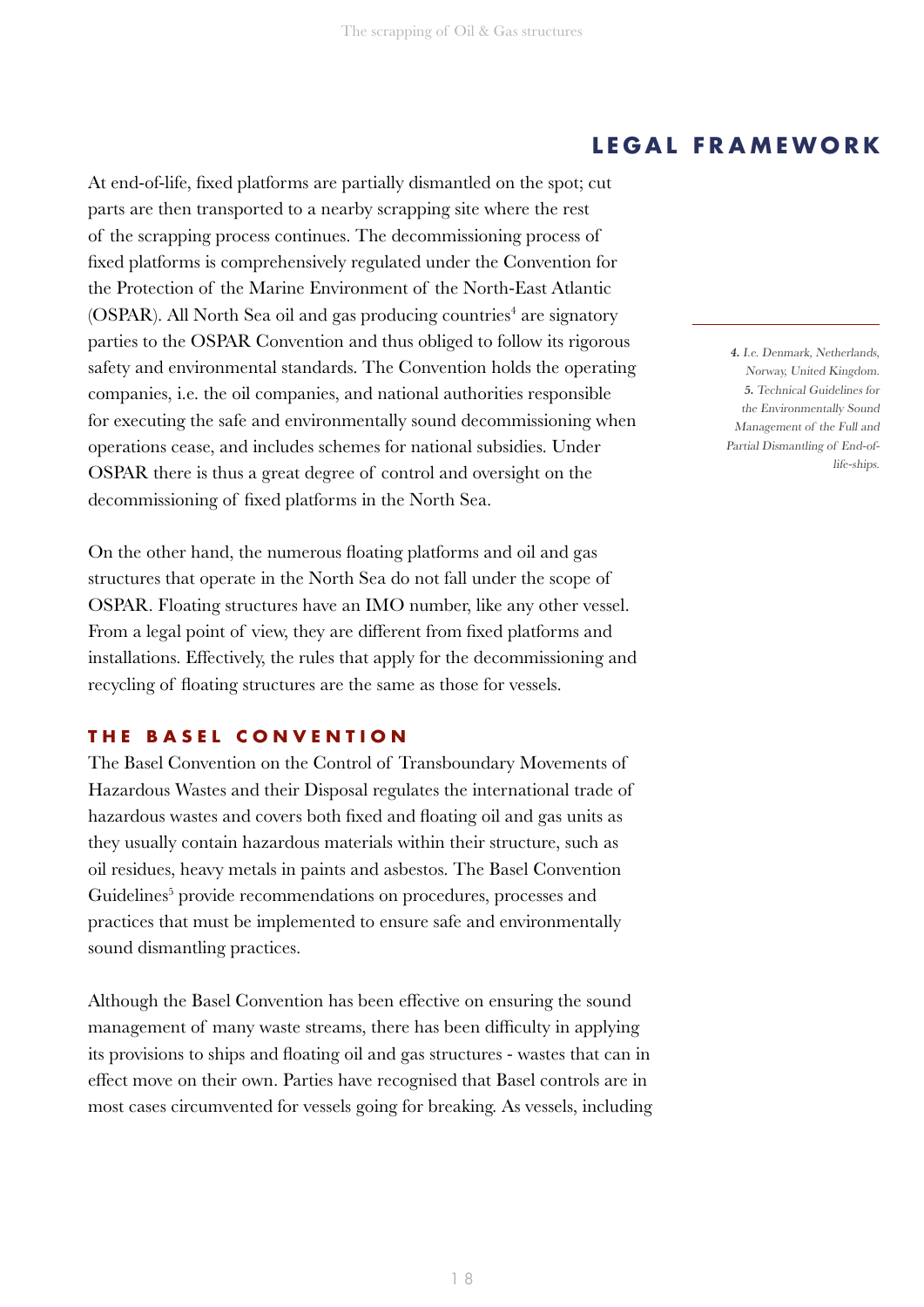floating oil and gas units, only become waste when the intent to dispose them is declared, it is sufficient for owners to hide their true intentions from local authorities. Indeed, false declarations of repair or further operational use are commonly issued to circumvent the legal requirements under the Basel Convention.

#### **EUROPEAN WASTE SHIPMENT REGULATION**

The European Waste Shipment Regulation (EC) No 1013/2006 transposes the Basel Convention and the Ban Amendment into Union law. The latter bans all exports of hazardous waste from annex VII to non-annex VII countries which currently reflects an OECD – non-OECD divide. Due to the ease of which owners of vessels and floating oil and gas units can circumvent the law, as explained above, it has also proven difficult to ensure effective implementation of the Waste Shipment Regulation. More recently, however, several attempts of illegal trafficking have been halted, and several cases of illegal exports are under criminal investigation. For the first time in March 2018 a ship owner was held criminally liable by the Court of Rotterdam for having had the intent to scrap four ships in India.

#### **DIAMOND OFFSHORE PLATFORMS UNDER INVESTIGATION**

On 12 January, 2018, the Scottish Environment Protection Agency (SEPA) detained the three vintage Diamond Offshore MODUs "Ocean Nomad" (1975), "Ocean Princess" (1975), and "Ocean Vanguard" (1982) due to a suspicion of an attempt to illegally export the platforms under the Waste Shipment Regulation from Europe to Asia. The platforms were cold stacked at Cromarty Firth, and Diamond Offshore had sold the three rigs for scrapping to GMS, one of the largest end-of-life scrap dealers, also known as cash buyers. GMS specialises in the re-selling of vessels for scrapping to the South Asian beaching yards, but claimed that the three oldest North Sea MODUs had found a new operational contract. The long and risky

transport of the MODUs from the North Sea to scrapping yards in South Asia was supposed to be done by heavy lifting vessels that had been contracted by GMS. These were forced to leave empty-handed, and today, more than a year after the arrest, the platforms are still detained in Scotland and the investigation is still ongoing.

British trade union RMT, strongly denounced Diamond Offshore and GMS' planned scrapping of the platforms at facilities that use the low-cost method of beaching: "These rigs are in the Cromarty Firth and could quite easily be dismantled and recycled at local facilities in Scotland," said RMT National Secretary, Steve Todd.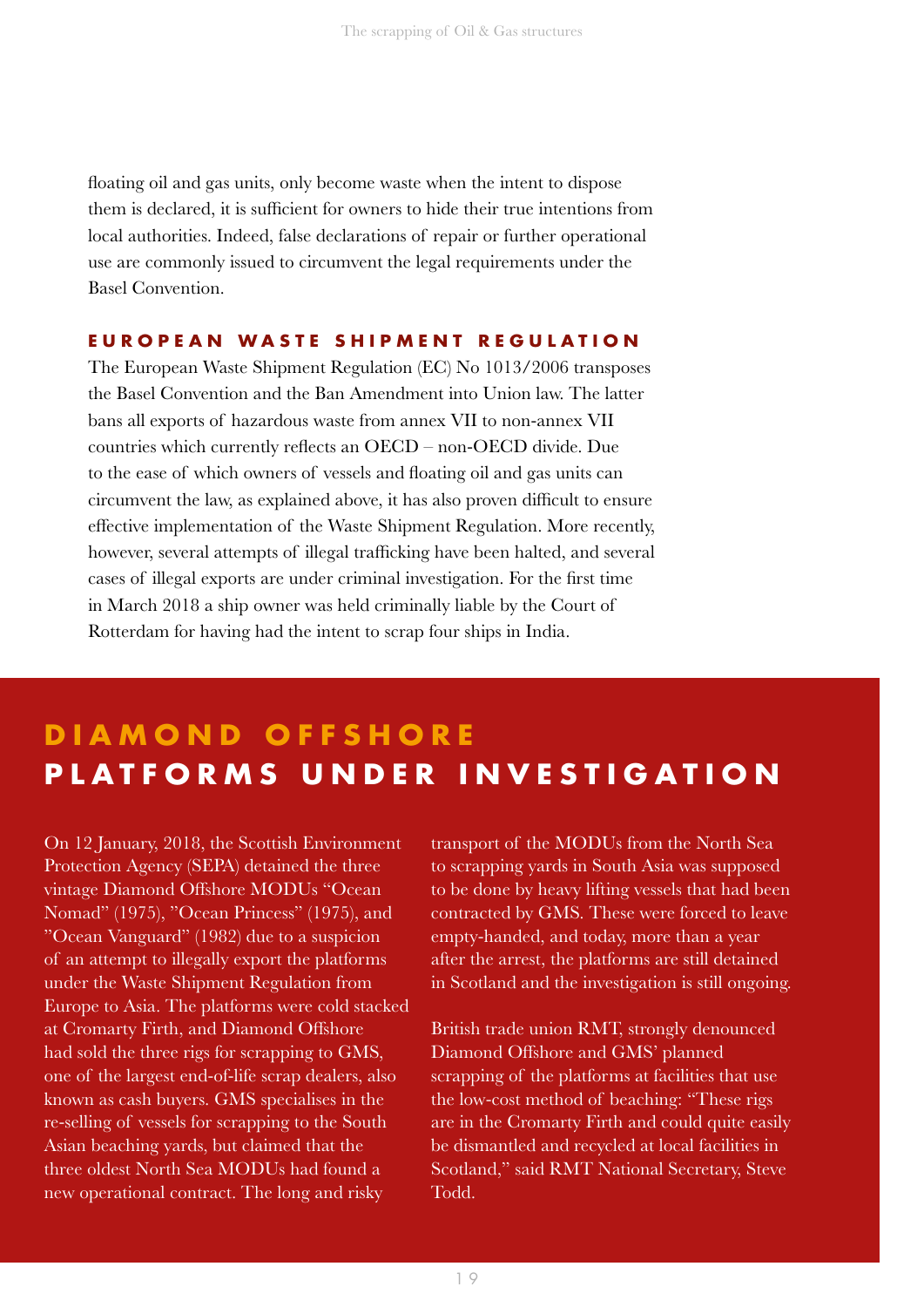#### **THE HONG KONG CONVENTION**

In May 2009, the International Maritime Organisation (IMO) adopted the Hong Kong Convention on the Safe and Environmentally Sound Recycling of Ships. To date, the Convention has not yet entered into force.

Whereas the shipping industry upholds the Hong Kong Convention as the only solution for improving shipbreaking conditions globally, the Convention has been strongly criticised for not providing standards that will ensure safe and environmentally sound ship recycling by NGOs globally, the UN Special Rapporteur on Toxics and Human Rights, European policy makers and the majority of developing countries party to the Basel Convention.

Another major weakness is that the Convention relies on flag state jurisdiction and is thus prone to circumvention by flag-hopping at end-oflife to non-Party flags. Indeed, today, grey- and black-listed end-of-life flags of convenience (FOCs) such as St Kitts and Nevis, Palau and Comoros are particularly popular with scrap dealers for last voyage sailings to breaking yards. These are flags known for their poor implementation of international maritime law.

#### **EUROPEAN SHIP RECYCLING REGULATION**

The European Ship Recycling Regulation (EU) No 1257/2013 became applicable on 31 December 2018. The Regulation sets requirements for environmental protection and worker's health and safety that go beyond the Hong Kong Convention, and also regulates the management of wastes downstream. The European Union maintains a list of approved facilities globally, and EU-flagged commercial vessels, including floating oil and gas structures, are required to be recycled in a facility that is on the EU List.

To be included on the European List, ship recycling facilities, irrespective of their location, have to comply with a number of safety and environmental requirements. The EU List thus functions as an important market differentiator for yards that have already invested in proper occupational safety and environmental standards. Whilst facilities operating in the EU are approved by their national authorities for listing, the European Commission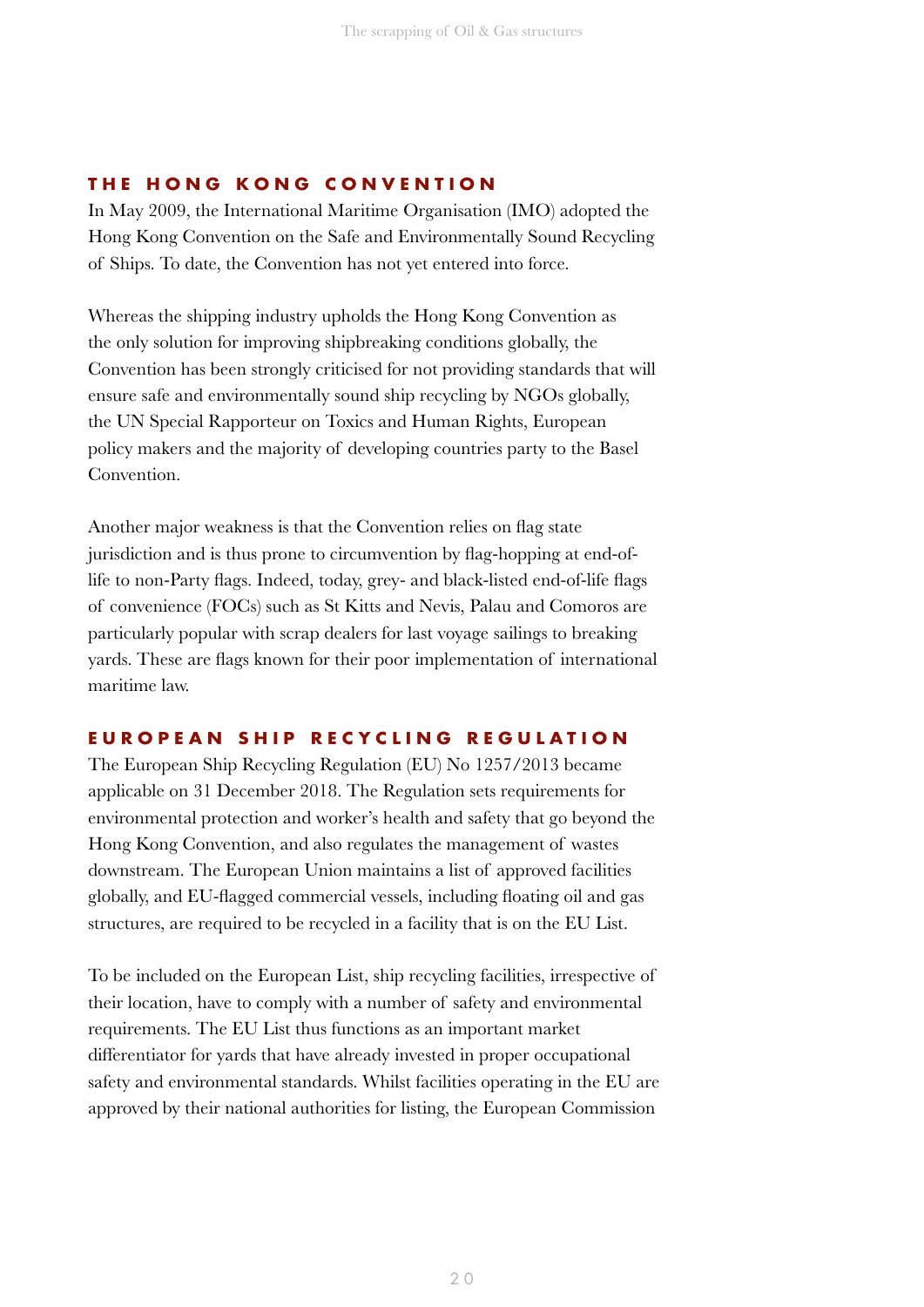assesses applications received from the ship recycling facilities located in third countries.

To ensure legal clarity and avoid administrative burden, ships covered by the new legislation are excluded from the scope of the Waste Shipment Regulation. Non-EU flagged vessels sold for scrapping whilst in European waters remain, on the other hand, covered by the Waste Shipment Regulation.

A major shortcoming of the Ship Recycling Regulation is that its scope is limited to EU flagged vessels – of which there are very few at end-of-life – and that owners can circumvent the law by simply swapping their EU flag to a non-EU flag at end-of-life. Only measures that go beyond flag state jurisdiction, such as for example a financial incentive introducing a returnscheme for ships, would effectively be able to hold owners accountable for environmental and social protection.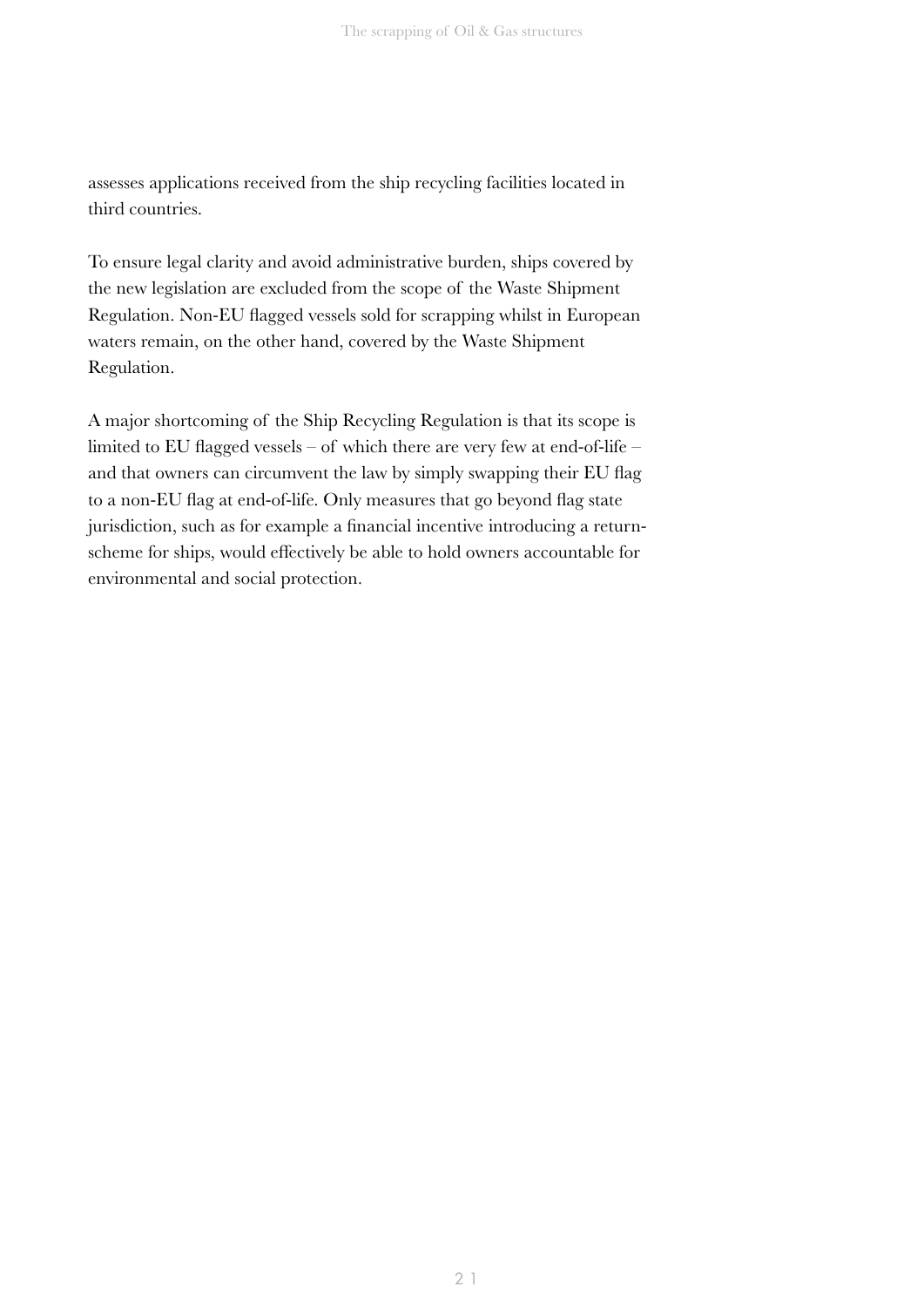## **2015 - 2018 Scrapping Records** Historical Facts and Figures

The O&G demolition market is dominated by a small number of countries globally. The top scrapping destinations for oil and gas units are South Asia and Turkey, which have carried out 79% of all scrapping operations in the last four years. Out of the 185 oil and gas assets which have been identified as broken up since 2015, 79 ended up on the beaches of South Asia (see Annex I). Figures do not include offshore tugs and safety standby vessel.

Turkey is the main destination for North Sea floating offshore units. Three yards located in Aliaga have been recently included in the EU List of approved ship recycling facilities.

The beach of Alang in India is the largest breaking spot globally. Along a 10 km long beach hundreds of vessels are scrapped in the intertidal zone annually. So far two yards in Alang have been audited by the EU and were not found to comply with the EU requirements and thus not included on the EU List.

Starting in 2019, China has imposed a ban on the import of waste, which applies also to the import of foreign vessels for scrapping purposes.

#### 106 <u>огг тне веасн</u>



<u>веасн</u> 79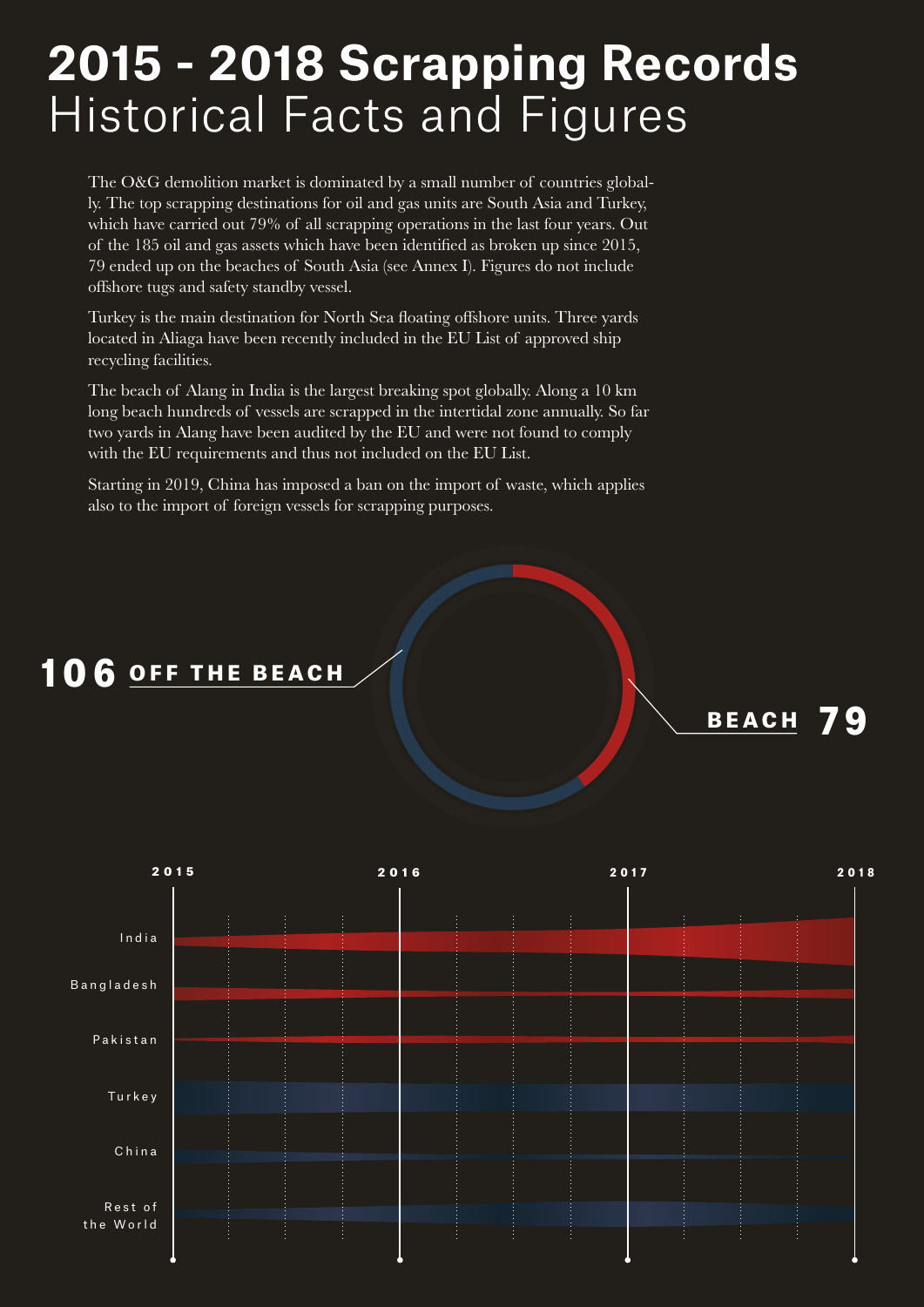#### CORPORATE RECORDS

Diamond Offshore, ENSCO, Noble Corporation, Paragon Offshore, Petrobras, SAIPEM and SBM Offshore are amongst the biggest offshore players that dump their assets on South Asian beaches.



Transocean, which for years has sold its old assets to facilities in Turkey and China, sold the semi-submersible platform Jack Bates to an Indian facility in 2019.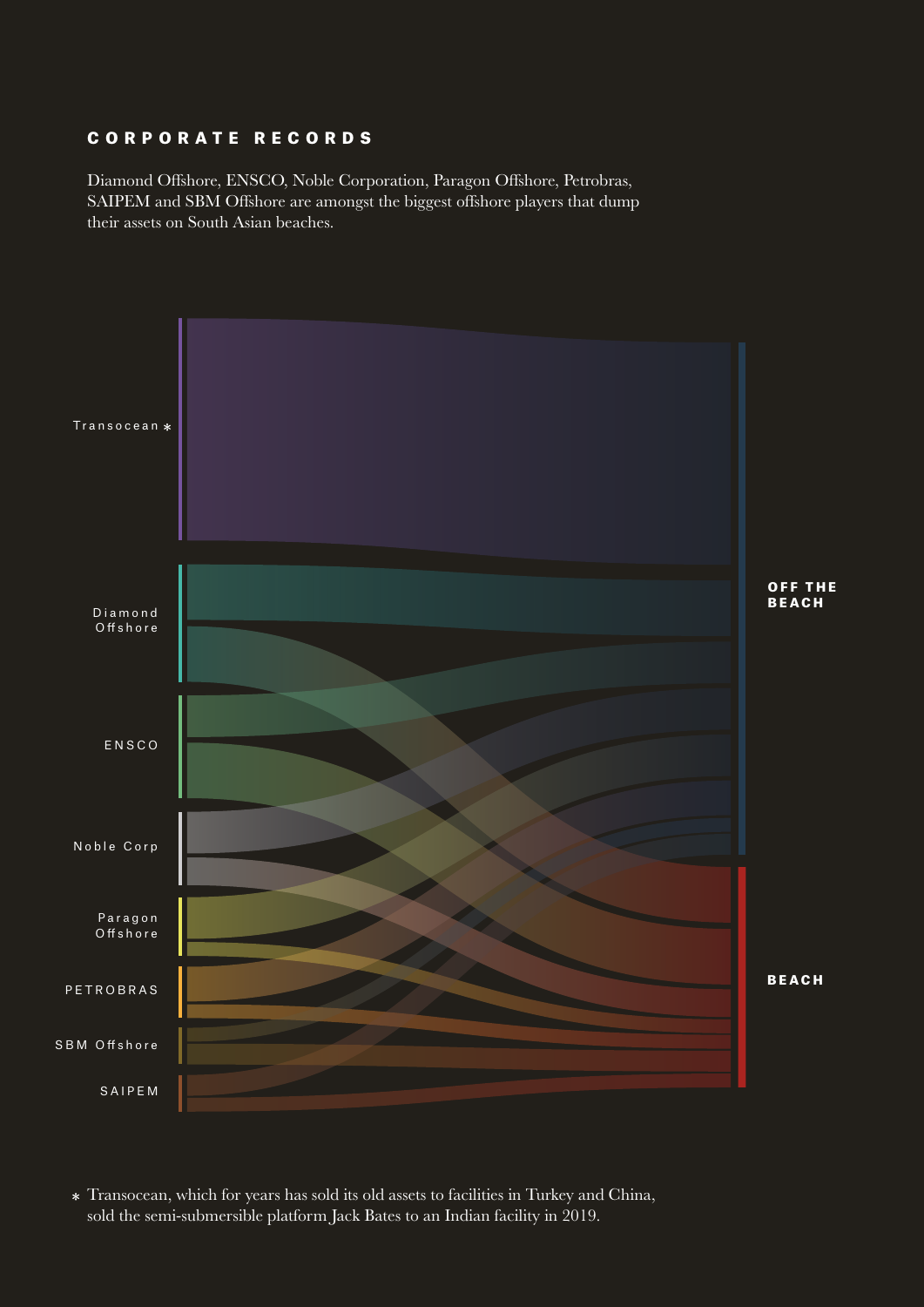#### **THE HUMAN AND ENVIRONMENTAL COSTS OF BEACHING**

Compared to sinking or abandonment, recycling is the only environmentally-friendly way of getting rid of old ships and floating structures because it ensures the reuse of valuable resources such as steel. However, ship and rig recycling is a heavy and hazardous industry that exposes workers, the environment and communities to a great number of risks. These include exposure to toxic materials – such as asbestos, heavy metal compounds, toxic residues – which lead to long term health diseases and irreversible environmental damage.

In 2018, 86% of the world's end-of-life tonnage, including oil and gas structures, was broken under rudimentary conditions on South Asian beaches. Beaching is the process in which a vessel is laid on a tidal mudflat for breaking. The vessel is grounded deliberately during high tide and breaking operations usually take place during low tide when the vessel is not submerged by the sea.

Shipbreaking on beaches has been declared the most dangerous job in the world by the International Labour Organisation. Carried out in large part by the informal sector, shipbreaking is rarely subject to occupational health and safety controls or inspections. Explosions, falls from great heights and dropping steel parts severely injure and even kill workers. In 2018, 35 deaths and 39 injuries at the South Asian shipbreaking yards were reported. The situation is worsened by the fact that in the vicinity of the shipbreaking beaches there are no hospital facilities capable of providing the necessary treatment to severely injured workers. Many workers, who's lives could have been saved, succumb to their injuries on the way to the nearest hospital.

Beaching yards furthermore do not have the proper infrastructure, equipment and procedures to fully contain and control pollution and to safely handle and dispose of hazardous waste. Currents and tides distribute the pollutants along the coast. This causes serious environmental harm with long-term effects for occupational, public and environmental health. Oil residues are mixed with seawater, causing damage by reducing light intensity beneath the water surface. Pollutants affect marine biodiversity and alter permanently the physiochemical properties of the coastal habitat. Dozens of aquatic species have been killed, destroying the livelihoods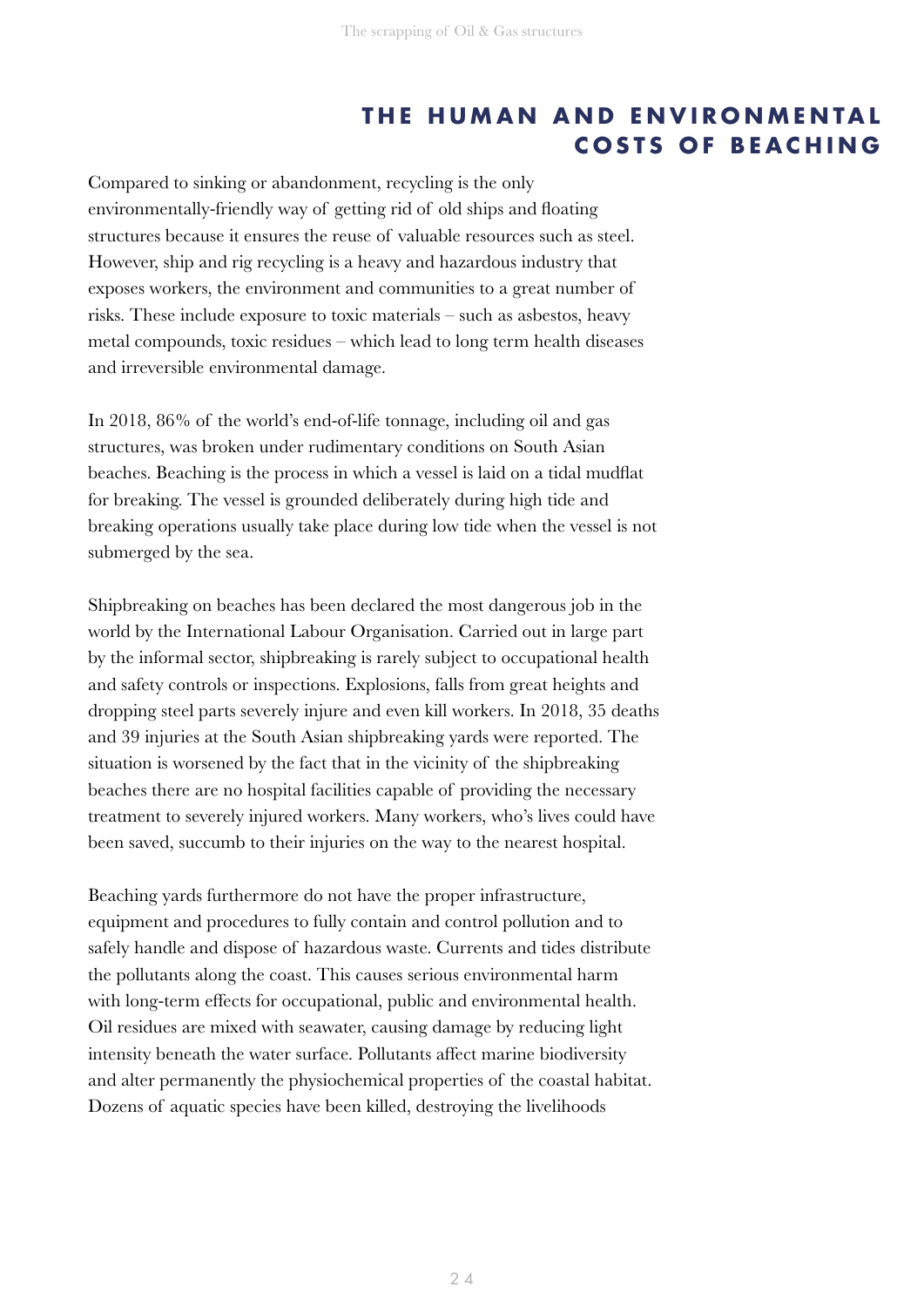of surrounding fishing communities. Blow-torch cutting through layers of paints that contain heavy metals and other toxics pollutes the air and exposes workers to toxic fumes. Burning of cables and release of ozone depleting substances also cause air pollution. In South Asia, the re-rolling of steel is preferred to smelting. Whilst the first is less energy consuming, re-rolling steel plates covered with paints releases toxic fumes and is yet another source of serious pollution.

Indian beaching yards have almost all obtained privately issued Statements of Compliance with the Hong Kong Convention (HKC SoCs) and use these to claim that they operate in line with international requirements. However, whilst some yards have built concrete floors for secondary cutting, the primary cutting still happens in the intertidal area causing pollution. On-site inspections of facilities in Alang that have applied for approval under the EU Ship Recycling Regulation have revealed serious failures with regards to ensuring basic safety and environmental standards at the yards, including lack of containment for pollutants in the intertidal zone, poor downstream waste management and breaches of labour rights. None of the Alang beaching yards that have applied for inclusion on the EU list have been approved.

Priya Blue yard in Alang, India © GO GREEN GO INDIA - 2018

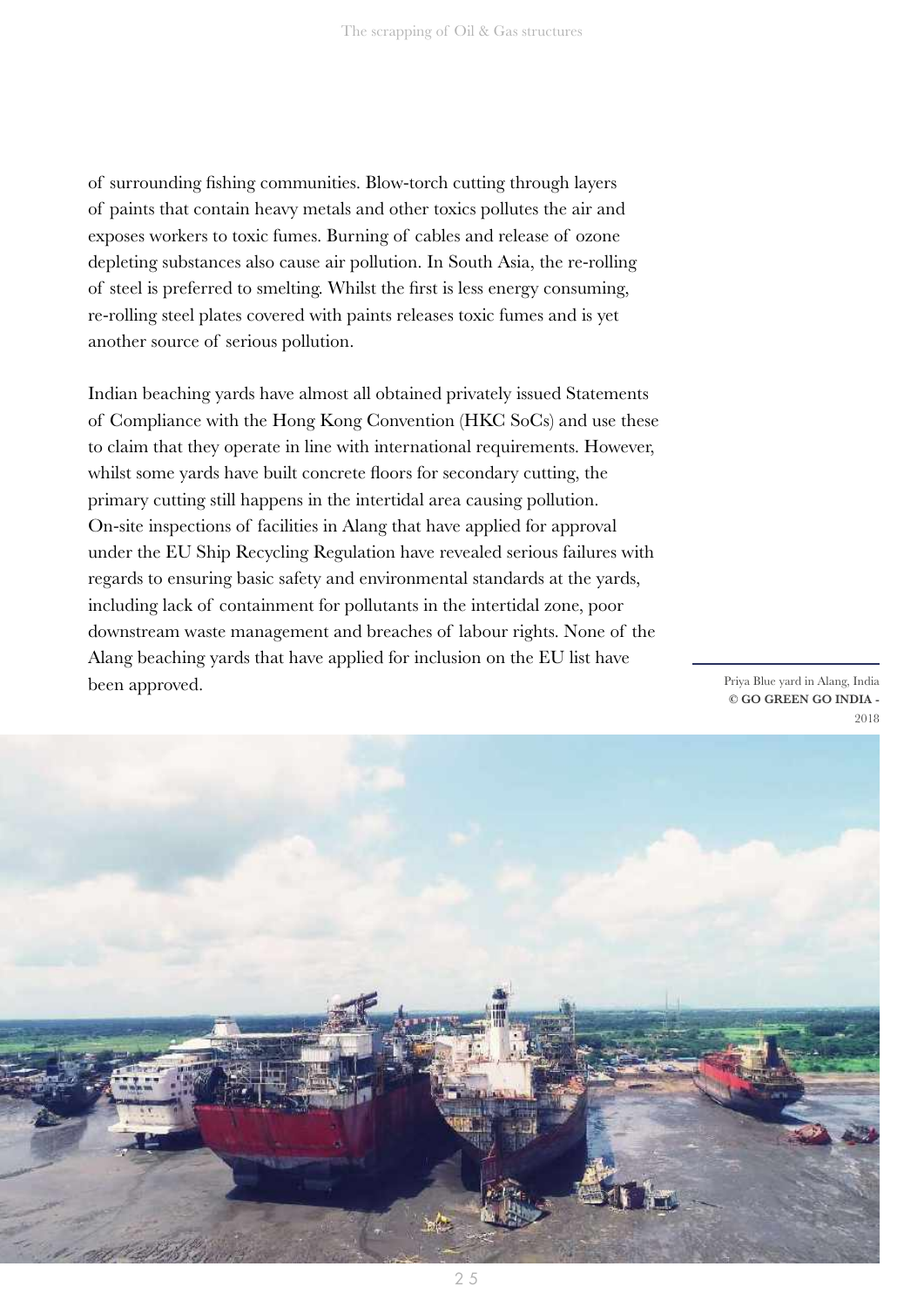#### **THE ROLE OF CASH BUYERS**

Whilst the introduction and enforcement of the EU Ship Recycling Regulation may prompt a shift towards the use of more sustainable yards, unscrupulous scrap dealers, known as cash buyers, typically change the flag of the vessels prior to scrapping. Flags such as St Kitts and Nevis, Comoros and Palau are particularly popular with cash buyers and the shift to these flags is a way of circumventing the EU Regulation.

Cash buyers such as GMS, Wirana and Best Oasis have close business ties to the shipbreaking yards in South Asia and almost exclusively re-sell vessels to beaching yards in Bangladesh, India and Pakistan. The higher price offered by cash buyers is a clear indicator that the vessel will be scrapped at a substandard yard.

Cash buyers typically purchase a vessel either "as is, where is" or "upon delivery". The former entails that the cash buyer is responsible for crewing and bringing the vessel to the breaking yard, whilst in the latter case, the sale occurs upon arrival to an agreed location, usually close to the breaking yard.

#### **SPECIFIC RISKS RELATED TO THE DEMOLITION OF O&G STRUCTURES**

#### **TRANSPORTATION**

Even though semi-submersibles and jackup rigs are mobile, they are not transported by their own capabilities to the scrapping yard. The heavy infrastructure is not designed for easy flow in water and water resistance thus causes manoeuvring difficulties. Therefore, MODUs are towed by tugs or lifted on top of a heavy lifting vessel.

If towed by tug, harsh weather conditions can cause severe manoeuvring difficulties, and the towing lines can possibly break. Lifting the asset on board a heavy lifting vessel (dry transport) is a safer and faster option, but the operation is costly. Both towing and heavy lifting however require an extensive amount of fuel and expensive insurances that can cost up to USD 1 million.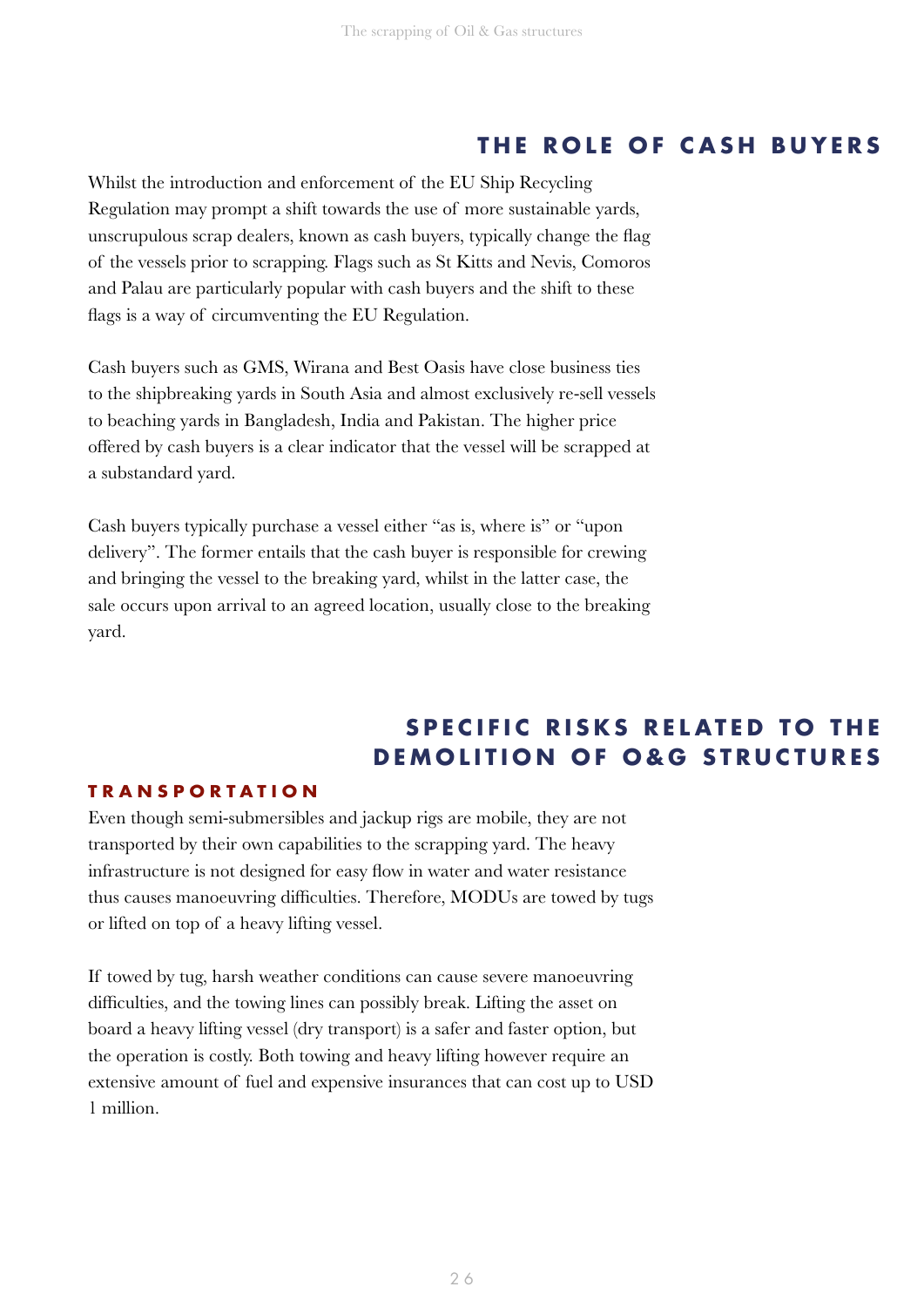The data collected for this report shows that South Asia is not the preferred destination of MODUs that do not sail autonomously. Out of 121 semisubmersible platforms and jack-up rigs scrapped in the last four years, 'only' 37 ended up on beaches.

According to industry sources, an increase in demand for heavy lifting vessels could push transportation costs down, therefore provoking a spike in numbers of assets scrapped in the South Asia. Should the transportation of semi-submersibles and jack-ups become cheaper, it is more likely that owners will opt to send their assets from the North Sea to South Asia.

As for oil and gas related units that are structurally more similar to conventional ships, out of 46 drill ships and FPSOs/FSOs scrapped in the last four years, 33 were beached in South Asia, including units owned by Shell, SAIPEM, Odebrecht, Maersk and SBM Offshore.

#### **TRANSOCEAN WINNER GROUNDING OF RIG**

The semi-submersible Transocean Winner was on its way to be scrapped in Turkey when the tug boat ALP Forward lost control over the platform due to severe weather conditions. ALP Forward tried to manoeuvre the platform away from the shore when the towing line broke. The platform grounded on the Isle of St. Lewis in Scotland. Prior to sending the vessel to Turkey, Transocean received quotes from yards in Northern Europe for an environmental friendly and safe decommissioning.

Towing old platforms come with higher risks due to a number of factors:

- Loss of knowledge about infrastructure
- Inconsistency in engineering drawings
- Blocked sounding tubes
- Broken tank gauging systems
- Non-operational cranes
- General decay and rust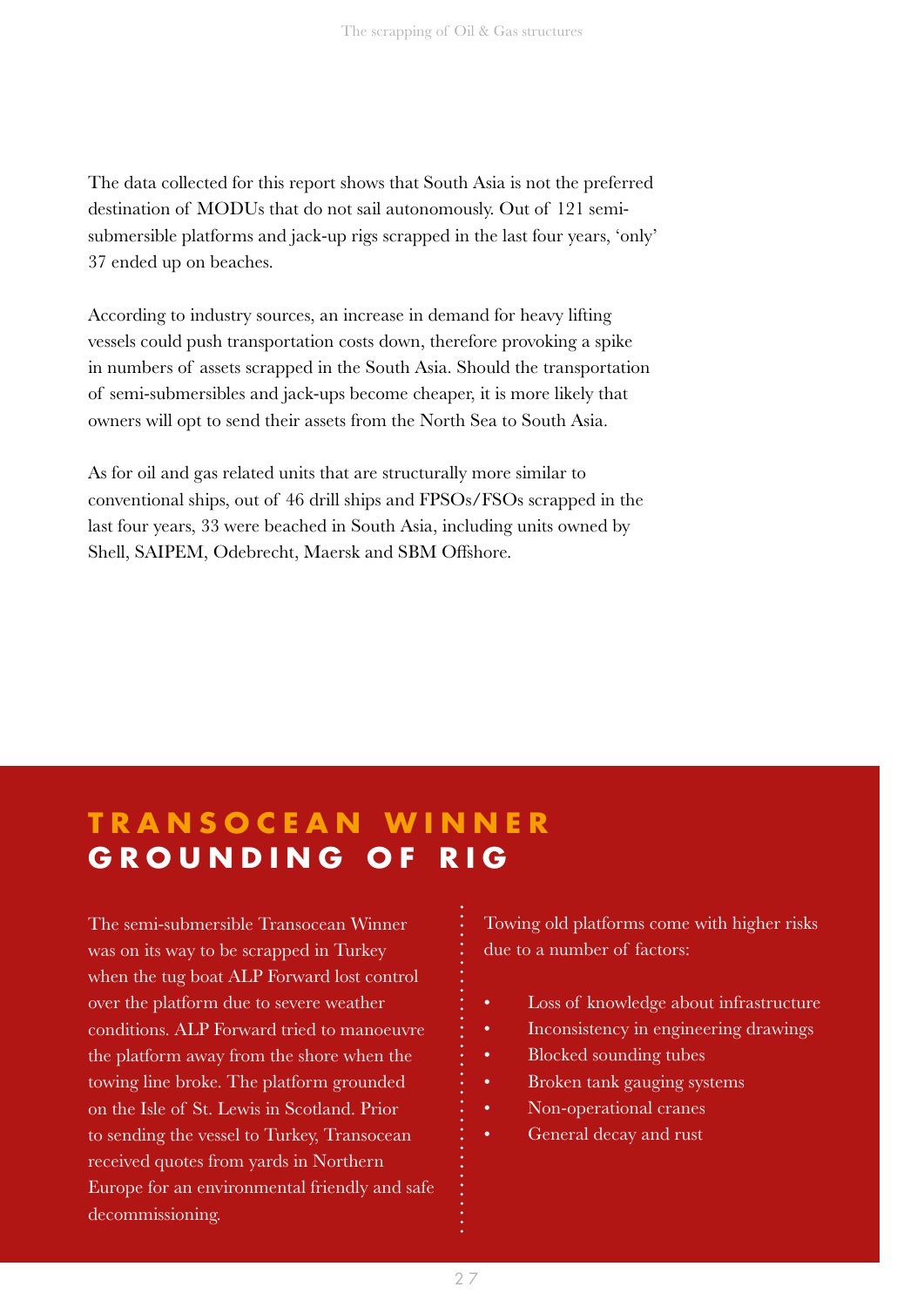

Workers dismantling ships, including SAIPEM's unit Perro Negro 3, in Alang, India © **REUTERS/AMIT DAVE** - 2018

#### **CUTTING PROCESS**

The preparation for the breaking process of a floating oil and gas structure is basically the same as the one for regular ships. The structure has to be cleaned from its hazardous substances before being cut in pieces. However, there are some specific risks related to the cutting operations that workers have to be aware of. MODUs and regular ships do not have the same type of structure, breaking oil and gas units thus requires specific training and competence. Due to the absence of a hull, the MODU itself does not provide any containment while breaking.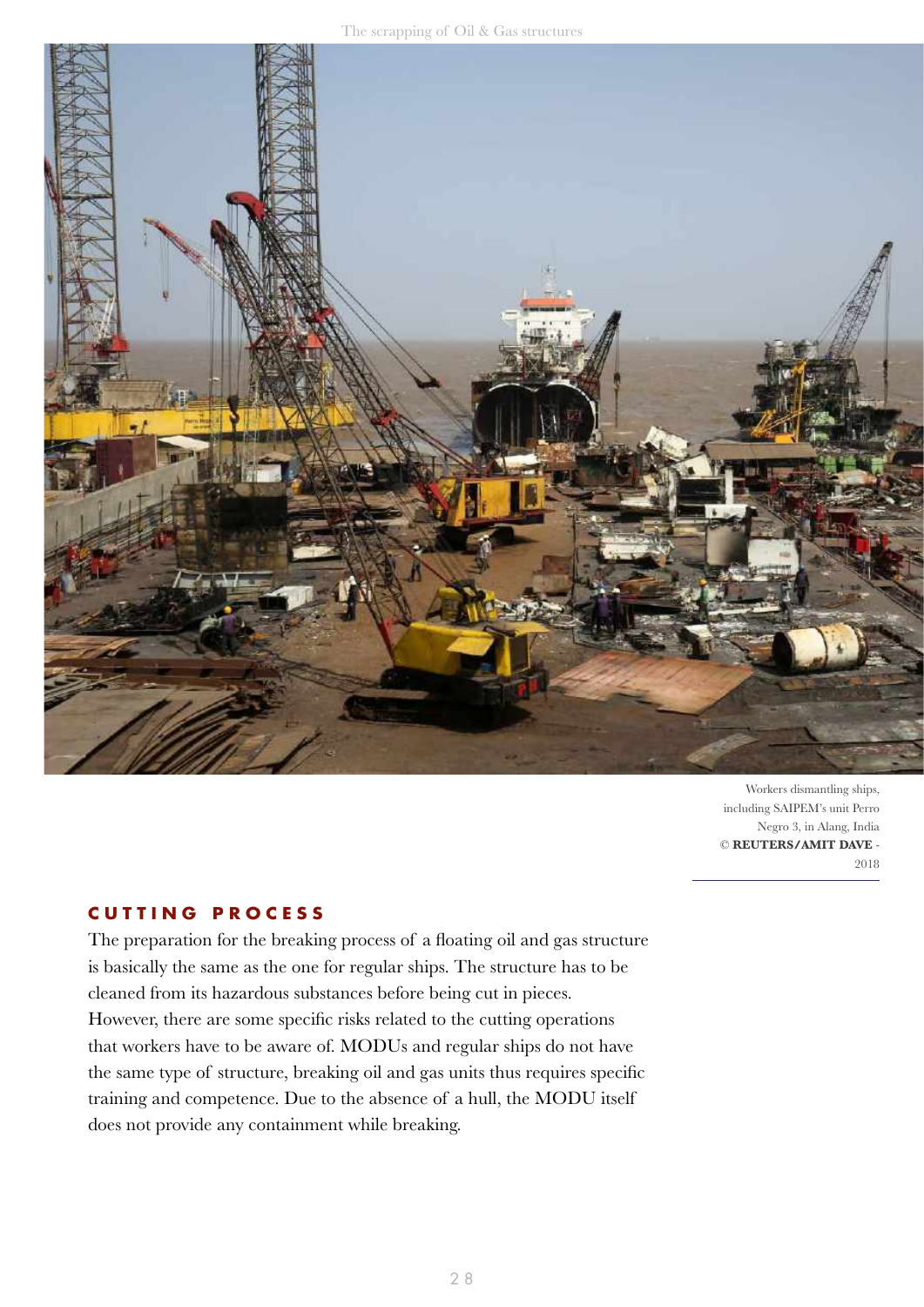

Workers prepare to tie a rope to a decommissioned oil rig to dismantle it in Alang, India © **REUTERS/AMIT DAVE** - 2018

#### **BEACHING PROCESS**

MODUs differ from regular ships also due to the presence of a subsea structure, which, depending on its size and shape, might render beaching highly dangerous. For instance, experts signalled that certain designs of spudcans, which are the cones mounted at the base of a jack-up to provide stability, render beaching highly risky, and even impossible, as there is not sufficient water depth at arrival point. Futhermore, in most cases the unit will be beached up to 3km from the yard.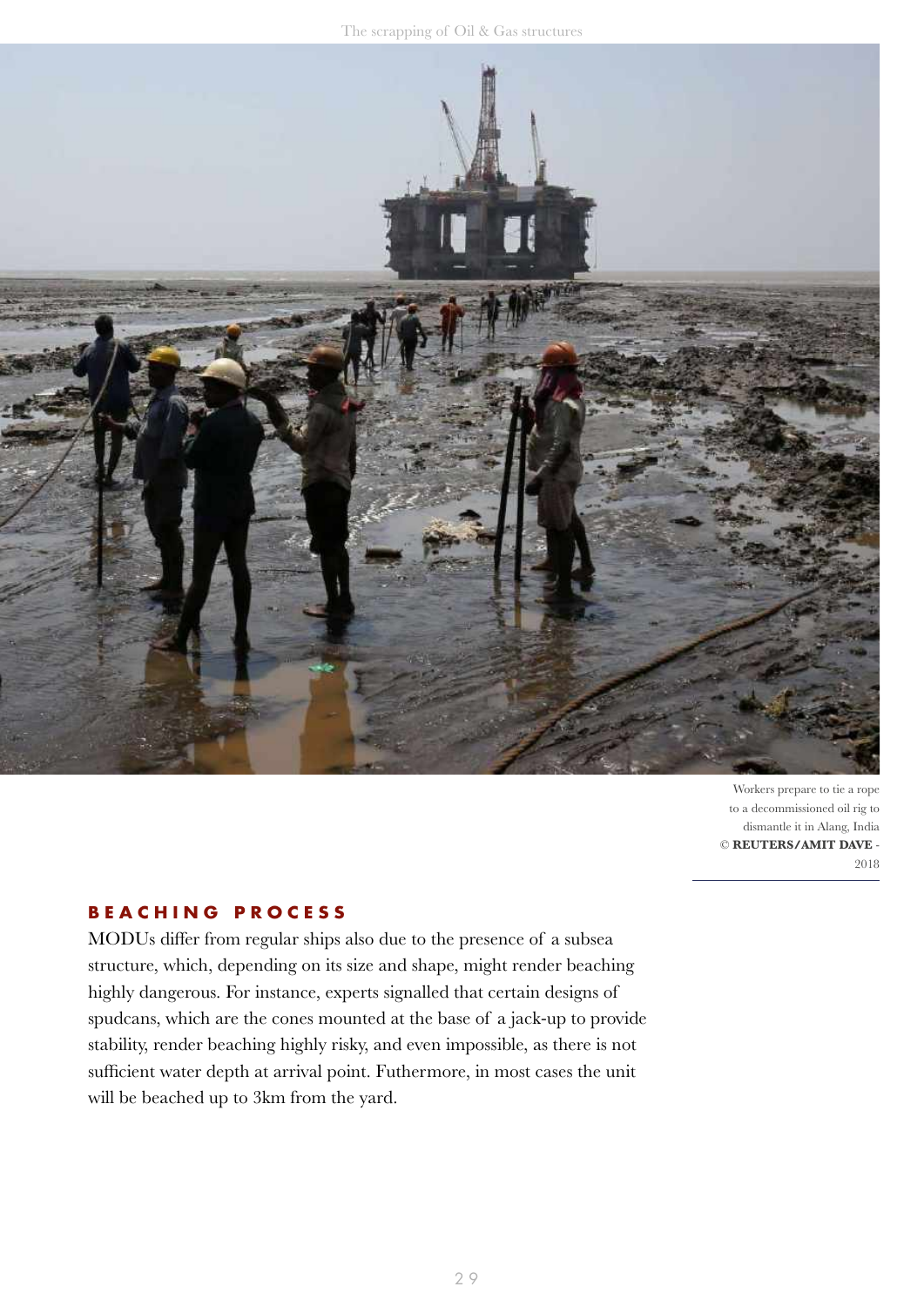#### **NORM**

Most of the hazardous materials found on ships are also found on oil and gas structures. However, there are some additional materials that pose additional challenges. What is unique for oil and gas extraction units is that scale including naturally occurring radioactive material (NORM) can coat the inside of the storage, transportation and production equipment.

NORM-scale consists of radioactive elements contained in oil and gas when it is extracted. High levels of NORM were first documented in 1981 in the production systems of all the main oil and gas fields in the North Sea $6$ . Indeed, NORM is especially prominent in the North Sea basin.

Exposure to ionizing radiation poses risks to workers' health, the public and the environment<sup>7</sup>. The risk of exposure during decommissioning is high. All workers dismantling contaminated structures must therefore have the adequate training and safety equipment. Parts containing NORM have to be cleaned, handled and disposed in a controlled manner at facilities that are licensed to handle radioactive waste.

6. T. Strand, NORM in the Norwegian Oil and Gas Industry – Activity Levels, Occupational Doses and Protective Measures 7. Ibid

### **NORM-CONTAMINATED FPSO NORTH SEA PRODUCER**

The FPSO tanker North Sea Producer was deployed in the McCulloch field in the North Sea for 17 years. It was owned by the North Sea Production Company, a single-ship joint venture between Danish Maersk and Brazilian Odebrecht. Once the field closed, the unit was laid up in Teesport, UK.

It left the UK in May 2016 and was directly towed to Bangladesh, where it was beached at the Janata Steel shipbreaking yard. Following a conjunction issued by the Bangladesh Supreme Court after the discovery of NORM, the yard is still waiting to obtain the permission to break the ship. The tanker's export from the UK to Bangladesh was

illegal under the EU Waste Shipment Regulation. Whilst Maersk claims that they sold the vessel to the St Kitts and Nevis registered post-box company Conquistador Shipping Corporation for further operational use in the Tin Can Island Port in Nigeria, it was revealed that the buyer was GMS, one of the world's largest scrap dealers for endof-life ships. Taking the current market conditions into account, it was highly unlikely that Maersk was able to find a new owner for the ship within the oil and gas sector.

UK environmental authorities are currently investigating the case to assess liability for the illegal export.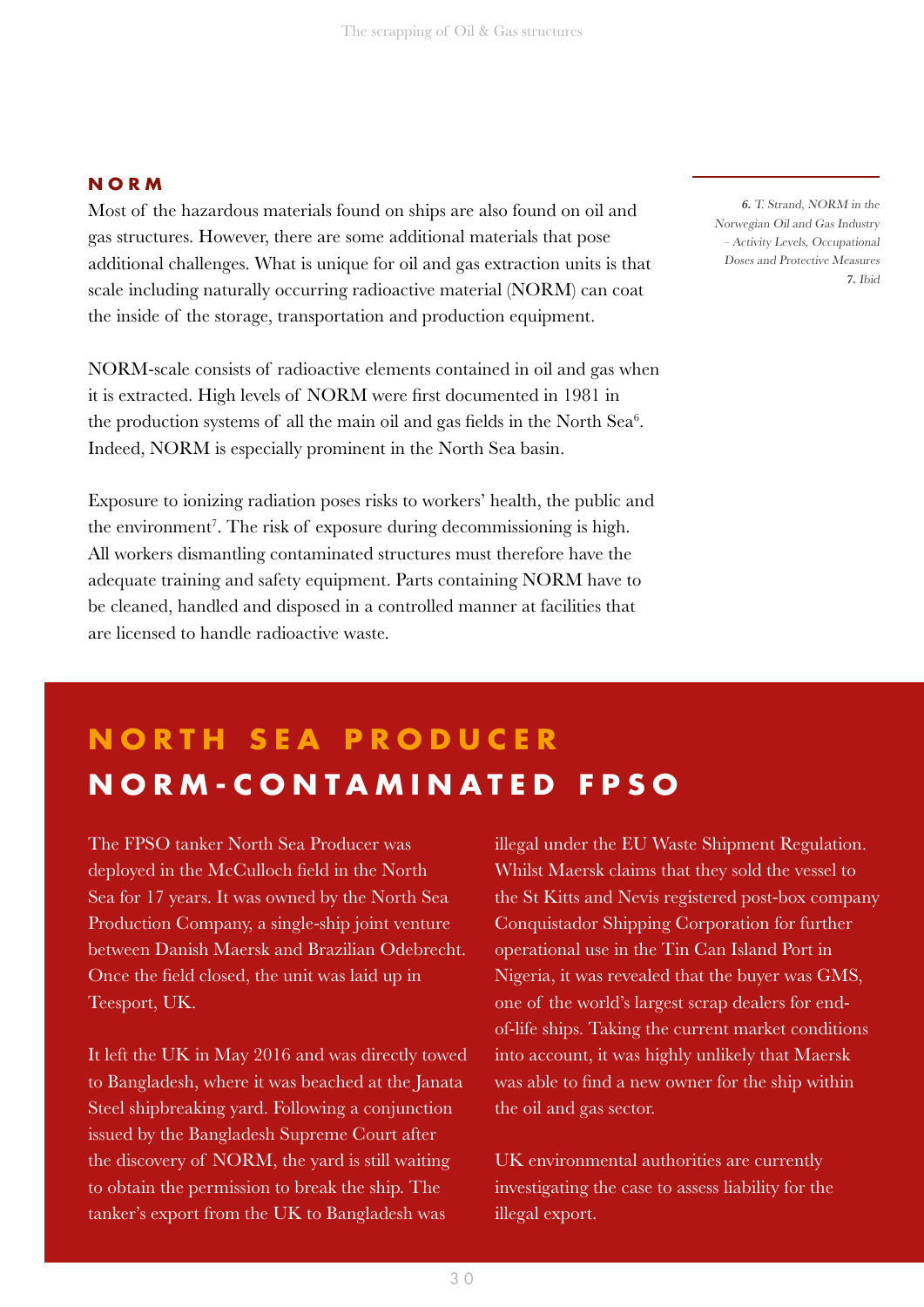#### **MERCURY**

In addition to heavy metals such as lead, cadmium, zinc and copper that are found in e.g. paints, coating, insulation, batteries and electrical compounds, oil and gas structures may also be contaminated by mercury.

Mercury is a naturally occurring element present in virtually all oil and gas fields. Concentrations are especially high in the South American and East Asian region.

Like NORM, mercury can contaminate the hydrocarbon processing equipment of offshore units and ballast waters. On board, it can also be found in thermometers, electrical switches, level switches and light fittings. Mercury is considered one of the top ten chemicals of major public health concern by the World Health Organisation. Exposure to low levels of mercury vapour can cause serious health problems. Exposure to high levels can deeply harm the nervous, digestive and immune systems and organs like lungs and kidneys.

Mercury cannot be removed from the steel mill scrap feed after the recycled material has been crushed or shredded, which means that mercurycontaminated materials need to be decontaminated at an early stage of the recycling process. If not identified prior to scrapping, risks for workers and the environment are high.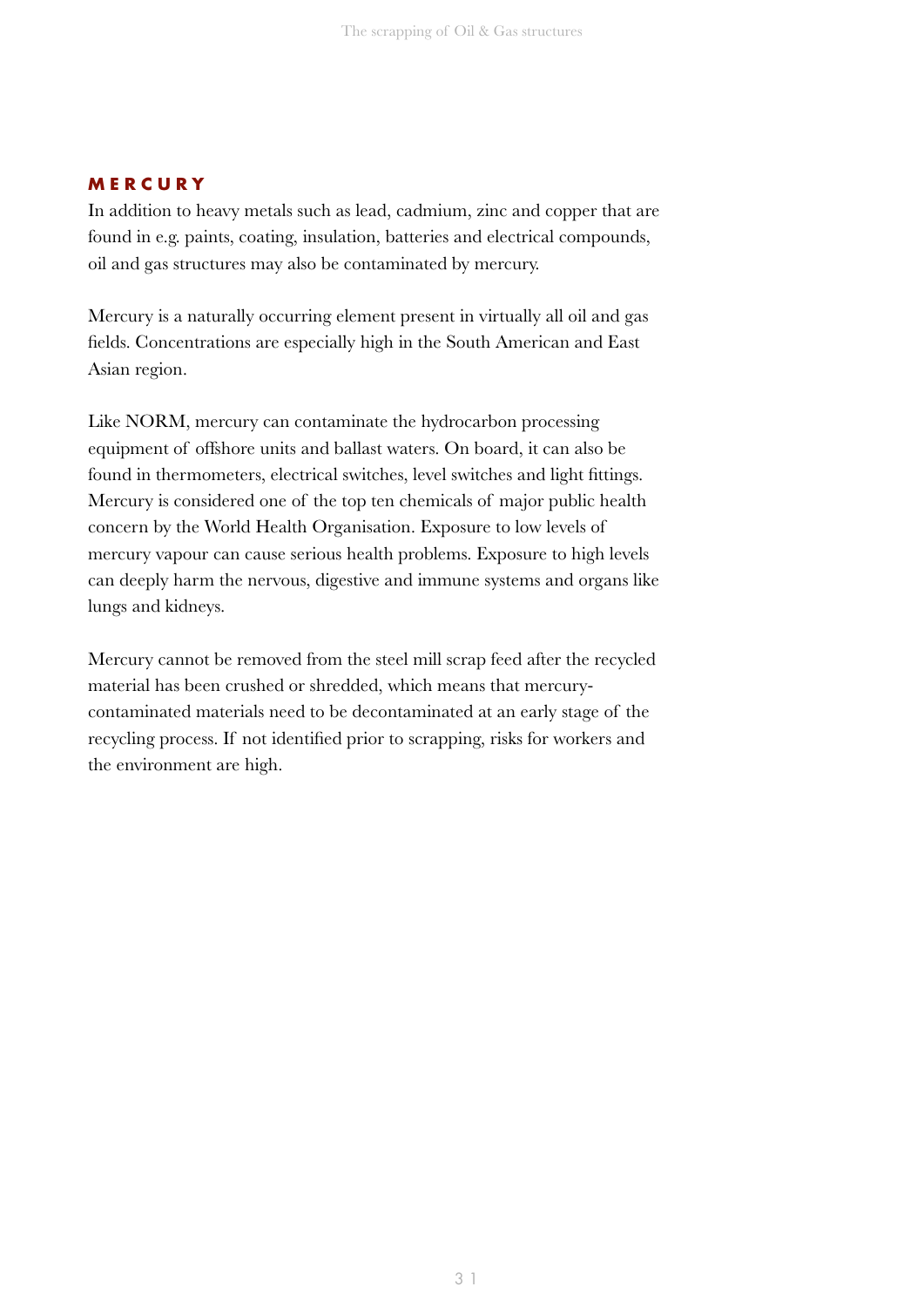# **3** The outlook for Oil & Gas recycling in the North Sea

Out of the 185 floating structures which have been identified as scrapped between 2015 and 2018, 79 ended up on South Asian beaches (see Annex I). This is a stark increase of beached offshore structures if compared to trends of previous years. Figures related to the first half of 2019 confirm a consistent growth of the demolition market for floating offshore structures with more than 30 units having already been scrapped. So far, the only structure which operated in the North Sea which has been traced to a South Asian beaching yard is the North Sea Producer<sup>8</sup>. There is a real risk, however, that we will see more of these cases coming up in the near future with more decommissioning projects in the North Sea.

#### WHAT SET OF RULES FOR THE NORTH SEA **COLD AND WARM STACKED ASSETS?**

Authorities are increasing their efforts to hold companies liable for the illegal trafficking of ships for dirty and dangerous scrapping on the South Asian beaches. In March 2018, the first ever criminal indictment of a shipping company for having intended to scrap four vessels in India shook the entire industry. More cases are currently being investigated, including the case of the three Diamond Offshore platforms that were sold to cash buyer GMS and are currently under arrest in Scotland<sup>9</sup>.

8. See page 30 9. See page 19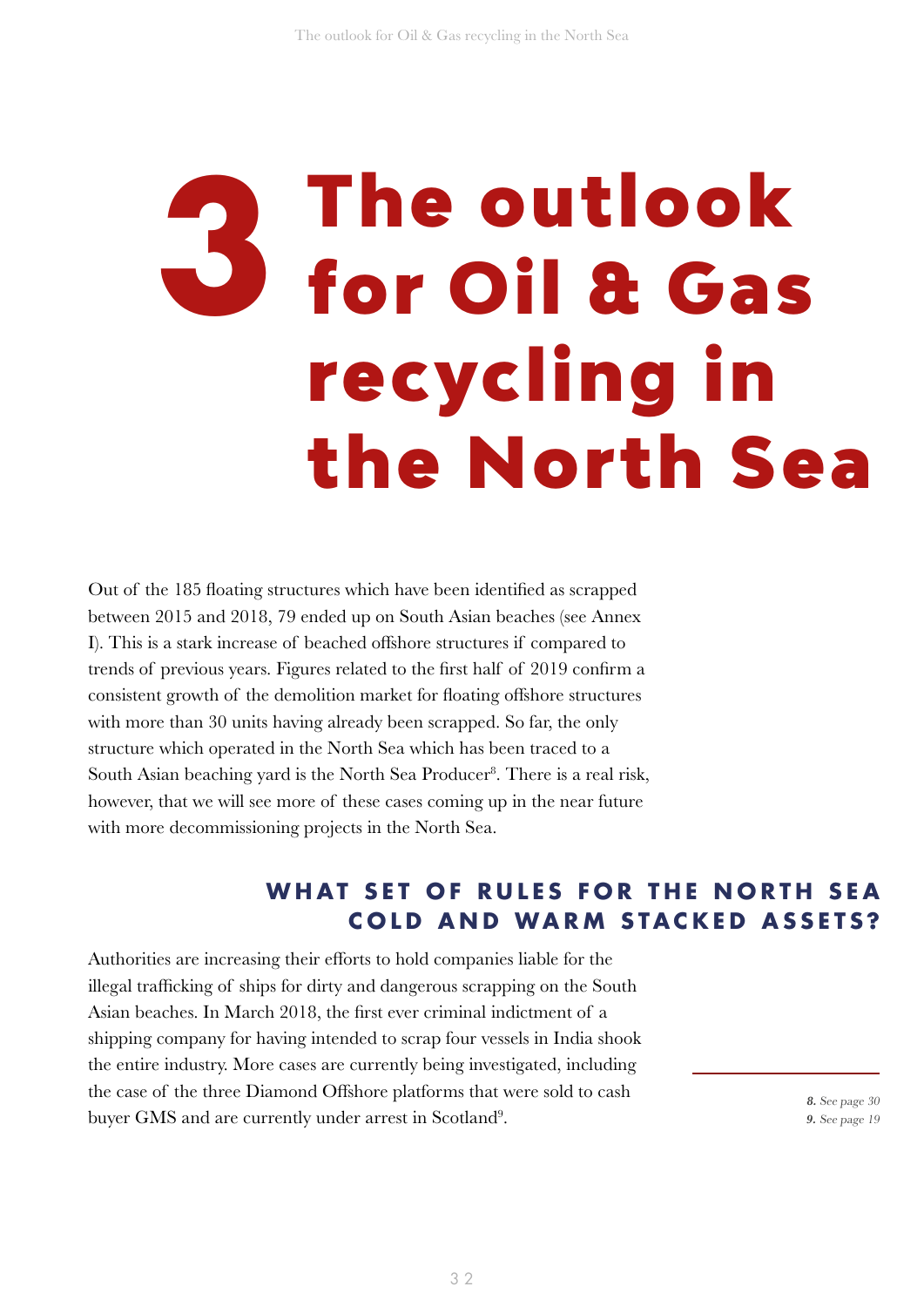While approximately 20% of the platforms currently drilling in the North Sea have EU flags, only one of the cold stacked units and only three of the warm stacked are registered under an EU flag. Due to their EU flag they will be covered by the EU Ship Recycling Regulation and therefore need to find a recycling destination that has been approved by the EU. The remaining 29 stacked units that do not have an EU flag are primarily registered under the flags of Bahamas, Panama and Marshall Islands. These units fall under the scope of the EU Waste Shipment Regulation: 18 are stacked in Norway, 9 in the UK, and 2 in the Netherlands<sup>10</sup>.

10.Bassoe Offshore, July 2019

#### **GREEN CAPACITY IN THE NORTH SEA**

North Sea recycling yards have years of experience decommissioning fixed oil and gas structures. Within the framework of the OSPAR Convention, national authorities and the industry have effectively worked together to ensure that research and technology developments have contributed to rising standards, increased efficiency and cost reductions. AF Gruppen recycling facility in

Norway

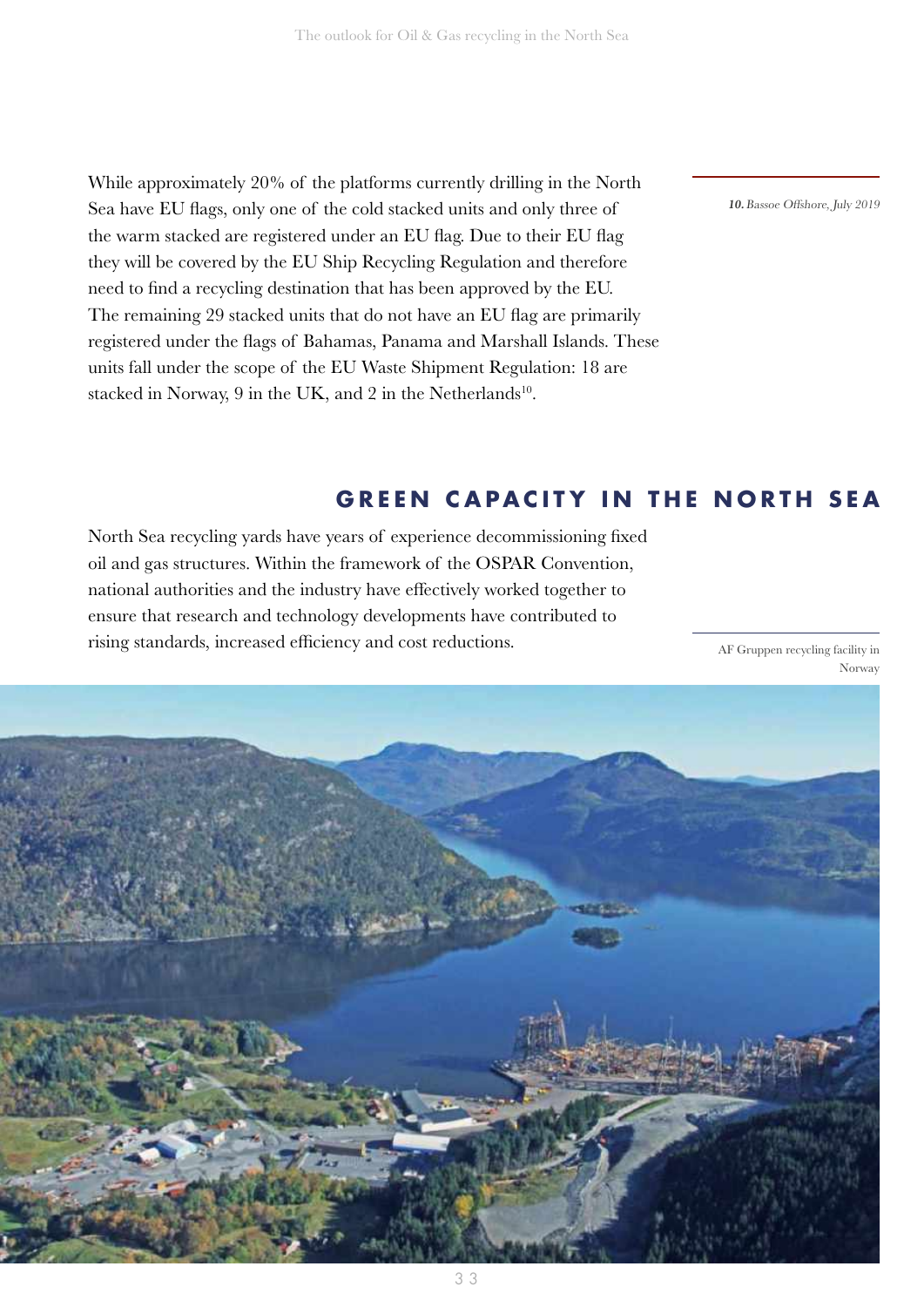Many EU Member States have dry docks and contained slipway facilities where the dismantling of floating structures can take place safely and with due regard for labour and environmental concerns.

Prompting innovative handling and recycling technology, decommissioning also brings opportunities for the many workers that were laid off after the recession in the oil and gas sector in 2014. Enhancing the recycling of offshore structures and ships in Europe would furthermore be a way of recovering second hand steel which can be re-used in the European market, in line and answering to the needs of a circular economy, and in support of an industry which accounts for 1.3% of the EU's GDP.

Whilst recycling in a safe and clean way will bring extra costs to the recycling yard as it has to invest in e.g. infrastructure and pay for the environmentally sound disposal of hazardous wastes, it is expected that Research & Development on the use of new technologies can render operations more cost effective.



**A D V A N T A G E S O F U S I N G NORTH SEA YARDS FOR UNITS IN THE AREA**

#### Short transportation

Use of existing expertise on the recycling of fixed structures for the floating units Environmentally sound management, storage and disposal of hazardous wastes High recycling levels Contribution to a green circular economy Prompts socio-economic opportunities, including green jobs Existing industry clusters secure R&D for cost effectiveness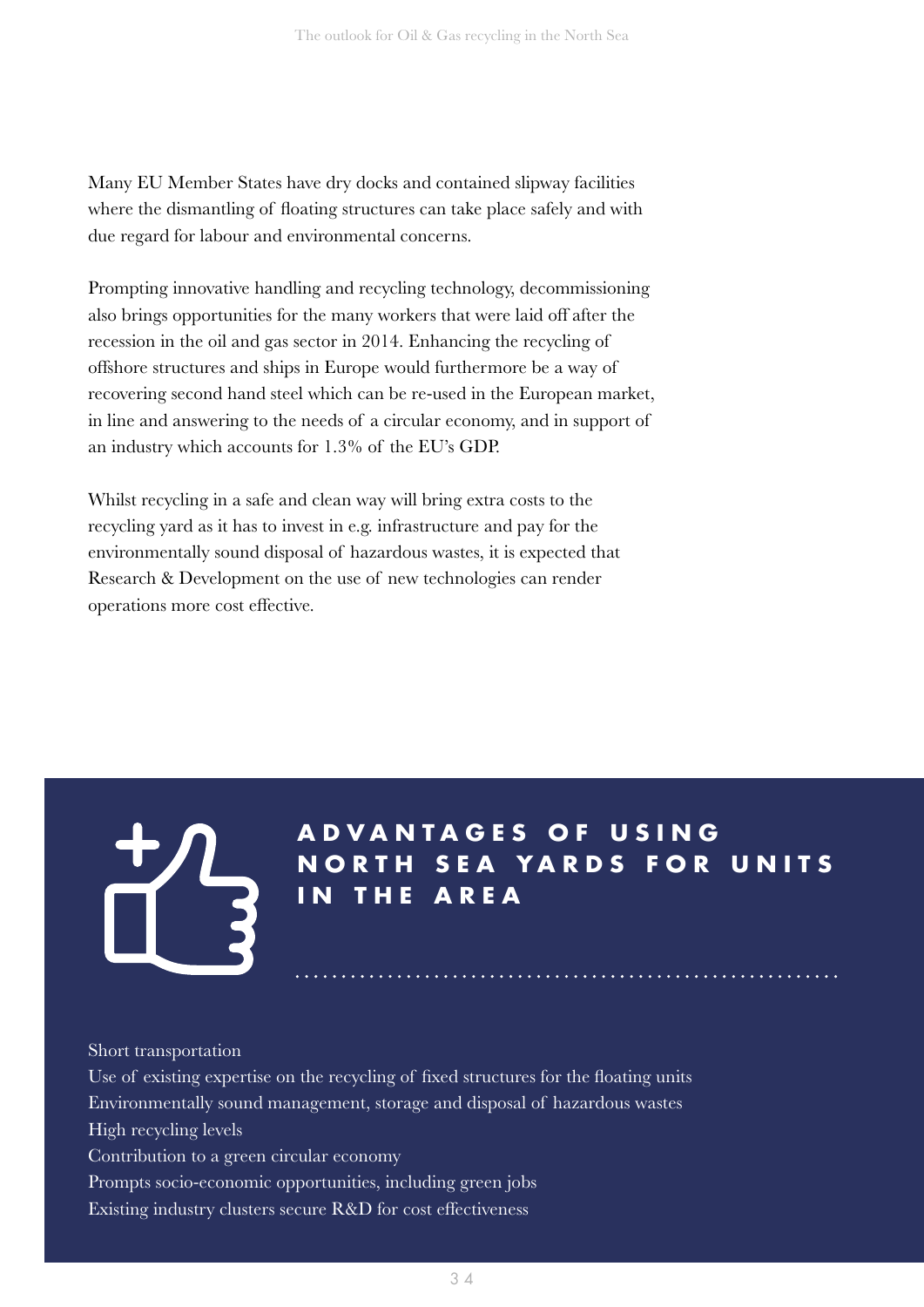#### **PREFERRED RECYCLING METHODS FOR OIL & G A S U N I T S**

Oil and gas structures vary greatly in size, weight and structure. Hence, suitable breaking methods and locations have to be chosen on a case-bycase basis.

#### **Alongside**

Alongside is a recycling method mainly used in China, Europe and United States. The vessel is brought along a wharf or quay in a sheltered harbour or river, and dismantled by cranes from top to bottom. For ship-shaped assets, cutting operations proceed until the lower part of the hull can be lifted out in one piece, pulled up a slipway for final cutting in a fully contained area. For platforms, the risk of spilling hazardous material is far greater, since the asset does not have a hull and is cut partly or wholly in the water.

#### **Single lifting**

The whole asset is lifted onshore and dismantled thereafter. This method demands heavy lifting tool, and there are a restricted number of yards that have the infrastructure capable of lifting the heaviest structures.

> Recycling facility under construction in Denmark **© Frederikshavn Havn**

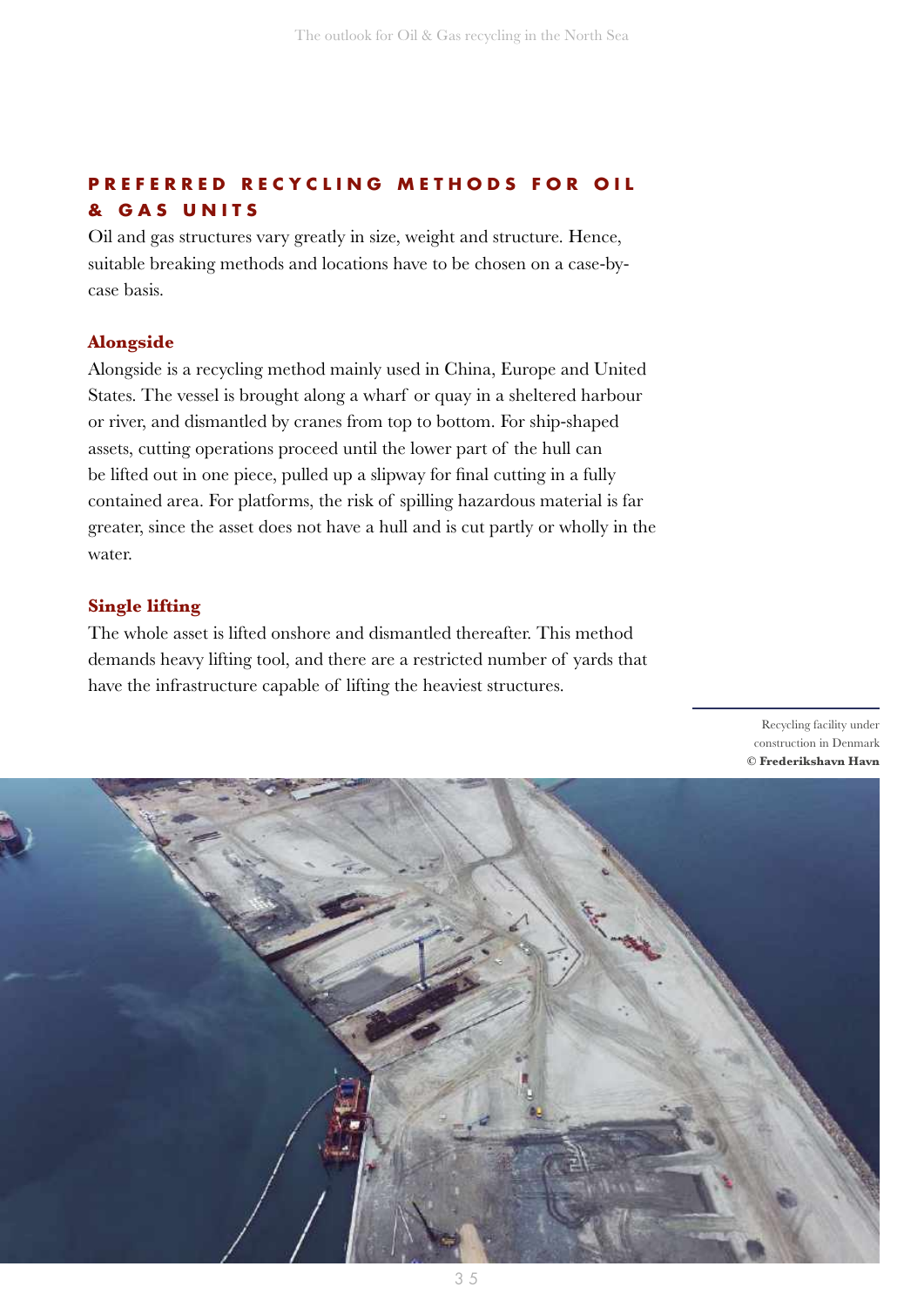#### **Dry-dock**

Dry-docks are mainly used in Europe and China. The unit is driven to an enclosed, flooded dock, the water of which is subsequently pumped out. The asset is then dismantled piece by piece in a fully contained area, thereby minimizing the risk of environmental pollution and allowing for the use of cranes to lift heavy pieces. Dry-docks are suitable for structures with considerable below-waterline components.

#### **OWNERSHIP AND RESPONSIBILITY AT END-OF-LIFE**

In most cases, a fixed platform is owned by the oil and gas company that also operates it. This company is the responsible party for the end-of-life management of the asset. On the other hand, oil and gas companies lease floating units from different asset owners. Whilst the oil and gas company leasing the unit will take decisions regarding the operations, the unit is often managed by its owner, or by a third party contracted by the owner, and usually comes with its own crew, as well as the equipment and other supplies needed to carry out the designated operation. Floating units are, unlike fixed platforms, normally subject to several leasing contracts during their lifespan. When the leasing contract between the oil and gas company and the owner of the floating unit ends, the control of the asset returns to the latter. The owner is thus legally responsible for the asset's demolition.

Still, oil and gas companies that lease and use these assets, in some cases throughout most of their operational life, are in a position to influence the owners' final decision on demolition. All actors involved in the petroleum supply chain, directly or indirectly, have the power to positively influence their business partners' recycling decisions. Governments, insurers, investors and other financers also have the possibility to demand safe and clean recycling in contractual arrangements, or choose to only work with owners that have a clearly sustainable ship recycling policy in place.

Especially banks, pension funds and other financial institutions are increasingly asked to take into account social, environmental and governance criteria when selecting asset values or clients. Investing with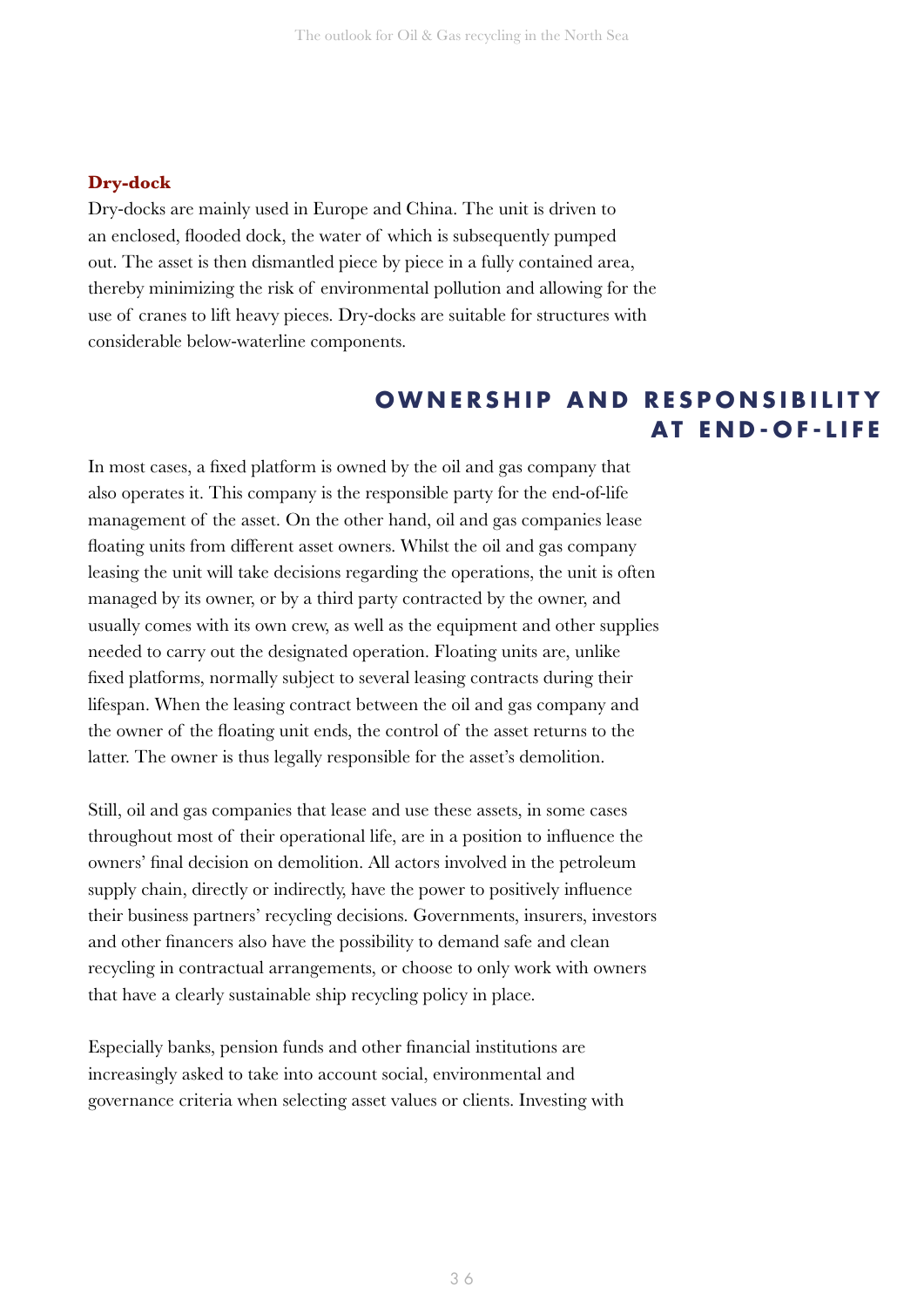an eye to environmental or social issues, not just financial returns, the credit providers and investors of shipping are now actively taking a closer look at how they might contribute to a shift towards better ship recycling practices off the beach. In 2018, Scandinavian pension funds the Norwegian Government Pension Fund Global and KLP divested from shipping companies due to their beaching practices. Both the breach of international human rights and the severe environmental damage caused by beaching were highlighted as reasons for the divestments.

The upcoming decommissioning in the North Sea is an opportunity for sustainable recycling and associated green jobs. As called for by European policy makers, the offshore industry should lead the way on ensuring "black gold's green legacy". Financiers can play an important role in ensuring the shift towards sustainable practices by also reaching out to the offshore companies in their portfolios that have units that are likely to be scrapped in the next coming years.

Damen Verolme Rotterdam ship recycling facility © DAMEN/Offshore Ship Recycling Rotterdam (OSRR)

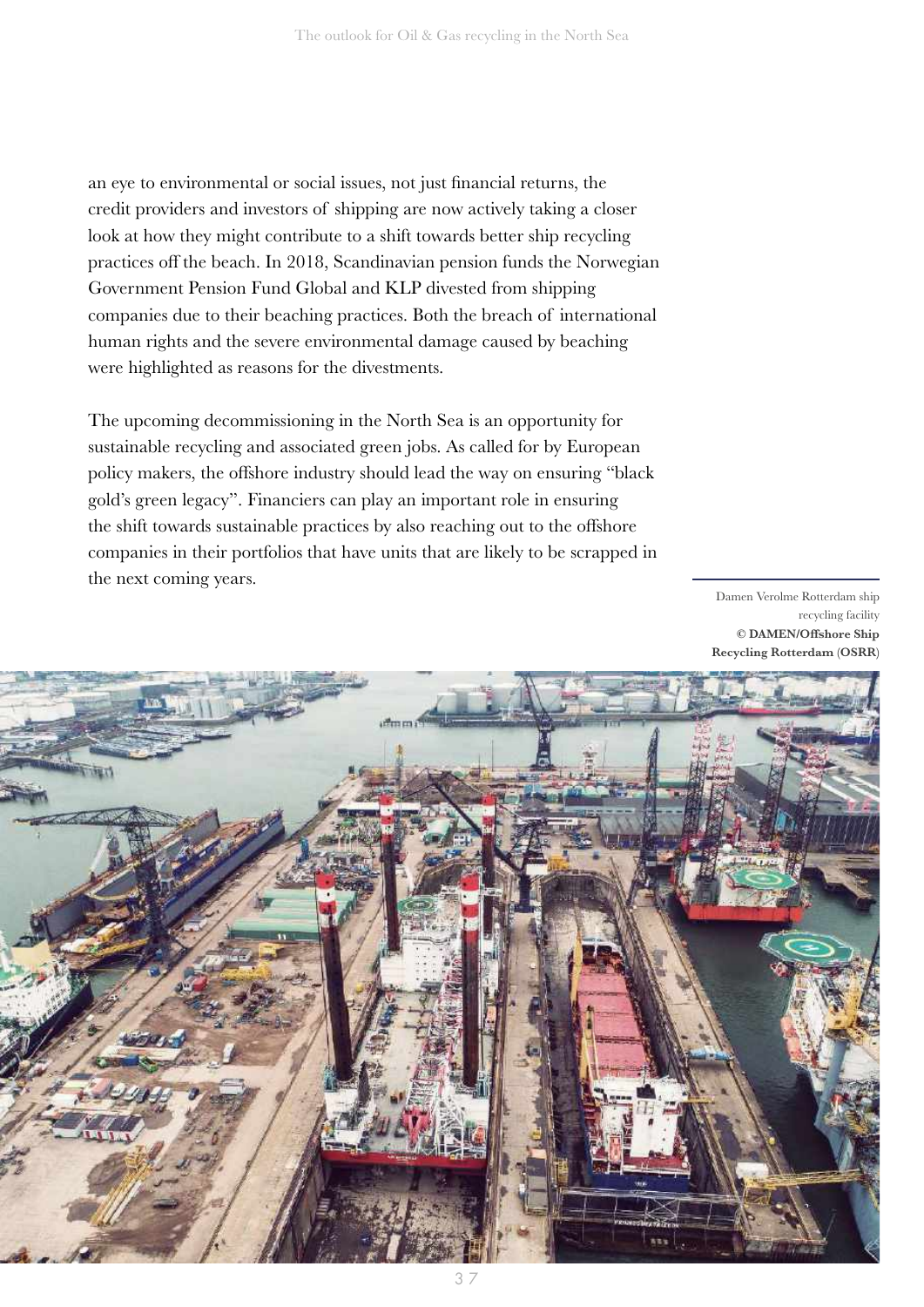### **Prime Decommissioning Candidates owned by Major Offshore Operators**

The selection of prime candidates for decommissioning is based on age  $($ and status (warm/cold) as per data NGO Shipbreaking Platform/Bassoe Offshore (July 2019).

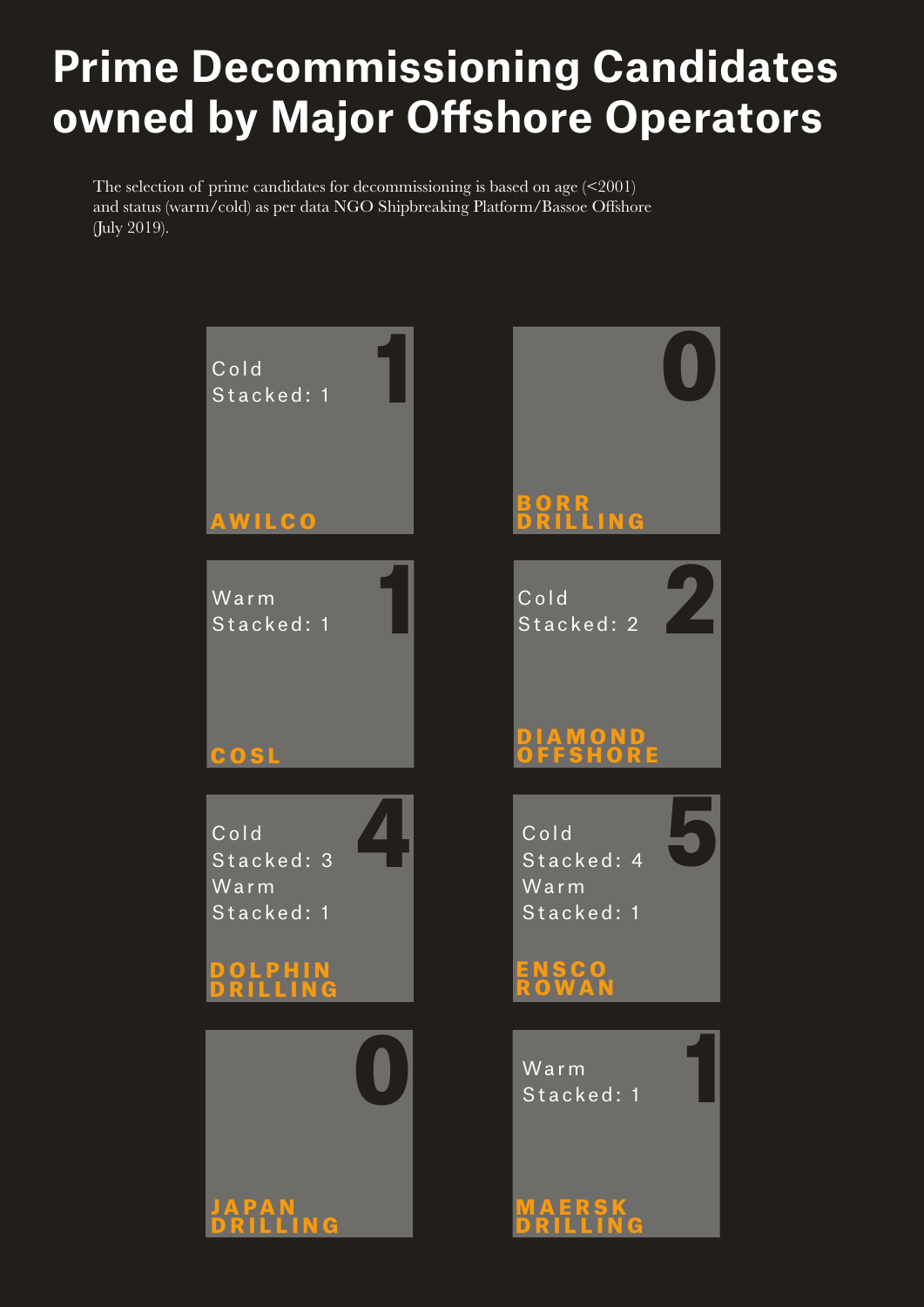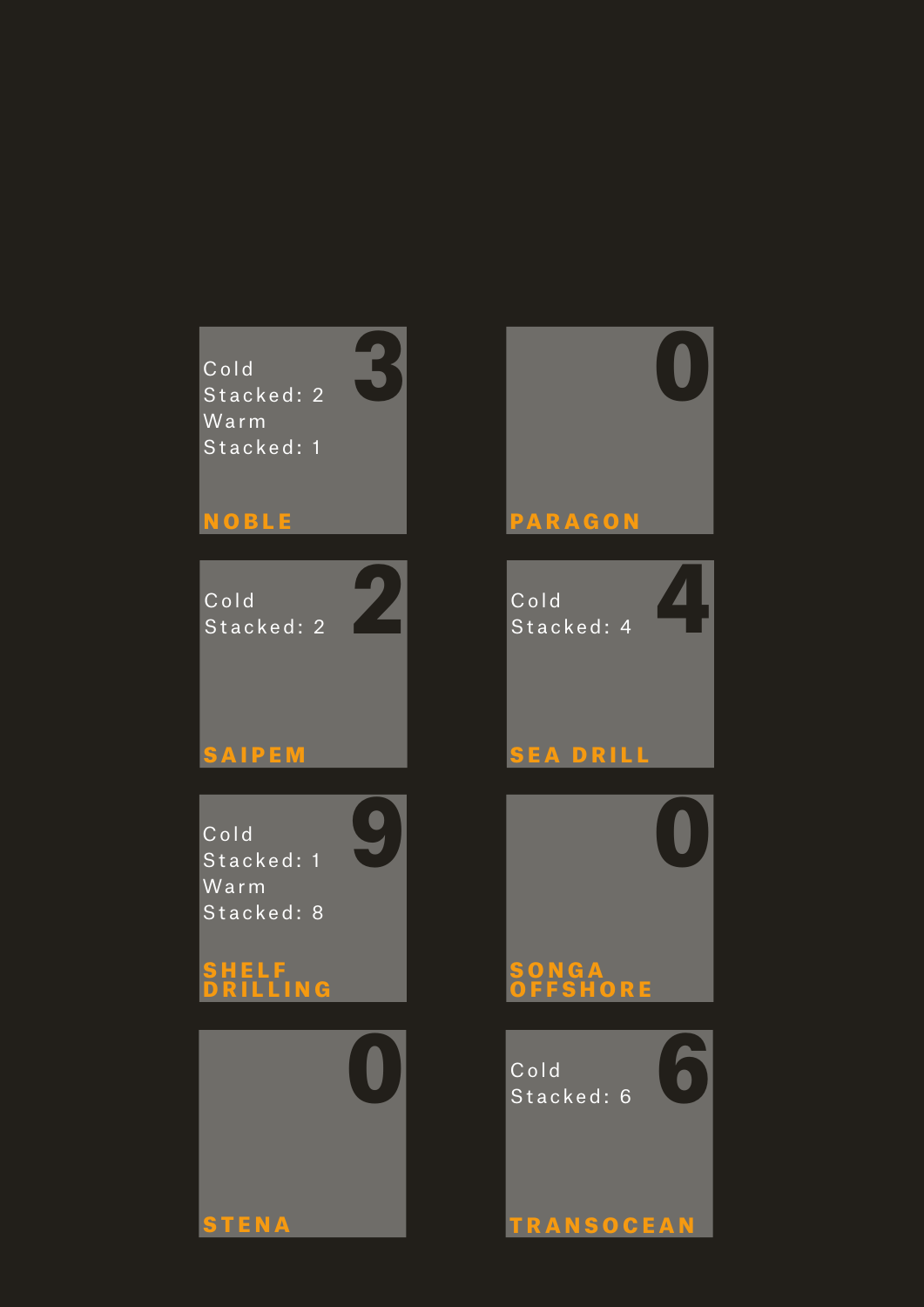### **ANNEX I 2015 - 2018 Scrapping Records**

| <b>OWNER</b>                | IMO#    | <b>NAME</b>               | <b>TYPE</b>         | <b>DESTINATION</b> | <b>YEAR</b> |
|-----------------------------|---------|---------------------------|---------------------|--------------------|-------------|
| African Gulf                | 7411557 | <b>SKARPOV</b>            | Gas Processing Ship | India              | 2017        |
| <b>AOG</b> Group            | 8755534 | <b>HERCULES 252</b>       | Jack-up             | <b>USA</b>         | 2016        |
| <b>Atwood Oceanics</b>      | 8750869 | <b>ATWOOD EAGLE</b>       | Semi Submersible    | China              | 2017        |
| <b>Atwood Oceanics</b>      | 8750883 | <b>ATWOOD FALCON</b>      | Semi Submersible    | China              | 2016        |
| <b>Atwood Oceanics</b>      | 8750900 | <b>ATWOOD HUNTER</b>      | Semi Submersible    | Turkey             | 2015        |
| Augustea Group              | 8874524 | <b>AMT TRADER</b>         | Deck Cargo Pontoon  | Turkey             | 2018        |
| <b>BAHRI</b>                | 9050589 | <b>FRIDAY</b>             | <b>FSO</b>          | Pakistan           | 2016        |
| Bennu Oil & Gas             | 8754633 | <b>INNOVATOR</b>          | Semi Submersible    | India              | 2018        |
| <b>Borr Drilling</b>        | 8751100 | ED HOLT                   | Jack-up             | India              | 2018        |
| Bumi Armada                 | 9183439 | <b>TREPID</b>             | <b>FPSO</b>         | India              | 2017        |
| Chevron Corp                | 7372270 | <b>BENCHAMAS EXPLORER</b> | <b>FSO</b>          | China              | 2018        |
| China National Offshore Oil | 7008855 | NANHAI KAI TUO            | <b>FPSO</b>         | Bangladesh         | 2015        |
| Compass Energy              | 8792116 | <b>ENERGI1</b>            | Jack-up             | Bangladesh         | 2017        |
| Crowley Maritime Corp       | 8642531 | TMT FORTALEZA             | Deck Cargo Pontoon  | $_{\mathrm{USA}}$  | 2018        |
| Delta Al Muhitat Shipping   | 8754786 | <b>KARON1</b>             | Jack-up             | Pakistan           | 2018        |
| Diamond Offshore            | 7714313 | <b>CLIPPER</b>            | Drilling Ship       | India              | 2016        |
| Diamond Offshore            | 8750077 | <b>ELBA</b>               | Semi Submersible    | India              | 2018        |
| Diamond Offshore            | 8750871 | <b>EPOCH</b>              | Semi Submersible    | India              | 2015        |
| Diamond Offshore            | 8750895 | <b>GENERAL</b>            | Semi Submersible    | India              | 2016        |
| Diamond Offshore            | 8752972 | <b>LANCE</b>              | Semi Submersible    | India              | 2018        |
| Diamond Offshore            | 8753108 | <b>QUEST</b>              | Semi Submersible    | India              | $2017\,$    |
| Diamond Offshore            | 8753275 | <b>SPUR</b>               | Jack-up             | India              | 2017        |
| Diamond Offshore            | 8753342 | VICTORY 1                 | Semi Submersible    | India              | 2018        |
| Diamond Offshore            | 8755807 | OCEAN CONCORD             | Semi Submersible    | Turkey             | 2015        |
| Diamond Offshore            | 8755833 | <b>OCEAN WINNER</b>       | Semi Submersible    | Turkey             | 2015        |
| Diamond Offshore            | 8755742 | <b>OCEAN YATZY</b>        | Semi Submersible    | Turkey             | 2015        |
| Diamond Offshore            | 8752556 | OCEAN AMBASSADOR          | Semi Submersible    | $_{\mathrm{USA}}$  | 2016        |
| Diamond Offshore            | 8755821 | OCEAN LEXINGTON           | Semi Submersible    | $_{\mathrm{USA}}$  | 2015        |
| Diamond Offshore            | 8755845 | OCEAN SARATOGA            | Semi Submersible    | $_{\mathrm{USA}}$  | 2017        |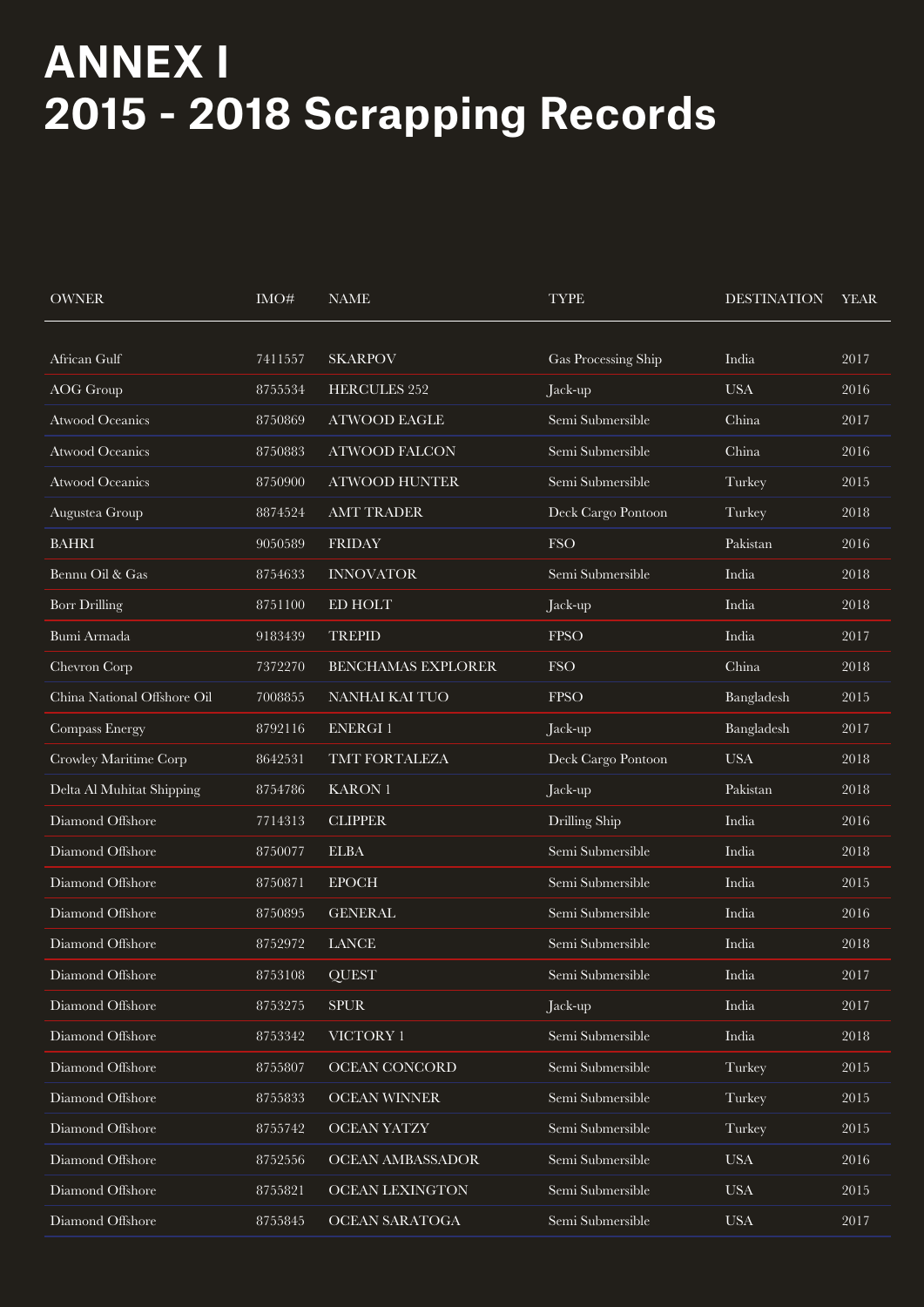| Diamond Offshore             | 8755388 | <b>OCEAN STAR</b>       | Semi Submersible       | <b>USA</b> | 2017     |
|------------------------------|---------|-------------------------|------------------------|------------|----------|
| Diamond Offshore             | 8755883 | <b>OCEAN YORKTOWN</b>   | Semi Submersible       | Unknown    | 2015     |
| <b>ENSCO</b>                 | 9193630 | LADS-1                  | Drilling Ship          | India      | 2016     |
| ${\rm ENSCO}$                | 9193642 | LADS-2                  | Drilling Ship          | India      | 2016     |
| ${\rm ENSCO}$                | 8750730 | <b>NELSON</b>           | Semi Submersible       | India      | 2016     |
| ${\rm ENSCO}$                | 8751083 | <b>OCTOPUS</b>          | Semi Submersible       | India      | 2015     |
| ${\rm ENSCO}$                | 8751069 | <b>SMILE</b>            | Jack-up                | India      | 2017     |
| ${\rm ENSCO}$                | 8752960 | SMILE 5                 | Semi Submersible       | India      | 2018     |
| ${\rm ENSCO}$                | 8751136 | <b>ENSCO 94</b>         | Jack-up                | Pakistan   | 2017     |
| ${\rm ENSCO}$                | 8751784 | ${\rm NSC}$ 9           | Jack-up                | Pakistan   | 2016     |
| <b>ENSCO</b>                 | 8764339 | ENSCO 6003              | Semi Submersible       | Turkey     | 2016     |
| ${\rm ENSCO}$                | 8764341 | ENSCO 6004              | Semi Submersible       | Turkey     | 2016     |
| ${\rm ENSCO}$                | 8765008 | <b>NSC 75</b>           | Semi Submersible       | Turkey     | 2018     |
| <b>ENSCO</b>                 | 8764195 | NSC60                   | Semi Submersible       | Turkey     | 2018     |
| ${\rm ENSCO}$                | 8753835 | <b>ENSCO 90</b>         | Jack-up                | <b>USA</b> | 2017     |
| ${\rm ENSCO}$                | 8753885 | <b>ENSCO 99</b>         | Jack-up                | <b>USA</b> | 2017     |
| Fred Olsen & Co              | 8758093 | <b>BORGHOLM DOLPHIN</b> | Accommodation Platform | Turkey     | 2017     |
| Fred Olsen & Co              | 8750534 | <b>BORGNY DOLPHIN</b>   | Semi Submersible       | Turkey     | 2016     |
| Fred Olsen & Co              | 8750546 | <b>BORGSTEN DOLPHIN</b> | Semi Submersible       | Turkey     | 2017     |
| <b>GSP</b>                   | 7409401 | <b>FALCON</b>           | Pipe Layer             | India      | 2017     |
| <b>Gulf Drilling</b>         | 8752506 | ATLANTIC PLATA I        | Jack-up                | India      | 2018     |
| Helix Energy Solutions Group | 7403469 | <b>HELI</b>             | Drilling Ship          | India      | 2017     |
| Hercules Offshore            | 8751992 | <b>HERCULES 120</b>     | Jack-up                | <b>USA</b> | $2017\,$ |
| Hercules Offshore            | 8750572 | <b>HERCULES 153</b>     | Jack-up                | <b>USA</b> | 2017     |
| Hercules Offshore            | 8752922 | <b>HERCULES 203</b>     | Jack-up                | <b>USA</b> | 2017     |
| Hercules Offshore            | 8755405 | <b>HERCULES</b> 206     | Jack-up                | <b>USA</b> | 2017     |
| Hercules Offshore            | 8751954 | <b>HERCULES 265</b>     | Jack-up                | <b>USA</b> | 2016     |
| Hercules Offshore            | 8754451 | HERCULES 85             | Jack-up                | <b>USA</b> | 2017     |
| Hercules Offshore            | 8750003 | <b>HERCULES 207</b>     | Jack-up                | Unknown    | 2016     |
| Hercules Offshore            | 8751899 | HERCULES 211            | Jack-up                | Unknown    | $2016\,$ |
| Hitek Nusantara Offshore     | 8756411 | <b>TRINITY</b>          | Jack-up                | India      | 2018     |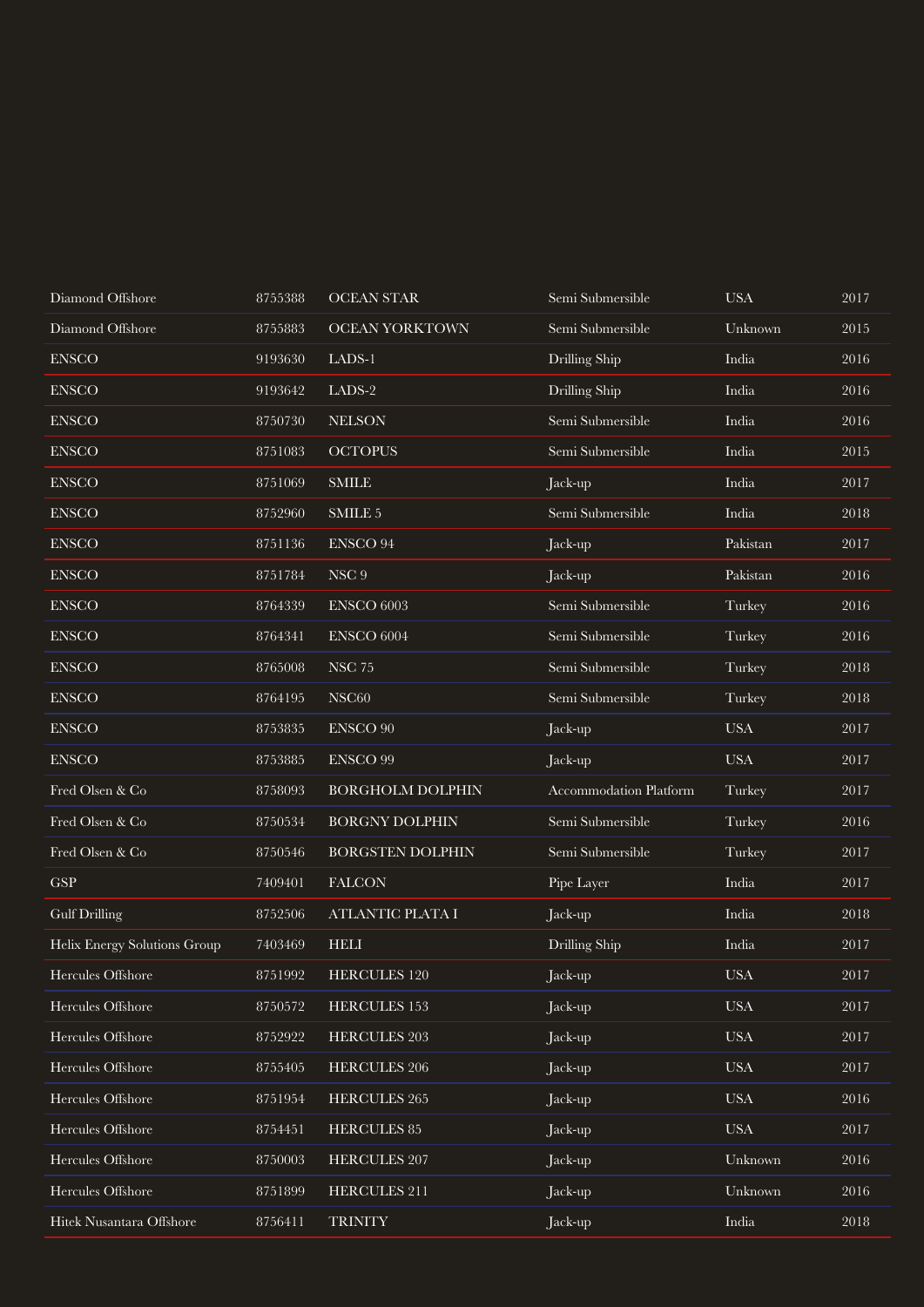| Japan Drilling             | 8751605 | GAGA I                        | Semi Submersible       | India      | 2018     |
|----------------------------|---------|-------------------------------|------------------------|------------|----------|
| Jasper Investments         | 7506467 | <b>DISCOVERER</b>             | Drilling Ship          | India      | 2016     |
| Jasper Investments         | 7305980 | <b>PERPLEX</b>                | Drilling Ship          | India      | 2018     |
| <b>KCA Deutag Drilling</b> | 7611482 | <b>GLEN</b>                   | Platform Supply Ship   | India      | 2017     |
| <b>KGL</b> Limited         | 8757192 | <b>S DLB</b>                  | Pipe Layer             | India      | 2018     |
| Koole BV                   | 8750340 | ATLANTIC ROTTERDAM            | Jack-up                | Turkey     | 2018     |
| Korea National Oil Corp    | 8751019 | <b>SUNG</b>                   | Semi Submersible       | India      | 2018     |
| Maersk Drilling            | 8751980 | <b>MAERSK ENDURER</b>         | Jack-up                | China      | 2015     |
| McDermott International    | 7709069 | DB                            | Maintenance Platform   | Bangladesh | 2015     |
| Micoperi                   | 8758706 | <b>CRAWLER</b>                | Pipe Layer             | Turkey     | 2017     |
| Moller AP                  | 8124058 | <b>PRODUCER</b>               | <b>FPSO</b>            | Bangladesh | 2016     |
| Nabors Marine              | 8751007 | DOLPHIN 106                   | Jack-up                | Unknown    | 2015     |
| Nabors Marine              | 8755716 | DOLPHIN 109                   | Jack-up                | Unknown    | 2016     |
| Nabors Marine              | 8752752 | DOLPHIN 110                   | Jack-up                | Unknown    | 2016     |
| <b>NAFTAPLIN</b>           | 7942037 | ZAGREB <sub>1</sub>           | Semi Submersible       | Turkey     | 2016     |
| Nathalin                   | 9006605 | A STAR                        | <b>FSO</b>             | Bangladesh | 2018     |
| New Shipping               | 9131113 | HORIZON 1                     | <b>FPSO</b>            | Bangladesh | 2018     |
| Nigeria Govt               | 7388700 | ${\rm ZUMA}$                  | <b>FSO</b>             | Bangladesh | 2015     |
| Noble Corp                 | 8756277 | NOBLE PAUL WOLFF              | Semi Submersible       | Bangladesh | 2015     |
| Noble Corp                 | 8756253 | MAX                           | Semi Submersible       | China      | 2017     |
| Noble Corp                 | 6608608 | <b>DISCOVERER</b>             | Drilling Ship          | India      | 2016     |
| Noble Corp                 | 8756564 | M1161                         | Jack-up                | India      | 2018     |
| Noble Corp                 | 8752609 | <b>RIG L 786</b>              | Jack-up                | India      | 2018     |
| Noble Corp                 | 8752192 | NOBLE DRILLER                 | Semi Submersible       | <b>USA</b> | 2016     |
| Noble Corp                 | 8756291 | NOBLE JIM THOMPSON            | Semi Submersible       | <b>USA</b> | $2015\,$ |
| Noble Corp                 | 7422362 | PARAGON DPDS2                 | Drilling Ship          | <b>USA</b> | 2017     |
| Noble Corp                 | 5315474 | PARAGON DPDS3                 | Drilling Ship          | <b>USA</b> | 2017     |
| Noble Corp                 | 8750247 | PARAGON L1116                 | Jack-up                | <b>USA</b> | 2018     |
| Norscot Drilling           | 7367457 | PENTAGON 5000                 | Semi Submersible       | India      | 2018     |
| Norscot Drilling           | 8754061 | POLYGON PRODUCER              | Semi Submersible       | India      | 2018     |
| Northern Offshore          | 5203554 | <b>SEARCHER</b>               | Drilling Ship          | India      | 2016     |
| Opus Offshore              | 8755376 | 8ONGA MERCUR                  | Semi Submersible       | Bangladesh | 2018     |
| Opus Offshore              | 8755613 | SONGA VENUS                   | Semi Submersible       | India      | 2018     |
| Paragon Offshore           | 8752855 | $\ensuremath{\mathrm{SLO}}$ 1 | Accommodation Platform | Pakistan   | 2018     |
| Paragon Offshore           | 7907178 | DPDS4                         | Drilling Ship          | India      | 2016     |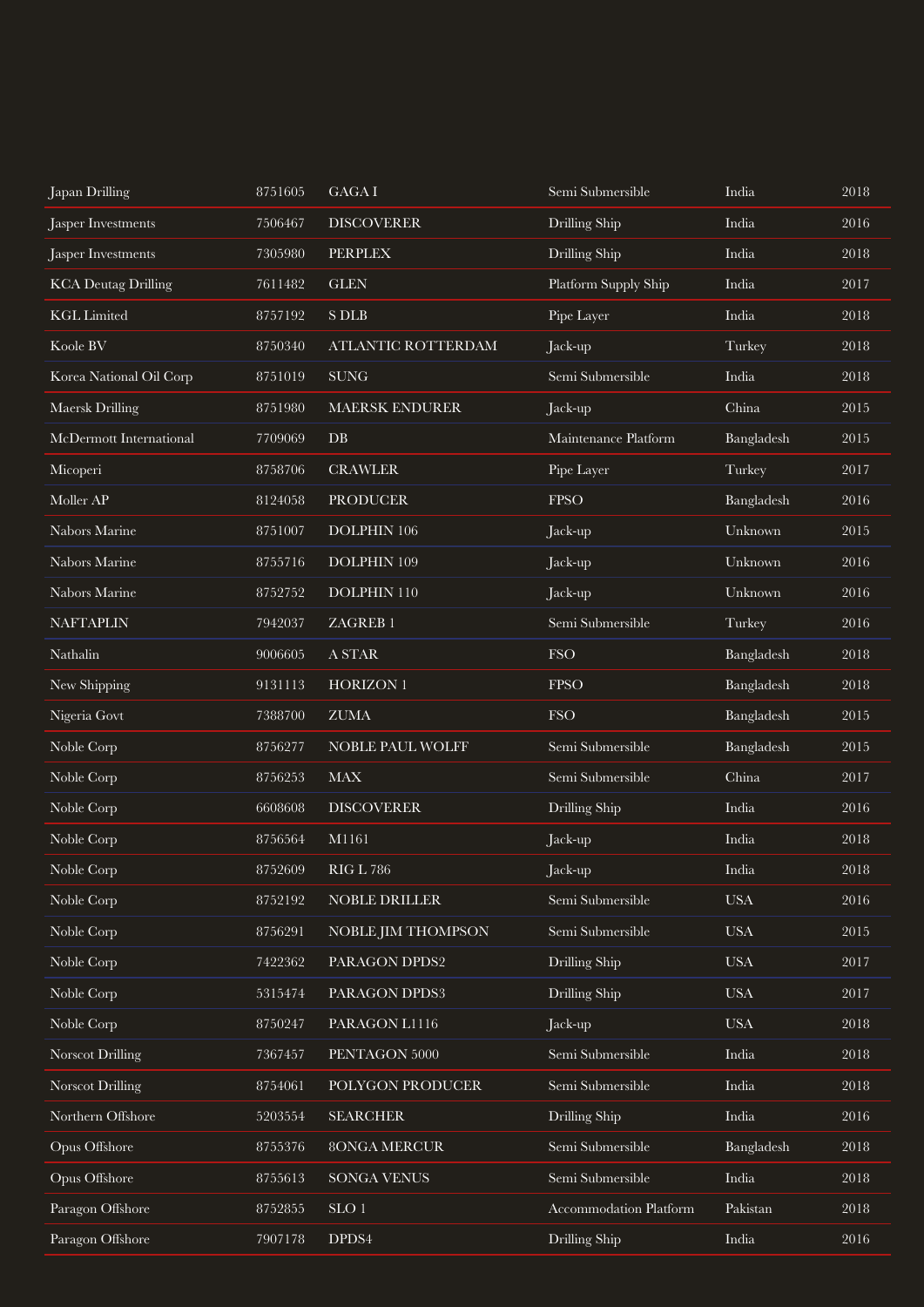| Paragon Offshore               | 7347433 | PARAGON MSS2         | Semi Submersible        | Puerto Rico    | 2017 |
|--------------------------------|---------|----------------------|-------------------------|----------------|------|
| Paragon Offshore               | 8756239 | PARAGON B301         | Jack-up                 | <b>USA</b>     | 2018 |
| Paragon Offshore               | 8751576 | PARAGON L1113        | Jack-up                 | <b>USA</b>     | 2018 |
| Paragon Offshore               | 8754798 | PARAGON L1114        | Jack-up                 | <b>USA</b>     | 2018 |
| Paragon Offshore               | 8755572 | PARAGON L781         | Jack-up                 | <b>USA</b>     | 2018 |
| Paragon Offshore               | 8755663 | PARAGON M821         | Jack-up                 | <b>USA</b>     | 2018 |
| <b>PETROBRAS</b>               | 8753653 | PETRO X              | Semi Submersible        | India          | 2018 |
| <b>PETROBRAS</b>               | 5284211 | <b>RAS X</b>         | <b>FPSO</b>             | India          | 2018 |
| <b>PETROBRAS</b>               | 8754023 | <b>BRAS X</b>        | Semi Submersible        | Turkey         | 2017 |
| <b>PETROBRAS</b>               | 8754085 | <b>BRAS XVI</b>      | Semi Submersible        | Turkey         | 2017 |
| <b>PETROBRAS</b>               | 8754097 | <b>BRAS XVII</b>     | Semi Submersible        | Turkey         | 2017 |
| <b>PETROBRAS</b>               | 8753988 | PETROBRAS V          | Jack-up                 | Turkey         | 2015 |
| <b>PETROBRAS</b>               | 8754114 | PETROBRAS XXIII      | Semi Submersible        | Turkey         | 2018 |
| Petrofac Services              | 7219909 | <b>UNITY</b>         | <b>FPSO</b>             | India          | 2017 |
| Petroleo Constellation         | 8750089 | <b>ALASKAN</b>       | Semi Submersible        | Turkey         | 2017 |
| Petronas                       | 7913476 | <b>ABU</b>           | <b>FSO</b>              | India          | 2018 |
| Pride International            | 8325248 | <b>NSC</b>           | Maintenance Platform    | Turkey         | 2016 |
| Prosafe SE                     | 8755091 | <b>TORI</b>          | Semi Submersible        | India          | 2018 |
| Repsol Oil & Gas Canada        | 7347706 | <b>BUCHAN A</b>      | Semi Submersible        | United Kingdom | 2017 |
| Rowan Companies                | 8750699 | <b>CECIL PROVINE</b> | Jack-up                 | Unknown        | 2017 |
| RV International DMCC          | 8750936 | <b>NUGGET</b>        | Jack-up                 | India          | 2018 |
| <b>SAIPEM</b>                  | 8753914 | <b>EGRO</b>          | Jack-up                 | India          | 2018 |
| <b>SAIPEM</b>                  | 8757790 | <b>TORO</b>          | Pipe Layer              | India          | 2016 |
| <b>SAIPEM</b>                  | 8754956 | <b>RABEO</b>         | Semi Submersible        | Turkey         | 2017 |
| <b>SAIPEM</b>                  | 8750352 | RABEO $6$            | Semi Submersible        | Turkey         | 2017 |
| <b>SAIPEM</b>                  | 8754968 | <b>SCARABEO 4</b>    | Semi Submersible        | Turkey         | 2015 |
| Sapura Energy                  | 8645739 | <b>BERKAT</b>        | Drilling Ship           | Bangladesh     | 2018 |
| SBM Offshore                   | 7360849 | FPSO BRASIL          | <b>FPSO</b>             | China          | 2015 |
| SBM Offshore                   | 7714959 | <b>TAG</b>           | <b>FSO</b>              | India          | 2018 |
| SBM Offshore                   | 7373092 | <b>FALCON</b>        | <b>FPSO</b>             | India          | 2016 |
| SBM Offshore                   | 7360148 | <b>MARLIN</b>        | ${\rm FPSO}$            | India          | 2017 |
| SBM Offshore                   | 7391185 | <b>KUITO</b>         | ${\rm FPSO}$            | Turkey         | 2015 |
| Seaport International Shipping | 7420546 | SIS SEEKER           | Well-Stimulation Vessel | Pakistan       | 2018 |
| <b>SEREPT</b>                  | 8765620 | <b>IFRIKIA II</b>    | <b>FSO</b>              | Turkey         | 2017 |
| Seroja Investments             | 8021830 | <b>ACES</b>          | <b>FSO</b>              | Pakistan       | 2016 |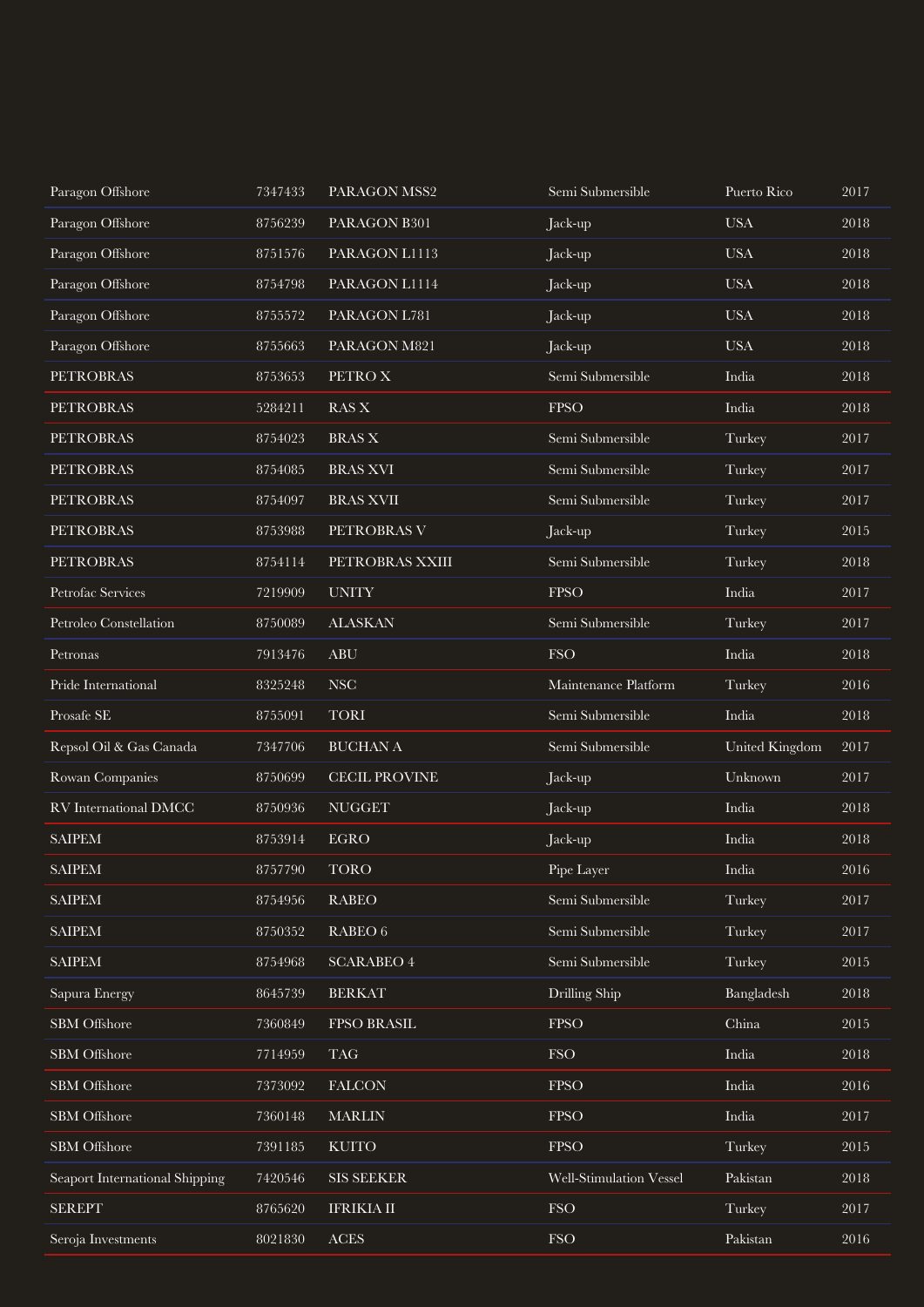| <b>Shelf Drilling</b>   | 8756162 | <b>RIA</b>              | Jack-up          | Bangladesh | 2016     |
|-------------------------|---------|-------------------------|------------------|------------|----------|
| Shell-Royal Dutch Group | 5330412 | $\rm NIO$               | <b>FSO</b>       | India      | 2015     |
| Songa Offshore          | 8752271 | SONGA TRYM              | Semi Submersible | Turkey     | 2018     |
| Subsea 7                | 8207836 | KOMMANDOR 3000          | Pipe Layer       | Turkey     | 2018     |
| Subsea 7                | 8111879 | SEVEN CONDOR            | Pipe Layer       | Turkey     | 2018     |
| Trada Maritime          | 7925730 | LENTERA BANGSA          | <b>FSO</b>       | Pakistan   | 2016     |
| Transocean              | 8764585 | DEEPWATER EXPEDITION    | Drilling Ship    | China      | 2015     |
| Transocean              | 7420510 | DISCOVERER SEVEN SEAS   | Drilling Ship    | China      | 2015     |
| Transocean              | 7233292 | <b>GSF EXPLORER</b>     | Drilling Ship    | China      | 2015     |
| Transocean              | 8754918 | GSF RIG 140             | Semi Submersible | China      | 2017     |
| Transocean              | 8750223 | M. G. HULME, JR         | Semi Submersible | China      | 2016     |
| Transocean              | 8755156 | SEDCO 707               | Semi Submersible | China      | 2015     |
| Transocean              | 8753718 | TRANSOCEAN LEGEND       | Semi Submersible | China      | 2015     |
| Transocean              | 8755431 | TRANSOCEAN RATHER       | Semi Submersible | China      | 2015     |
| Transocean              | 8764846 | <b>CAJUN EXPRESS</b>    | Semi Submersible | Turkey     | 2018     |
| Transocean              | 9203679 | DEEPWATER DISCOVERY     | Drilling Ship    | Turkey     | 2018     |
| Transocean              | 7112890 | DEEPWATER NAVIGATOR     | Drilling Ship    | Turkey     | 2016     |
| Transocean              | 9173630 | DEEPWATER PATHFINDER    | Drilling Ship    | Turkey     | 2018     |
| Transocean              | 8750091 | <b>GSF ALEUTIAN KEY</b> | Semi Submersible | Turkey     | 2015     |
| Transocean              | 8751320 | <b>GSF ARCTIC I</b>     | Semi Submersible | Turkey     | 2015     |
| Transocean              | 8751332 | <b>GSF ARCTIC III</b>   | Semi Submersible | Turkey     | 2015     |
| Transocean              | 8758067 | GSF CELTIC SEA          | Semi Submersible | Turkey     | 2015     |
| Transocean              | 8752415 | <b>GSF GRAND BANKS</b>  | Semi Submersible | Turkey     | 2016     |
| Transocean              | 8754891 | GSF RIG 135             | Semi Submersible | Turkey     | 2016     |
| Transocean              | 8756318 | J. W. MCLEAN            | Semi Submersible | Turkey     | 2015     |
| Transocean              | 8755118 | SEDCO 702               | Semi Submersible | Turkey     | 2016     |
| Transocean              | 8755132 | SEDCO 704               | Semi Submersible | Turkey     | 2016     |
| Transocean              | 8755182 | SEDCO 710               | Semi Submersible | Turkey     | 2015     |
| Transocean              | 8764913 | SEDCO ENERGY            | Semi Submersible | Turkey     | 2018     |
| Transocean              | 8764901 | SEDCO EXPRESS           | Semi Submersible | Turkey     | 2018     |
| Transocean              | 8755247 | SEDNETH 701             | Semi Submersible | Turkey     | 2016     |
| Transocean              | 8752582 | TRANSOCEAN AMIRANTE     | Semi Submersible | Turkey     | 2015     |
| Transocean              | 8751021 | TRANSOCEAN DRILLER      | Semi Submersible | Turkey     | 2016     |
| Transocean              | 8752025 | TRANSOCEAN JOHN SHAW    | Semi Submersible | Turkey     | 2016     |
| Transocean              | 8757960 | TRANSOCEAN MARIANAS     | Semi Submersible | Turkey     | $2018\,$ |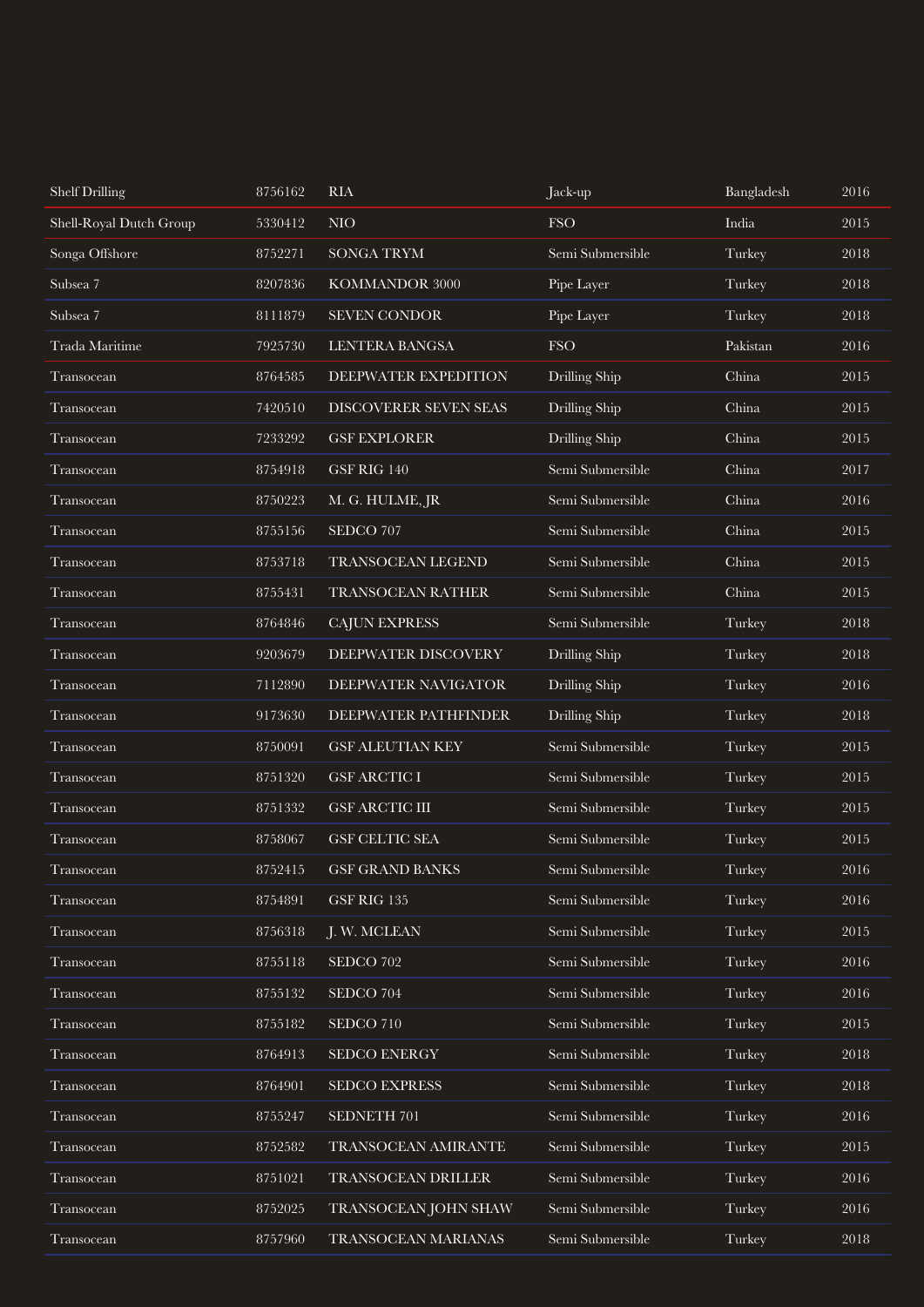| Transocean | 8753706 | TRANSOCEAN PROSPECT   | Semi Submersible              | Turkey     | 2017 |
|------------|---------|-----------------------|-------------------------------|------------|------|
| Transocean | 8754487 | TRANSOCEAN SEARCHER   | Semi Submersible              | Turkey     | 2017 |
| Transocean | 8756320 | TRANSOCEAN WINNER     | Semi Submersible              | Turkey     | 2016 |
| Unknown    | 7389065 | <b>BAVI</b>           | <b>FPSO</b>                   | Bangladesh | 2015 |
| Unknown    | 8764353 | <b>CRYSTAL ORCA I</b> | Drilling Ship                 | Bangladesh | 2017 |
| Unknown    | 8755601 | <b>ISMAYA</b>         | Pontoon                       | Bangladesh | 2016 |
| Unknown    | 7517882 | <b>OLO</b>            | <b>FSO</b>                    | Bangladesh | 2015 |
| Unknown    | 7907180 | PEREGRINE I           | Drilling Ship                 | Bangladesh | 2015 |
| Unknown    | 8756150 | <b>ADRIATIC I</b>     | Jack-up                       | India      | 2017 |
| Unknown    | 8413863 | <b>SEILLEAN</b>       | <b>FPSO</b>                   | India      | 2015 |
|            |         |                       |                               |            |      |
| Unknown    | 8753677 | <b>WORKER</b>         | Semi Submersible              | India      | 2018 |
| Unknown    | 7929683 | <b>ENERGY R</b>       | <b>FSO</b>                    | Pakistan   | 2015 |
| Unknown    | 8751497 | NSC <sub>3</sub>      | Jack-up                       | Pakistan   | 2017 |
| Unknown    | 8752489 | NSC <sub>5</sub>      | Jack-up                       | Pakistan   | 2016 |
| Unknown    | 8753691 | <b>DEBORAH</b>        | <b>Accommodation Platform</b> | Turkey     | 2018 |
| Unknown    | 8759176 | <b>HIB</b>            | <b>Accommodation Platform</b> | Turkey     | 2017 |
| Unknown    | 8758847 | <b>TAY</b>            | Semi Submersible              | Turkey     | 2017 |
| Unknown    | 7418880 | PARAGON DPDS1         | Drilling Ship                 | <b>USA</b> | 2017 |
| Unknown    | 8754839 | <b>SEA DIAMOND</b>    | Jack-up                       | Unknown    | 2017 |

Data sourced by NGO Shipbreaking Platform.

To consult the complete dataset please visit www.shipbreakingplatform.org.